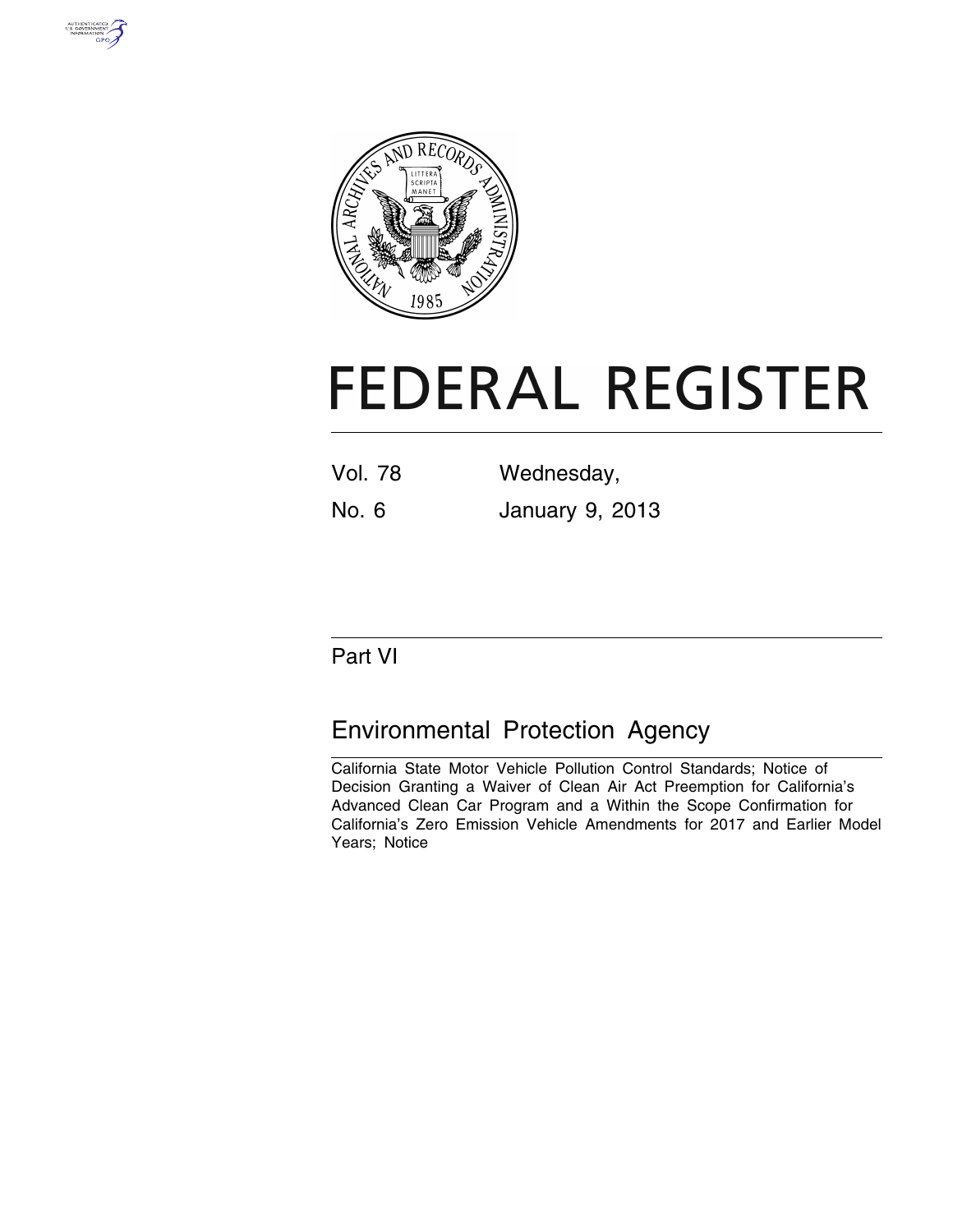# **ENVIRONMENTAL PROTECTION AGENCY**

#### **[FRL–9768–1]**

**California State Motor Vehicle Pollution Control Standards; Notice of Decision Granting a Waiver of Clean Air Act Preemption for California's Advanced Clean Car Program and a Within the Scope Confirmation for California's Zero Emission Vehicle Amendments for 2017 and Earlier Model Years** 

**SUMMARY:** The Environmental Protection Agency (EPA) is granting the California Air Resources Board's (CARB's) request for a waiver of Clean Air Act preemption to enforce its Advanced Clean Car (ACC) regulations. The ACC combines the control of smog and soot causing pollutants and greenhouse gas (GHG) emissions into a single coordinated package of requirements for passenger cars, light-duty trucks and medium-duty passenger vehicles (and limited requirements related to heavyduty vehicles). The ACC program includes revisions to California's Low Emission Vehicle (LEV) program as well as its Zero Emission Vehicle (ZEV) program. By today's decision, EPA has also determined that CARB's amendments to the ZEV program as they affect 2017 and prior model years (MYs) are within the scope of previous waivers of preemption granted to California for its ZEV regulations. In the alternative, EPA's waiver of preemption for CARB's ACC regulations includes a waiver of preemption for CARB's ZEV amendments as they affect all MYs, including 2017 and prior MYs. In addition, EPA is including CARB's recently adopted ''deemed to comply'' rule for GHG emissions in today's waiver decision. This decision is issued under section 209(b) of the Clean Air Act (the ''Act''), as amended.

**DATES:** Petitions for review must be filed March 11, 2013.

**ADDRESSES:** EPA has established a docket for this action under Docket ID No. EPA–HQ–OAR–2012–0562. All documents and public comments in the docket are listed on the *[www.regulations.gov](http://www.regulations.gov)* Web site. Publicly available docket materials are available either electronically through *[www.regulations.gov](http://www.regulations.gov)* or in hard copy at the Air and Radiation Docket in the EPA Headquarters Library, EPA West Building, Room 3334, 1301 Constitution Ave. NW., Washington, DC. The Public Reading Room is open from 8:30 a.m. to 4:30 p.m., Monday through Friday, excluding holidays. The telephone number for the Reading Room is (202)

566–1744. The Air and Radiation Docket and Information Center's Web site is *[http://www.epa.gov/oar/](http://www.epa.gov/oar/docket.html) [docket.html.](http://www.epa.gov/oar/docket.html)* The electronic mail (email) address for the Air and Radiation Docket is: *[a-and-r-Docket@epa.gov,](mailto:a-and-r-Docket@epa.gov)* the telephone number is (202) 566–1742 and the fax number is (202) 566–9744.

#### **FOR FURTHER INFORMATION CONTACT:**

Specific questions may be addressed to David Dickinson, Office of Transportation and Air Quality, Compliance Division (6405J–NLD), EPA, 1200 Pennsylvania Ave. NW., Washington, DC 20460, telephone: (202) 343–9256, email:

# *[Dickinson.David@epa.gov.](mailto:Dickinson.David@epa.gov)*

# **SUPPLEMENTARY INFORMATION:**

#### **Table of Contents**

- I. Executive Summary
- II. Background
- A. California's Advanced Clean Cars Program for New Motor Vehicles
- B. EPA's Consideration of CARB's Request III. Analysis of Preemption Under Section 209 of the Clean Air Act
	- A. Clean Air Act Preemption Provisions
	- B. Deference to California
	- C. Burden of Proof
- D. Comments Received on EPA's Application of the Section 209(b) Criteria
- IV. California's Within the Scope Request for Its Zero Emission Vehicle Amendments A. Chronology
	-
- B. CARB's ZEV Amendments
- C. EPA's Determination Regarding the Appropriateness of CARB's Within the Scope Request for the 2012 ZEV Amendments
- D. Application of the Within the Scope Waiver Criteria to CARB's 2012 ZEV Amendments Regarding 2017 and Earlier MYs
- 1. Public Health and Welfare
- 2. Consistency With Section 202(a) 3. New Issues
- V. Consideration of the Advance Clean Car Regulations Under the Full Waiver Criteria
	- A. California's Protectiveness Determination
	- 1. Comments on CARB's Protectiveness Determination
- 2. Is California's protectiveness determination arbitrary and capricious?
- 3. Section 209(b)(1)(A) Conclusion
- B. Does California need its standards to
- meet compelling and extraordinary conditions?
- 1. EPA's March 6, 2008 GHG Waiver Denial
- 2. EPA's July 9, 2009 GHG Waiver
- 3. Response to Comments Received
- 4. CARB's GHG Emission Standards
- 5. CARB's ZEV Emission Standards
- 6. CARB's PM Emission Standards
- 7. Section 209(b)(1)(B) Conclusion
- C. Are the California ACC standards consistent with section 202(a) of the Clean Air Act?
- 1. Historical Approach
- 2. LEV III Criteria Pollutant Standards
- a. Particulate Matter Standards
- b. EPA's Response to Comments
- 3. LEV III Greenhouse Gas Emission Standards
- a. Comments on CARB's 2017 Through 2025 GHG Emission Standards
- b. EPA's Response to Comments
- 4. California's ZEV Amendments as They Affect 2018 Through 2025 Model Years
- a. Comments on CARB's ZEV Amendments
- b. EPA's Response to Comments
	- c. Conclusion on Technological Feasibility 5. Consistency of Certification Test
	- Procedures
- 6. Relevance of the Energy Policy and Conservation Act (EPCA) to the Waiver Decision
- VI. Decision
- VII. Statutory and Executive Order Reviews

#### **I. Executive Summary**

Today, as Assistant Administrator of the EPA's Office of Air and Radiation, I am granting California's request for a waiver of Clean Air Act preemption for California's ACC that combines the control of smog and soot causing pollutants and GHG emissions into a single coordinated package of requirements for MY 2015 through 2025 passenger cars (PCs), light-duty trucks (LDTs), medium-duty passenger vehicles (MDPVs), and limited requirements related to heavy-duty vehicles (HDVs). The ACC program regulations include revisions to both California's LEV and ZEV programs. By letter dated June 27, 2012, CARB submitted a request (CARB waiver request) that EPA grant a waiver of preemption under section 209(b) of the Clean Air Act (CAA), 42 U.S.C. 7543(b) for the revisions to the LEV program (LEV III).1 CARB also sought confirmation that the amendments to the ZEV program are within the scope of prior waiver decisions issued by EPA, or in the alternative requested a waiver for these revisions (the LEV III and ZEV amendments, together known as the ACC, are considered as CARB's waiver request). By letter dated December 7, 2012, CARB submitted additional information (CARB supplemental request) to EPA requesting that EPA consider as part of CARB's pending ACC waiver request the CARB's Executive Officer adopted ''deemed to comply'' regulation.2 CARB's ''deemed to comply'' regulation, adopted by CARB's Board on November 15, 2012 and final action taken by CARB's Executive Officer on December 6, 2012, allows automobile manufacturers to demonstrate compliance with CARB's GHG standards by complying with

2012–0562–0374.

<sup>1</sup>CARB waiver request at EPA–HQ–OAR–2012– 0562–0004. The cover letter to CARB's Waiver Request is at EPA–HQ–OAR–2012–0562–0004. 2CARB supplemental request at EPA–HQ–OAR–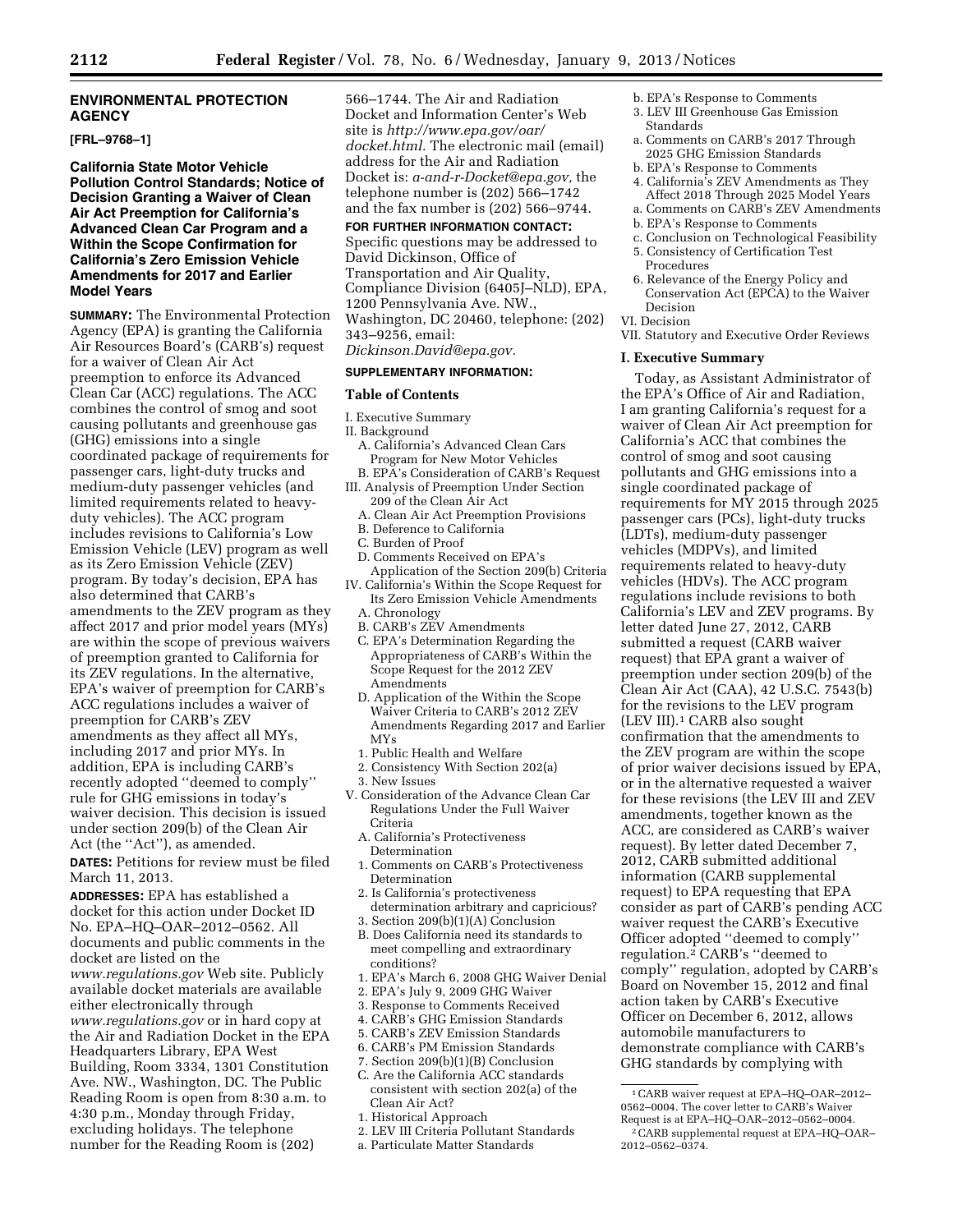EPA's GHG standards which were published for those MYs.

By today's decision we are confirming that CARB's ZEV amendments, as they affect 2017 and prior MYs are within the scope of previous ZEV waivers. EPA also finds that the entire ACC program meets the criteria for a waiver of Clean Air Act preemption and thus we are granting a waiver for CARB's ACC program. Included in EPA's full waiver are CARB's ''deemed to comply'' regulations, and the ZEV regulations as they affect 2017 and prior MYs.

The legal framework for this decision stems from the waiver provision first adopted by Congress in 1967, and later modified in 1977. Congress established that there would be only two programs for control of emissions from new motor vehicles—EPA emission standards adopted under the Clean Air Act, and California emission standards adopted under state law. Congress accomplished this by preempting all state and local governments from adopting or enforcing emission standards for new motor vehicles, while at the same time providing that California could receive a waiver of preemption for its emission standards and enforcement procedures. Other states can only adopt standards that are identical to California's standards. This struck an important balance that protected manufacturers from multiple and different state emission standards, and preserved a pivotal role for California in the control of emissions from new motor vehicles. Congress recognized that California could serve as a pioneer and a laboratory for the nation in setting new motor vehicle emission standards. Congress intentionally structured this waiver provision to restrict and limit EPA's ability to deny a waiver. The provision was designed to ensure California's broad discretion to determine the best means to protect the health and welfare of its citizens.

Section 209(b) specifies that EPA must grant California a waiver if California determines that its standards are, in the aggregate, at least as protective of the public health and welfare as applicable federal standards. EPA may deny a waiver only if it makes at least one of three findings specified under the Clean Air Act (including whether California's ''protectiveness finding'' noted above is arbitrary and capricious). Therefore, EPA's role upon receiving a request for waiver of preemption from California is to determine whether it is appropriate to make any of the three findings specified by the Clean Air Act and if the Agency cannot make at least one of the three findings then the waiver must be

granted. The three waiver criteria are properly seen as criteria for a denial— EPA must grant the waiver unless at least one of three criteria for a denial is met. This is different from most waiver situations before the Agency, where EPA typically determines whether it is appropriate to make certain findings necessary for granting a waiver, and if the findings are not made then a waiver is denied. This reversal of the normal statutory structure embodies and is consistent with the congressional intent of providing deference to California to maintain its own new motor vehicle emissions program.

The three criteria for denial of a waiver are: first, whether California's determination that its standards are, in the aggregate, at least as protective as applicable federal standards is arbitrary and capricious (Section 209(b)(1)(A)); second, whether California has a need for such standards to meet compelling and extraordinary conditions (Section  $209(b)(1)(B)$ ; and third, whether California's standards are consistent with Section 202(a) of the Clean Air Act (Section  $209(b)(1)(C)$ ). EPA and the Court of Appeals for the District of Columbia Circuit have consistently interpreted section 209(b) as placing the burden on the opponents of a waiver to demonstrate that one of the criteria for a denial has been met.3

If California acts to amend a previously waived standard or accompanying enforcement procedure, the amendment may be considered within the scope of a previously granted waiver provided that it does not undermine California's determination that its standards in the aggregate are as protective of public health and welfare as applicable federal standards, does not affect its consistency with section 202(a) of the Clean Air Act, and raises no new issues affecting EPA's previous waiver decisions.4

In this case, California is combining three sets of motor vehicle emission standards into a single ACC waiver request. The standards are complimentary in the way they address interrelated ambient air quality needs and climate change. EPA has previously granted a series of waiver and within the scope decisions regarding CARB's LEV, ZEV and GHG emission programs.<sup>5</sup>

As part of EPA's public comment process for CARB's ACC waiver request, we have received comments from: several states and organizations representing states; health and environmental organizations; industry; and other stakeholders.6 The vast majority of comments EPA received were in support of the waiver. EPA received opposition to certain elements of the waiver, including a joint comment submitted by the Association of Global Automakers and the Alliance of Automobile Manufacturers (Manufacturers or Manufacturers comment).7 We also received opposition to the ACC waiver request from the National Automobile Dealers Association (NADA or Dealers, or NADA comment).8

After a thorough evaluation of the record, we have determined that the waiver opponents have not met their burden of proof in order for us to deny the CARB's waiver request under any of the three criteria in section 209(b)(1). EPA also confirms that CARB's ZEV amendments, as they affect the 2017 and earlier MYs are within the scope of previous waivers of preemption. In the alternative, EPA's waiver of preemption for CARB's ACC regulations includes a

6EPA received support for CARB's waiver request, in the form of oral testimony and/or written comment (all docket references are to EPA–HQ– OAR–2012–0562–XXXX, with the last four numbers associated with each comment) from: Environmental Defense Fund (EDF)—0025 and 0353, the National Association of Clean Air Agencies (NACAA)—0028, American Lung Association—0029, Advanced Engine Systems Institute—0030, Environment America—0031, Consumer Federation of America (CFA)—0032, Manufacturers of Emission Control (MECA)—0033, Natural Resources Defense Council (NRDC)—0347, South Coast Air Quality Management District (SCAQMD)—0346, Sierra Club—0348, Northeast States for Coordinated Air Uses Management (NESCAUM)—0350, New York State Department of Environmental Conservation—0351, Consumers Union—0354, and Union of Concerned Scientists— 0355. EPA also received similar comment at the waiver public hearing, transcript found at EPA– HQ–OAR–2012–0562–0026.

7EPA–HQ–OAR–2012–0562–0349. EPA also received written comment from Toyota Motor North America (Toyota) at EPA–HQ–OAR–2012–0562– 0372 which notes that ''Toyota could be forced to employ a variety of costly marketing programs to ensure compliance if the market does not accept ZEV technology in the volumes anticipated by California.'' Toyota notes that its further concerns are expressed in detail in the Manufacturers comments.

8EPA–HQ–OAR–2012–0562–0352.

<sup>3</sup> *Motor and Equipment Manufacturers Ass'n* v. *EPA (MEMA I),* 627 F.2d 1095, 1120–1121 (D.C. Cir. 1979).

<sup>4</sup> Decision Documents accompanying within the scope of waiver determinations in 66 FR 7751 (January 25, 2001) at p. 5 and 51 FR 12391 (April 10, 1986) at p. 2, *see also, e.g.,* 46 FR 36742 (July 15, 1981).

<sup>5</sup>EPA's LEV waiver decisions are found at 58 FR 4166 (January 13, 1993); 64 FR 42689 (August 5,

<sup>1999); 68</sup> FR 19811 (April 22, 2003); 70 FR 22034 (April 28, 2005); and 75 FR 44951 (July 30, 2010). EPA's GHG waiver decisions are found at 73 FR 12156 (March 6, 2008) (GHG waiver denial); 74 FR 32744 (July 8, 2009) (GHG waiver); and 76 FR 34693 (June 14, 2011) (This prior within the scope decision included CARB's prior ''deemed to comply'' regulation for the 2012–2016 MYs). EPA's most recent ZEV waiver decisions are found at 71 FR 78190 (December 28, 2006); and 76 FR 61095 (October 3, 2011).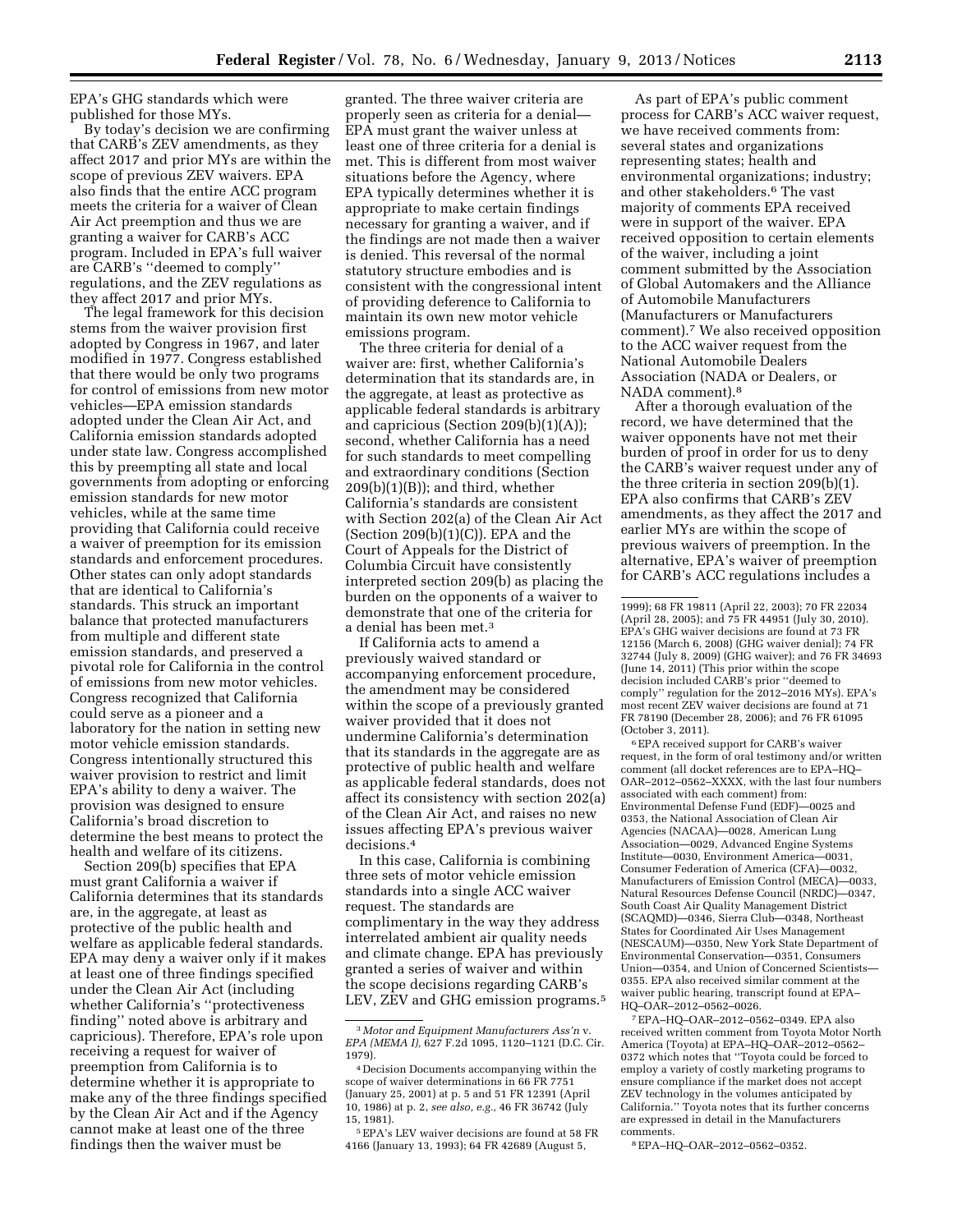waiver of preemption for CARB's ZEV amendments as they affect all MYs, including 2017 and prior MYs.

# **II. Background**

# *A. California's Advanced Clean Car Program for New Motor Vehicles*

As further explained below, CARB has adopted amendments to title 13, California Code of Regulations (CCR), and has established a single coordinated package that includes amendments to three sets of regulations regulating emissions from new PCs, LDTs, MDPVs, and certain HDVs: 9 the LEV regulation which includes two components standards relating to criteria pollutants and standards to regulate GHG emissions, and the ZEV program.

This single ACC program combines the control of smog-causing pollutants and GHG emissions into a coordinated package of amendments and requirements for MY 2015 through 2025 in order to address near and long term smog issues within California and identified GHG emission reduction goals. The program also includes amended ZEV regulations and a Clean Fuels Outlet regulation. These additional program elements are designed to address these goals as well.10 The ACC program, together, provides the regulated manufacturers with the ability to plan and integrate their product designs in order to meet applicable CARB emission requirements.

In order to achieve further emission reductions from the light- and mediumduty fleet, CARB adopted several amendments that represent a strengthening of its ongoing LEV regulations, including: a reduction of fleet average emissions of new PCs, LDTs, and MDPVs to super ultra-lowemission vehicle (SULEV) levels by 2025; replacement of separate nonmethane organic gas (NMOG) and oxides of nitrogen  $(NO<sub>X</sub>)$  standards with combined NMOG plus  $NO<sub>x</sub>$  standards, which provides automobile manufacturers with additional flexibility in meeting the new stringent standards; an increase of full useful life durability requirements from 120,000 miles to 150,000 miles, which guarantees vehicles sustain these extremely low emission levels longer; a backstop to assure continued production of super-ultra-low-emission

vehicles after partial-zero-emission vehicles (PZEVs) as a category are moved from the ZEV regulations to the LEV regulations in 2018; more stringent particulate matter (PM) standards for light- and medium-duty vehicles, which will reduce the health effects and premature deaths associated with these emissions; zero fuel evaporative emission standards for PCs and LDTs, and more stringent standards for medium- and heavy-duty vehicles (MDVs); and, more stringent supplemental federal test procedure (SFTP) standards for PC and LDTs, which reflect more aggressive real world driving and, for the first time, require MDVs to meet SFTP standards.

The second component of CARB's LEV III regulations includes amendments to its GHG emission standards. CARB's GHG standards for the 2017 through 2025 MYs are designed to respond to California's identified goals of reducing GHG emissions to 80 percent below 1990 levels by 2050 and in the near term to reduce GHG levels to 1990 levels by 2020. As such, CARB's GHG amendments: reduce new light-duty  $CO<sub>2</sub>$  emissions from new light-duty regulatory MY 2016 levels by approximately 34 percent by MY 2025, and from about 251 grams of  $CO<sub>2</sub>$  per mile to 166 grams, based on the projected mix of vehicles sold in California; set emission standards for CO2, CH4, and N2O; establish footprint based  $CO<sub>2</sub>$  emission standards, as distinguished from the current California GHG requirement of a fleet average GHG standard (this will allow manufacturers' new vehicle fleet  $CO<sub>2</sub>$ emissions to fluctuate according to their car-truck composition and sales according to vehicle footprint and will align the requirement with current federal GHG requirements); provide credits toward the  $CO<sub>2</sub>$  standard if a manufacturer reduces refrigerant emissions from the vehicle's air conditioning system; provide credits toward the ZEV standards if a manufacturer over complies with the LEV III GHG fleet requirement; provide credits towards the CO<sub>2</sub> standards if a manufacturer produces full size pickups with high efficiency drive trains; provide credits for deployment of technologies that reduce off-cycle  $CO<sub>2</sub>$ emissions; and require upstream emissions from zero-emission vehicles to be counted towards a manufacturer's light-duty vehicle GHG emissions. CARB's GHG emission regulations also include an optional compliance path whereby manufacturers may demonstrate compliance with CARB's

GHG emission regulations by complying with applicable EPA GHG emission requirements.

Lastly, CARB's ACC regulations include amendments to its ZEV regulations that can be described within two timeframes: (1) MY 2012 through 2017; and (2) MY 2018 and beyond. CARB's stated goal for amendments to the current ZEV regulation through MY 2017 is to make corrections and clarifications to its regulations and to enable manufacturers to successfully meet the 2018 and later MY requirements. These amendments include: A provision of compliance flexibility whereby carry forward credit limitations for ZEVs were removed, allowing manufacturers to bank ZEV credits indefinitely for use in later years (the flexibility also included slightly reducing the 2015 through 2017 credit requirement for intermediate volume manufacturers (IVM, less than 60,000 vehicles produced each year), to allow them to better prepare for requirements in 2018, and included a provision that allows ZEVs placed in any state that has adopted the California ZEV regulation to count towards the ZEV requirement through 2017 (i.e. extending the ''travel provision'' for BEVs through 2017); an adjustment of credits and allowances; and an addition of a new vehicle category (collectively ''BEVx'' vehicles) as a compliance option for manufacturers to meet up to half of their minimum ZEV requirement.

CARB's stated goal for its amendments affecting 2018 and subsequent MYs is the commercialization of ZEVs and ''transitional zero-emission vehicles (TZEV; commonly a plug-in hybrid electric vehicle—PHEV). California would achieve this objective by simplifying its regulation and pushing higher production volumes which in turn would achieve cost reductions. These amendments include: an increased ZEV requirement for 2018 and subsequent MYs that pushes ZEVs and TZEVs to more than 15 percent of new sales by 2025; the removal of PZEV (near-zero emitting conventional technologies) and advanced technology PZEV (AT PZEV, typically non-plug-in HEVs) credits as compliance options for manufacturers; an allowance for manufacturers to use banked PZEV and AT PZEV credits earned in 2017 and previous MYs, but discount the credits, and place a cap on usage in 2018 and subsequent MYs; amended manufacturer size definitions that bring all but the smallest manufacturers under the full ZEV requirements by MY 2018; a m*odified credit system that b*ases credits for ZEVs on range, with 50 mile

<sup>9</sup>Medium-duty vehicles (MDVs) are vehicles in California's regulations between 8,500 and 114,000 lbs GVWR that are also called Class 2b/Class 3 vehicles. These vehicles are generally termed Heavy-duty vehicles under EPA's regulations.

<sup>10</sup>CARB's Clean Fuel Outlet Regulation is not subject to preemption under section 209 of the Clean Air Act.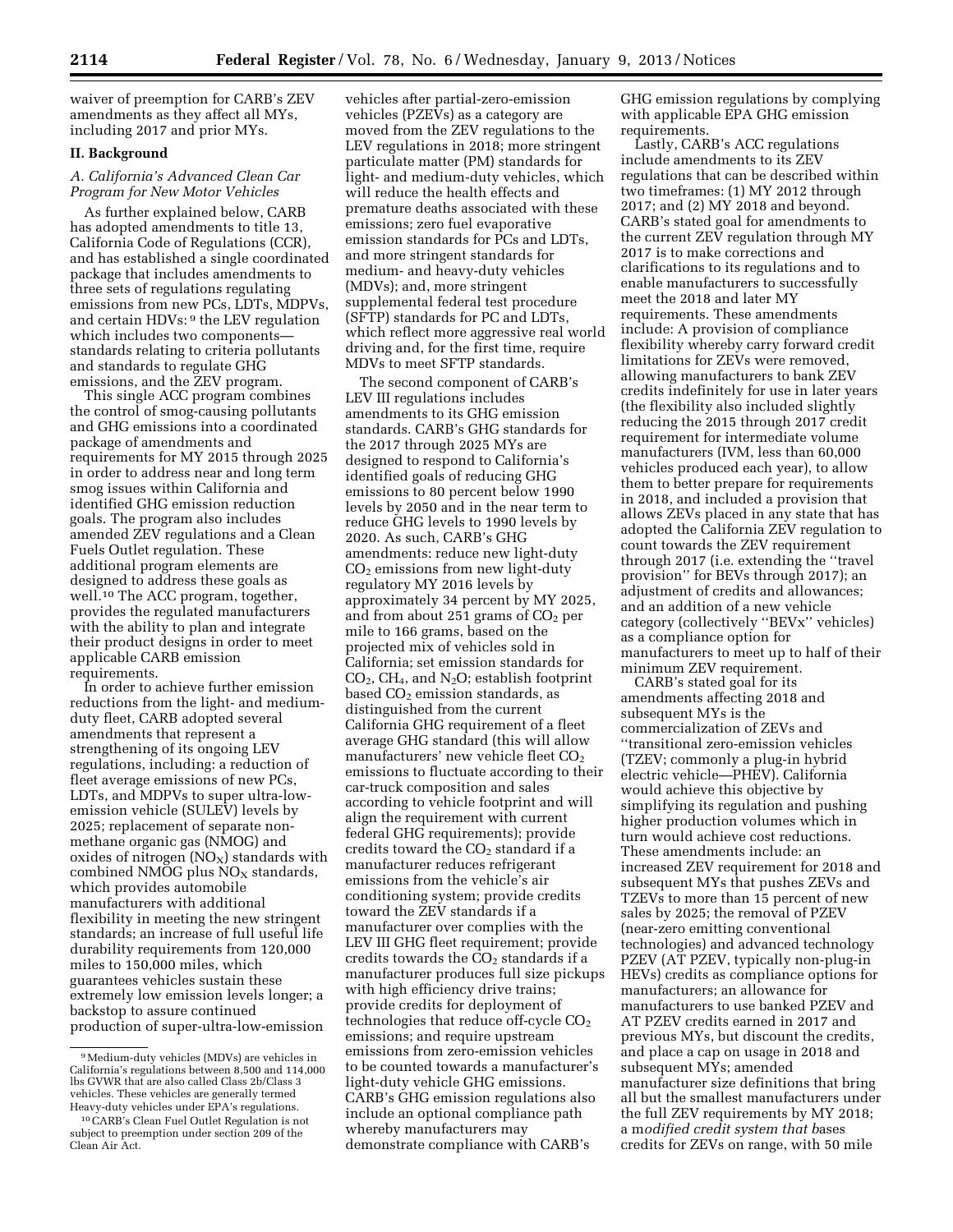BEVs earning 1 credit each and 350 Mile FCVs earning 4 credits each (the range of credit reflects the utility of the vehicle (i.e. the zero emitting miles it may travel) and its expected timing for commercialization) along with a simplified and streamlined TZEV credits system; a modified ''travel'' provision that ends the travel provision for BEVs after MY 2017and extends the travel provision for FCVs; and provisions allowing manufacturers who systematically over comply with the LEV III GHG fleet standard to offset a portion of their ZEV requirement in 2018 through 2021 MYs only.

#### *B. EPA's Consideration of CARB's Request*

By letter dated June 27, 2012, CARB submitted a request (CARB waiver request) seeking a waiver of Section 209(a)'s prohibition for its ACC standards.11 On August 31, 2012, a **Federal Register** notice (FR Notice) was published announcing an opportunity for hearing and comment on CARB's request.12 EPA held a public hearing in Washington, DC on September 19, 2012. The written comment period closed on October 19, 2012.

EPA's FR Notice on CARB's waiver request asked for comment on several matters. Since CARB had submitted a within the scope request for its ZEV amendments as they affect both the 2012–2017 MYs and 2018 and subsequent MYs, EPA invited comment on the following issues: first, should California's ZEV amendments, as they affect the 2012–2017 MYs and/or the 2018 and later MYs, be considered under the within the scope criteria or should they be considered under the full waiver criteria?; second, to the extent part or all of those ZEV amendments should be considered as a within the scope request, do such amendments meet the criteria for EPA to confirm that they are within the scope of prior waivers? EPA also solicited comment in the event that EPA cannot confirm that some or all of CARB's ZEV amendments are within the scope of previous waivers. We also requested comment on all aspects of the full waiver analysis with regard to the ACC program (the LEV III criteria pollutant and GHG regulations, and the ZEV amendments to the extent EPA does not consider them under the within the scope analysis noted above). Therefore, we asked commenters to consider the following three criteria: whether (a) California's determination that its motor vehicle emission standards are, in the

aggregate, at least as protective of public health and welfare as applicable Federal standards is arbitrary and capricious, (b) California needs such standards to meet compelling and extraordinary conditions, and (c) California's standards and accompanying enforcement procedures are consistent with section 202(a) of the Clean Air Act.

Because CARB noted (in its waiver request and in its incorporated Board Resolution 12–11) its commitment to propose a ''deemed to comply'' rule for its GHG standards shortly after EPA finalized its light-duty vehicle GHG emission standards, EPA specifically invited comment on CARB's waiver request in light of CARB's explicit plans concerning adoption of a ''deemed to comply'' provision into its LEV III GHG standards.

#### **III. Analysis of Preemption Under Section 209 of the Clean Air Act**

#### *A. Clean Air Act Preemption Provisions*

Section 209(a) of the Act provides:

No State or any political subdivision thereof shall adopt or attempt to enforce any standard relating to the control of emissions from new motor vehicles or new motor vehicle engines subject to this part. No State shall require certification, inspection or any other approval relating to the control of emissions from any new motor vehicle or new motor vehicle engine as condition precedent to the initial retail sale, titling (if any), or registration of such motor vehicle, motor vehicle engine, or equipment.13

Section 209(b)(1) of the Clean Air Act requires the Administrator, after an opportunity for public hearing, to waive application of the prohibitions of section 209(a) for any State that has adopted standards (other than crankcase emission standards) for the control of emissions from new motor vehicles or new motor engines prior to March 30, 1966, if the State determines that its State standards will be, in the aggregate, at least as protective of public health and welfare as applicable Federal standards.14 However, no such waiver shall be granted by the Administrator if she finds that: (A) The protectiveness determination of the State is arbitrary and capricious; (B) the State does not need such State standards to meet compelling and extraordinary conditions; or (C) such State standards and accompanying enforcement procedures are not consistent with section 202(a) of the Act. In previous waiver decisions, EPA has stated that

Congress intended EPA's review of California's decision-making be narrow. This has led EPA to reject arguments that are not specified in the statute as grounds for denying a waiver:

The law makes it clear that the waiver requests cannot be denied unless the specific findings designated in the statute can properly be made. The issue of whether a proposed California requirement is likely to result in only marginal improvement in air quality not commensurate with its cost or is otherwise an arguably unwise exercise of regulatory power is not legally pertinent to my decision under section 209, so long as the California requirement is consistent with section 202(a) and is more stringent than applicable Federal requirements in the sense that it may result in some further reduction in air pollution in California.15

Thus, my consideration of all the evidence submitted concerning a waiver decision is circumscribed by its relevance to those questions that I may consider under section 209(b).

#### *B. Deference to California*

In previous waiver decisions, EPA has recognized that the intent of Congress in creating a limited review based on the section 209(b)(1) criteria was to ensure that the federal government did not second-guess state policy choices. This has led EPA to state:

It is worth noting \* \* \* I would feel constrained to approve a California approach to the problem which I might also feel unable to adopt at the federal level in my own capacity as a regulator. The whole approach of the Clean Air Act is to force the development of new types of emission control technology where that is needed by compelling the industry to ''catch up'' to some degree with newly promulgated standards. Such an approach \* \* \* may be attended with costs, in the shaped of reduced product offering, or price or fuel economy penalties, and by risks that a wider number of vehicle classes may not be able to complete their development work in time. Since a balancing of these risks and costs against the potential benefits from reduced emissions is a central policy decision for any regulatory agency under the statutory scheme outlined above, I believe I am required to give very substantial deference to California's judgments on this score.<sup>16</sup>

EPA has stated that the text, structure, and history of the California waiver provision clearly indicate both a congressional intent and appropriate EPA practice of leaving the decision on ''ambiguous and controversial matters of

<sup>11</sup>EPA–HQ–OAR–2012–0562–0004.

<sup>12</sup> 77 FR 53199 (August 31, 2012).

<sup>13</sup>Clean Air Act (CAA) section 209(a), 42 U.S.C. § 7543(a).

<sup>14</sup>CAA section 209(b), 42 U.S.C. § 7543(b). California is the only State which meets section 209(b)(1)'s requirement for obtaining a waiver. *See*  S. Rep. No. 90–403 at 632 (1967).

<sup>15</sup> 36 FR 17458 (Aug. 31, 1971). Note that the more stringent standard expressed here, in 1971, was superseded by the 1977 amendments to section 209, which established that California must determine that its standards are, in the aggregate, at least as protective of public health and welfare as applicable Federal standards.

<sup>16</sup> 40 FR 23103–23104; *see also* LEV I (58 FR 4166), January 13, 1993)Decision Document at 64.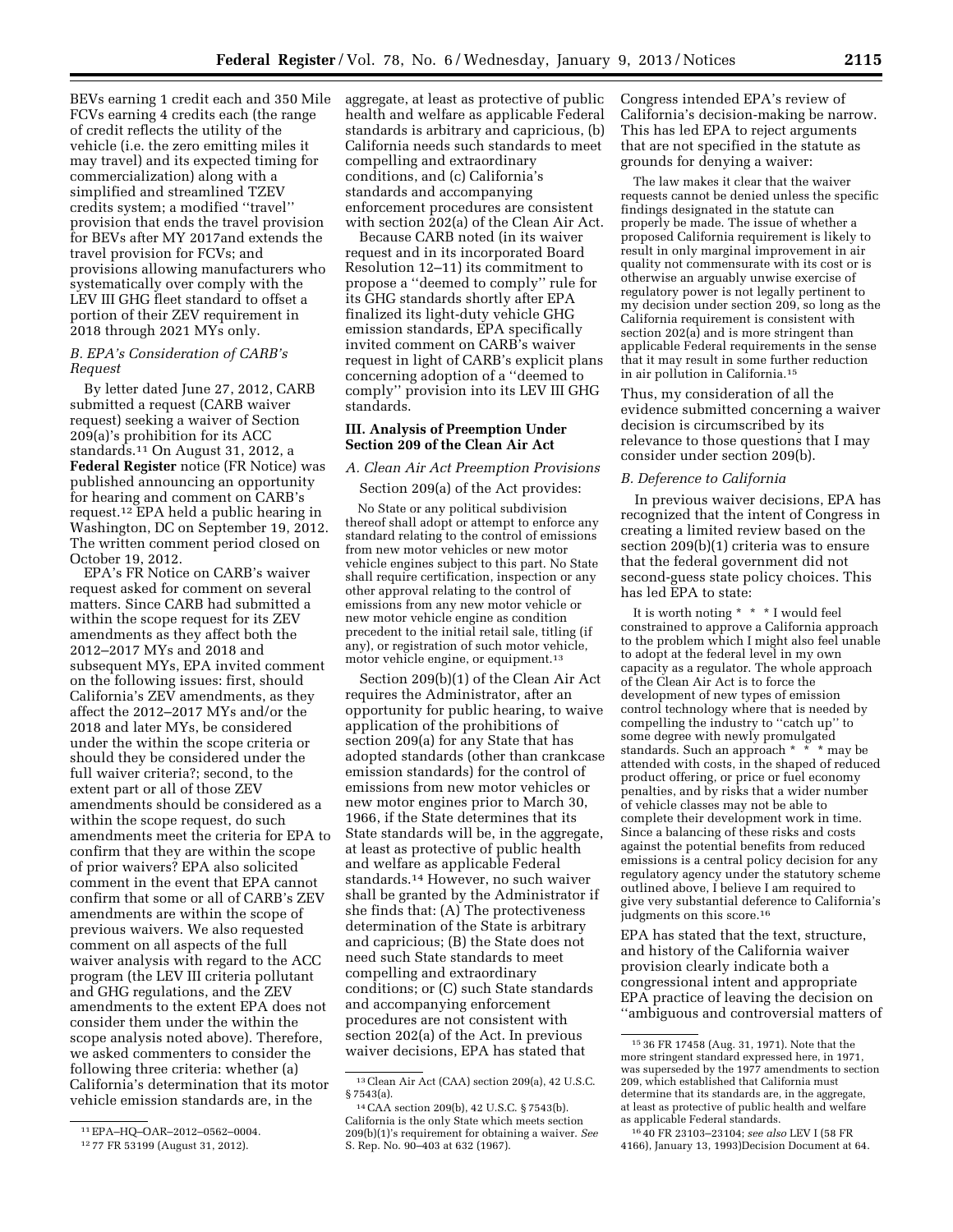public policy'' to California's judgment.17

The House Committee Report explained as part of the 1977 amendments to the Clean Air Act, where Congress had the opportunity to restrict the waiver provision, it elected instead to explain California's flexibility to adopt a complete program of motor vehicle emission controls. The amendment is intended to ratify and strengthen the California waiver provision and to affirm the underlying intent of that provision, i.e., to afford California the broadest possible discretion in selecting the best means to protect the health of its citizens and the public welfare.18

#### *C. Burden of Proof*

In *Motor and Equip. Mfrs Assoc.* v. *EPA,* 627 F.2d 1095 (D.C. Cir. 1979) (*MEMA I*), the U.S. Court of Appeals stated that the Administrator's role in a section 209 proceeding is to:

consider all evidence that passes the threshold test of materiality and \* \* \* thereafter assess such material evidence against a standard of proof to determine whether the parties favoring a denial of the waiver have shown that the factual circumstances exist in which Congress intended a denial of the waiver.19

The court in *MEMA I* considered the standards of proof under section 209 for the two findings necessary to grant a waiver for an ''accompanying enforcement procedure'' (as opposed to the standards themselves): (1) Protectiveness in the aggregate and (2) consistency with section 202(a) findings. The court instructed that ''the standard of proof must take account of the nature of the risk of error involved in any given decision, and it therefore varies with the finding involved. We need not decide how this standard operates in every waiver decision.'' 20

The court upheld the Administrator's position that, to deny a waiver, there must be 'clear and compelling evidence' to show that proposed procedures undermine the protectiveness of California's standards.21 The court noted that this standard of proof also accords with the congressional intent to provide California with the broadest possible discretion in setting regulations it finds protective of the public health and welfare.22

With respect to the consistency finding, the court did not articulate a

22 *Id.* 

standard of proof applicable to all proceedings, but found that the opponents of the waiver were unable to meet their burden of proof even if the standard were a mere preponderance of the evidence. As we explained in the GHG waiver decision, although *MEMA I* did not explicitly consider the standards of proof under section 209 concerning a waiver request for "standards," as compared to accompanying enforcement procedures, there is nothing in the opinion to suggest that the court's analysis would not apply with equal force to such determinations. 23 EPA's past waiver decisions have consistently made clear that: ''[E]ven in the two areas concededly reserved for Federal judgment by this legislation—the existence of compelling and extraordinary' conditions and whether the standards are technologically feasible—Congress intended that the standards of EPA review of the State decision to be a narrow one.''24

Finally, opponents of the waiver bear the burden of showing that the criteria for a denial of California's waiver request has been met. As found in *MEMA I,* this obligation rests firmly with opponents of the waiver in a section 209 proceeding, holding that: ''[t]he language of the statute and it's legislative history indicate that California's regulations, and California's determinations that they must comply with the statute, when presented to the Administrator are presumed to satisfy the waiver requirements and that the burden of proving otherwise is on whoever attacks them. California must present its regulations and findings at the hearing and thereafter the parties opposing the waiver request bear the burden of persuading the Administrator that the waiver request should be denied.'' 25

The Administrator's burden, on the other hand, is to make a reasonable evaluation of the information in the record in coming to the waiver decision. As the court in *MEMA I* stated, Ahere, too, if the Administrator ignores evidence demonstrating that the waiver should not be granted, or if he seeks to overcome that evidence with unsupported assumptions of his own, he runs the risk of having his waiver decision set aside as 'arbitrary and capricious.'' 26 Therefore, the Administrator's burden is to act "reasonably."<sup>27</sup>

*D. Comments Received on EPA's Application of the Section 209(b) Criteria* 

The Dealers provided a series of suggestions on several threshold issues for how EPA should evaluate CARB's ACC waiver request. While the ACC regulatory components are interrelated, the Dealers state that EPA should evaluate them separately by applying each of the three waiver criteria under section 209(b).28

This commenter also suggests that it is CARB's burden to make a determination that its standards are at least as protective of the public health and welfare as any applicable federal standards, and to determine that the standards are technologically feasible.29 This commenter also suggests that Congress allowed for a limited waiver only if California is able to show that its standards are necessary to address ''the unique problems facing [the state] as a result of its climate and topography.'' 30

In addition, the Dealers suggest that a decision to deny a CARB waiver request only need meet a ''preponderance of the evidence'' standard. This commenter maintains that such a standard would preserve the traditional presumption in favor of CARB's protectiveness determination while affording EPA or those opposed to the waiver the ability to uphold section 209's general preemption. The commenter suggests that EPA mischaracterizes the *MEMA*  decision within its prior GHG waiver decision when EPA stated ''there is nothing in the opinion to suggest that the court's analysis would not apply with equal force to such determinations.'' 31 The commenter states that because the Court opined that the ''preponderance of the evidence standard governs the inquiry into technological feasibility,'' and the Court determined that the appropriate standard of proof ''must take into account the nature of risk of error involved in any given decision'' it is therefore appropriate that EPA must use its discretion to determine the appropriate standard when evaluating a waiver request under each element of

31 74 FR 32748. EPA notes that the language following this statement, in the same paragraph of the GHG waiver decision, states ''EPA's past waiver decisions have consistently made clear that: ''[E]ven in the two area concededly reserved for Federal judgment by this legislation—the existence of compelling and extraordinary conditions and whether the standards are technologically feasible— Congress intended that the standards of EPA review of the State decision to be a narrow one.''

<sup>17</sup> 40 FR 23104; 58 FR 4166.

<sup>18</sup> *MEMA I,* 627 F.2d at 1110 (citing H.R.Rep. No 294, 95 Cong., 1st Sess. 301–02 (1977).

<sup>19</sup> *MEMA I,* 627 F.2d at 1122.

<sup>20</sup> *Id.* 

<sup>21</sup> *Id.* 

<sup>23</sup> 74 FR 32748

<sup>24</sup>*See, e.g.,* 40 FR 21102–103 (May 28, 1975).

<sup>25</sup> *MEMA I,* 627 F.2d at 1121.

<sup>26</sup> *Id.* at 1126.

<sup>27</sup> *Id.* 

<sup>28</sup>NADA does not address the application of the three waiver criteria to CARB's LEV III criteria pollutant regulations .

<sup>29</sup>NADA comment at 3.

<sup>30</sup> *Id.*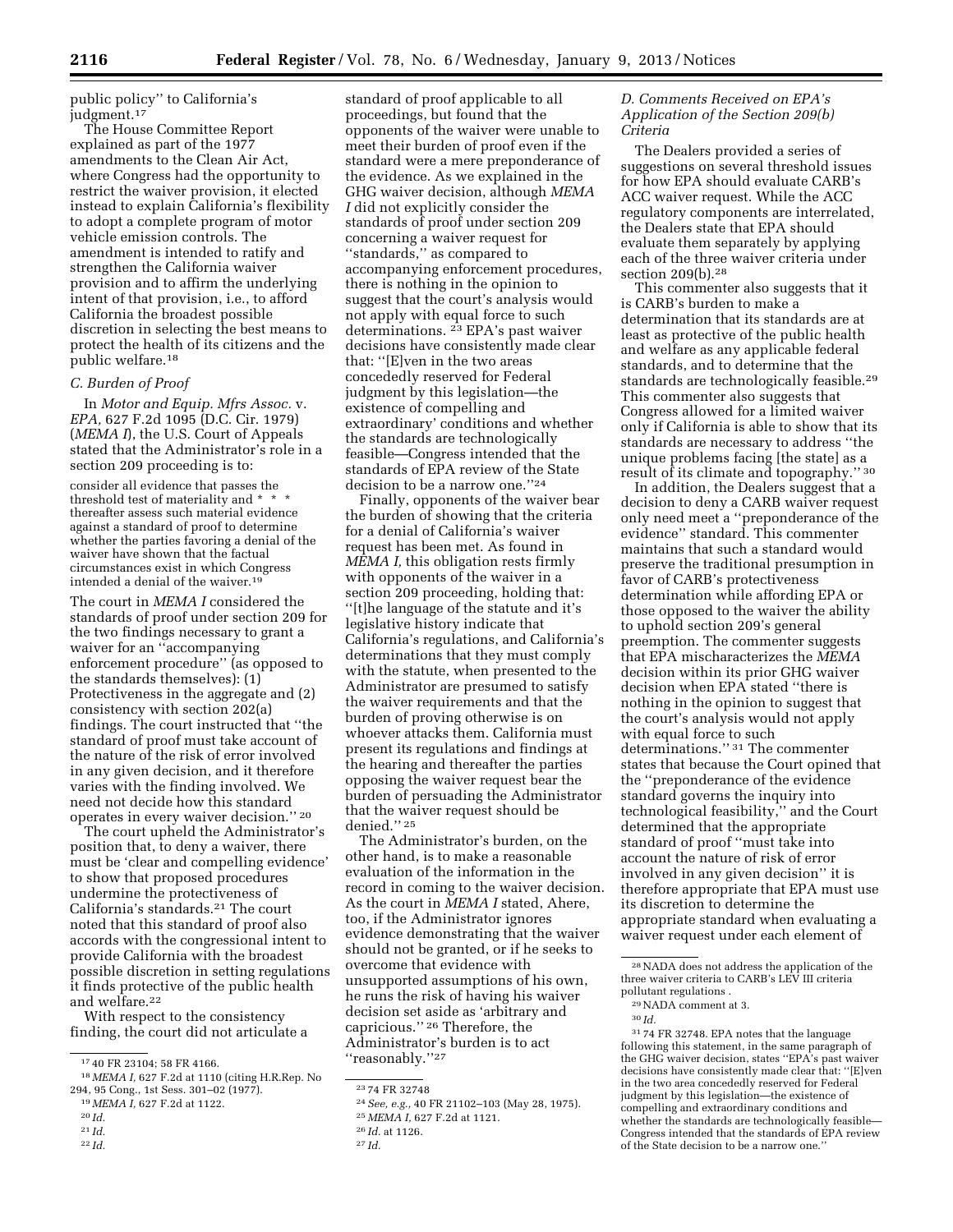Section 209(b). To settle the question of the appropriate burden of proof the commenter cites *International Harvester*  v. *Ruckelshaus* wherein the decision over burden of proof is informed by an analysis that balances the cost of a wrong decision on feasibility against the gains of a correct one: ''These costs include the risk of grave maladjustments \* \* \* and the impact on jobs and the economy from a decision which is only partially accurate \* \* \* against the environmental savings.''

With regard to the Dealers' first suggestion that EPA should separately apply the waiver criteria to each of the ACC regulatory components (*e.g.,* GHG emission standards and ZEV), EPA notes that each part of CARB's regulations are subject to EPA waiver review. As such, by today's decision we address any adverse comments in that regard. However (and as explained in further detail under EPA's analysis of each waiver criteria below), we believe the Dealers fundamentally misunderstand the specific language of the section 209(b), its congressional history, and EPA's past administrative waiver practice. For example, although EPA would typically examine whether CARB's regulation of each pollutant is as stringent as any applicable federal standard, we nevertheless recognize both the statutory language and legislative history that requires EPA to consider the protectiveness of a CARB standard ''in the aggregate'' of all emission standards covering that particular industry category (*e.g.,* lightduty vehicles, etc). Furthermore, under the second waiver criterion of section 209(b), EPA continues to evaluate whether those opposed to a waiver have demonstrated that CARB no longer experiences compelling and extraordinary conditions. As such, for any standard or set of standards presented to EPA for waiver consideration, EPA's evaluation continues to be whether CARB has a need for its motor vehicle emission program to address the underlying compelling and extraordinary conditions. This is further explained in our discussion of this waiver criterion. Similarly, although the Dealers might suggest that EPA only be obligated to determine whether each of CARB's ACC regulatory components, in isolation, is consistent with section 202(a) we believe the better approach is to determine the technological feasibility of each standard in the context of the entire regulatory program for the particular industry category. In this case, we believe CARB has in fact recognized the interrelated, integrated

approach the industry must take in order to address the regulatory components of the ACC program. As noted above, the House Committee Report explained as part of the 1977 amendments to the Clean Air Act that California was to be afforded flexibility to adopt a *complete* program of motor vehicle emission controls (emphasis added). As such, EPA believes that Congress intended EPA to afford California the broadest possible discretion in selecting the best means to protect the health of its citizens and the public welfare.32 EPA believes this intent extends to CARB's flexibility in designing its motor vehicle emission program and evaluating the aggregate effect of regulations within the program.

With regard to CARB's initial burden in submitting a waiver request to EPA, we believe this commenter misreads both section 209(b) along with the case law and legislative history it cites. California is only required to make a protectiveness finding as a threshold matter before submitting its waiver request to EPA. Section 209(b) of the Clean Air Act plainly states that ''The Administrator shall, \* \* \*, waive application of this section\*  $*$  \* \*., if the State determines that the State standards will be, in the aggregate, at least as protective of public health and welfare as applicable Federal standards. No such waiver shall be granted if the Administrator finds that \* \* \*.'' Nothing on the face of section 209(b) requires California to make affirmative findings or showings under section 209(b)(1)(B) or (C). The *MEMA I*  decision cited to by the commenter does not support the suggestion that CARB must initially make an affirmative determination or showing beyond the protectiveness determination. Of course, whether or not CARB has such a burden, CARB has clearly provided in its initial waiver request considerable support for its view that its waiver request meets the requirements of section  $209(b)(1)(B)$  and  $(C).$ <sup>33</sup>

EPA continues to believe that the burden of proof for each waiver criteria lies on the opposing party. As earlier explained, this is inherent in the statutory provision that requires EPA to grant a waiver unless it makes one of the specific negative findings listed in section 209(b)(1).

The language of the statute and its legislative history indicate that California's regulations, and California's determination that they comply with the statute, when presented to

the Administrator are presumed to satisfy the waiver requirements and that the burden of proving otherwise is on whoever attacks them. California must present its regulations and findings at the hearing, and thereafter the parties opposing the waiver request bear the burden of persuading the Administrator that the waiver request should be denied.34

Further, pertinent legislative history evinces Congressional intent to place the burden of proof on the party opposing a waiver. This appears most dramatically from the debates on the floor of the House over two alternative versions of the statutory language. One, sponsored by the relevant legislative committee, would have permitted the federal government, upon application showing by California, to set special California standards if certain conditions were met. The second, which was sponsored by the entire California delegation, see 113 Cong. Rec. H 14428 (Cong. Moss) (daily ed. Nov. 2, 1967), and eventually adopted on the floor, would have required the federal government to waive preemption of standards promulgated by California unless certain findings were made. Despite the understandable efforts of some sponsors of the committee language to portray the differences between the two versions as purely verbal the majority of the House clearly disagreed. 113 Cong. Rec. H 14404 (Cong. Herlong); H 14432 (Cong. Rogers) (daily ed. Nov. 2, 1967). Sponsors of the language eventually adopted (the language sponsored by the California delegation) referred repeatedly to their intent to make sure that no ''Federal bureaucrat'' would be able to tell the people of California what auto emission standards were good for them, as long as they were stricter than Federal standards. 113 Cong. Rec. H 14393 (Cong. Sess); H 14395 (Cong. Smith); H 14396 (Cong. Holffield); H 14399 (Cong. Hosmer); H 14408 (Cong. Roybal); H 14409 (Cong. Reinicke); H 14429 (Cong. Wlson) (daily ed. Nov. 2, 1967). Thus, at the close of the debate, the House rejected language that would have imposed the burden of proof on California and instead accepted language that which places the burden on those who allege, in effect, that EPA's GHG emission standards are adequate to California's needs. They also viewed the change as necessary to their intent to preserve the California state auto emission control program in its original form, see HR. Rep. No. 728, 90th Cong. 1st Se. 96–97 (1967) (separate views of Congressmen Moss and Van Deerlin), 113 Cong. Rec. H 14415 (daily ed. Nov. 2, 1967) (Cong.

<sup>32</sup>H.R. Rep No. 294, 95 Cong., 1st sess. 301–02 (1977).

 $\,^{33}$  CARB waiver request and supporting attachments.

<sup>34</sup> *MEMA I, 627 F.2d at 1121.*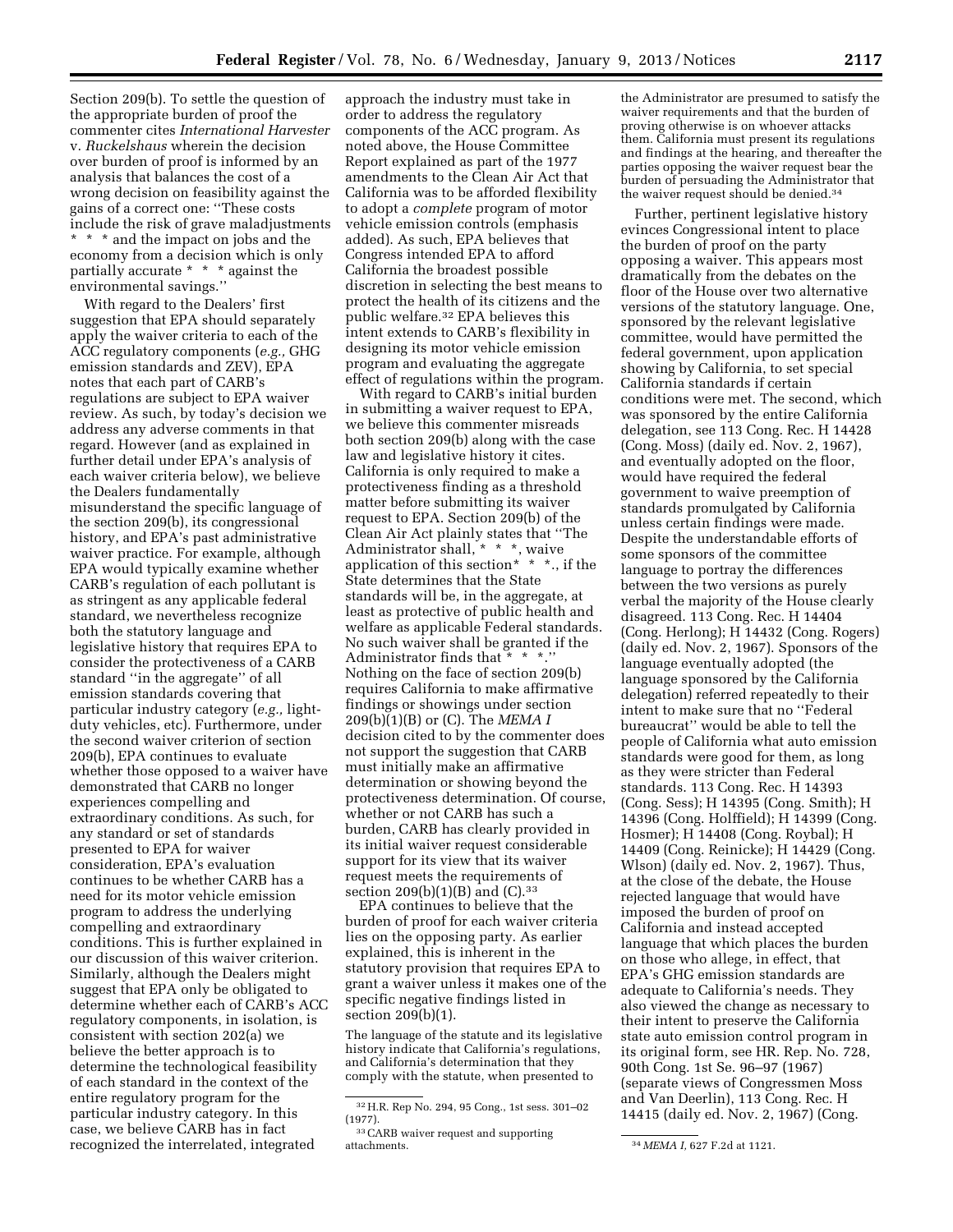Van Deerlin) and to continuing the national benefits that might flow from allowing California to continue to act as a pioneer in this field. 113 Cong. Rec. H 14407 (Cong. Moss) (daily ed. Nov. 2, 1967); S 16395 (daily ed. Nov. 14, 1967) (Senator Murphy). These points had also previously been made by the Senate Public Works Committee in reporting out waiver language identical to that eventually adopted by the House. S. Rep. No. 403, 90th Cong. 1st Sess. 32– 33 (1967).

#### As also explained in *MEMA I:*

Legislative history makes clear that the burden of proof lies with the parties favoring denial of the waiver. Petitioners lost the battle they now wage twelve years ago when Congress specifically declined to adopt a provision which would have imposed on California the burden to demonstrate that it met the waiver requirements. As noted, the Senate version of the Air Quality Act of 1967 contained the language which was ultimately adopted by Congress. It vested the power to make the protectiveness determination in California and sharply restricted the Secretary's role in a waiver proceeding. The Senate Report explained that under the proposal the ''Secretary is required to waive application unless he finds'' one of the factual circumstances set out in section 209(b)(1)(A)–(C). S. Rep. No. 403, 90th Cong., 1st Sess. 33 (1967).

Finally, with regard to the Dealers' arguments about the burden of proof, we believe it necessary to differentiate between two separate questions: 1) who has the burden of proof; and 2) what is the appropriate level of proof? A discussion of who holds the burden of proof is addressed above. Below is a discussion regarding the appropriate ''level'' of proof. EPA agrees with the Dealers that EPA has the discretion to determine the appropriate level of proof, and we are guided by the language of the statute, relevant case law, and our prior administrative practice.

With regard to the standard of proof applicable to CARB's protectiveness determination, EPA rejects any contention that the standard should be anything other than ''clear and compelling evidence.'' The language of section 209(b)(1)(A) requires that the Administrator find that CARB's protectiveness determination is ''arbitrary and capricious'' suggesting that EPA or others that may oppose the waiver must demonstrate that CARB's factual findings lacked any acceptable reasoning. As noted above, the *MEMA I*  court upheld the Administrator's position that, to deny a waiver, there must be 'clear and compelling evidence' to show that proposed procedures undermine the protectiveness of

California's standards.35 The court noted that this standard of proof also accords with the congressional intent to provide California with the broadest possible discretion in setting regulations it finds protective of the public health and welfare.36 EPA believes there is no reason to jettison the precedent along with its past administrative waiver practice merely because CARB seeks a waiver for ''standards'' as opposed to ''accompanying enforcement procedures.''

With respect to the second and third waiver criteria of section 209(b); however, EPA is also guided by the principles of deference noted above and by case law, as explained below in EPA's examination of technological feasibility. As the commenter notes, in the GHG waiver EPA reasoned that *MEMA I'*s holding on the applicable standard of proof should be extended to waiver of standards. EPA continues to believe that it is appropriate to impose a standard of preponderance of evidence on the proponent of denial of a waiver of standards, for the second and third waiver criteria. This standard would also be similar to the standard in civil matters. ''This view of the standard of proof dictates the standard normally adopted in civil matters, a preponderance of the evidence.'' 37 EPA also believes that it should apply such a standard in a way that accords with congressional intent to provide California with the broadest possible discretion in setting regulations that it finds protective of the public health and welfare 38 while limiting EPA's review to a narrow role that provides substantial deference to the State.39

Further, EPA agrees with the commenter that in making its determination, EPA should be mindful of the risk of error involved.40 But this does not change the burden of proof. ''The Administrator is not entitled to ignore the evidence adduced at the hearing. He must consider all evidence that passes the threshold test of materiality and he must thereafter assess such material evidence against a standard of proof to determine whether the parties favoring a denial of the waiver have shown that the factual circumstances exist in which Congress intended denial of the waiver.'' 41

In sum, based on the statutory structure of section 209(b)(1) and

legislative history, the burden of proof falls on those who wish EPA to deny the waiver.

# **IV. California's Within the Scope Request for its Zero Emission Vehicle Amendments**

CARB's waiver request sought confirmation from EPA that the ZEV amendments (2012 ZEV Amendments), as they relate to 2017 and prior MYs are within the scope of existing waivers. The ACC waiver request also sought confirmation that the 2012 ZEV amendments as they relate to 2018 and later MYs are within the scope of existing waivers, or, in the alternative, meets the criteria for a full waiver.

# *A. Chronology*

California's initial ZEV program was included as part of its first low-emission vehicle program known as LEV I. The ZEV component of this program had a ZEV sales requirement starting with the 1998 MY and phasing in to a 10 percent sales requirement by the 2003 MY. EPA issued a waiver of preemption for these regulations on January 13, 1993.42 CARB subsequently amended the ZEV regulations in March, 1996, by eliminating the ZEV sales requirement for the 1998–2002 MYs and retaining the 10 percent sales requirement for the 2003 and later MYs. EPA issued a within the scope determination for these amendments on January 5, 2001.43 CARB again amended the ZEV regulations in 1999, 2001, and 2003 and on December 21, 2006, EPA waived preemption for these amendments through the 2011 MY.<sup>44</sup> The 2006 EPA action included a within the scope decision for certain components of the regulations and a full waiver authorization for other components. Specifically, EPA determined that certain provisions of the 1999–2003 amendments to the ZEV regulations affecting 2006 and prior MYs were within the scope of previous waivers of preemption. EPA's 2006 decision concurrently granted California's request for a waiver of preemption to enforce certain provisions of the ZEV regulations as they affected 2007 through 2011 MY vehicles. EPA also stated that that although we believed it appropriate to grant a full waiver of preemption for the 2007 MY, we also believed it appropriate to consider the 2007 MY regulations (with one exception noted) as within the scope of previous waivers of preemption, as they applied to certain vehicles that were

<sup>35</sup> *Id.* 

<sup>36</sup> *Id.* 

<sup>37</sup> *International Harvester* v. *Ruckelshaus,* 478 F 2d 615, 643 (D.C. Cir.) (*International Harvester).* 

<sup>38</sup> *MEMA I,* 627 F. 2d at 1122. 39 40 FR 23103–104. 40 *MEMA I,* 627 F.2d at 1122. 41 *Id.* 

<sup>42</sup> 58 FR 4166 (January 13, 1993).

<sup>43</sup> 66 FR 7751 (January 25, 2001).

<sup>44</sup> 71 FR 78190 (December 28, 2006).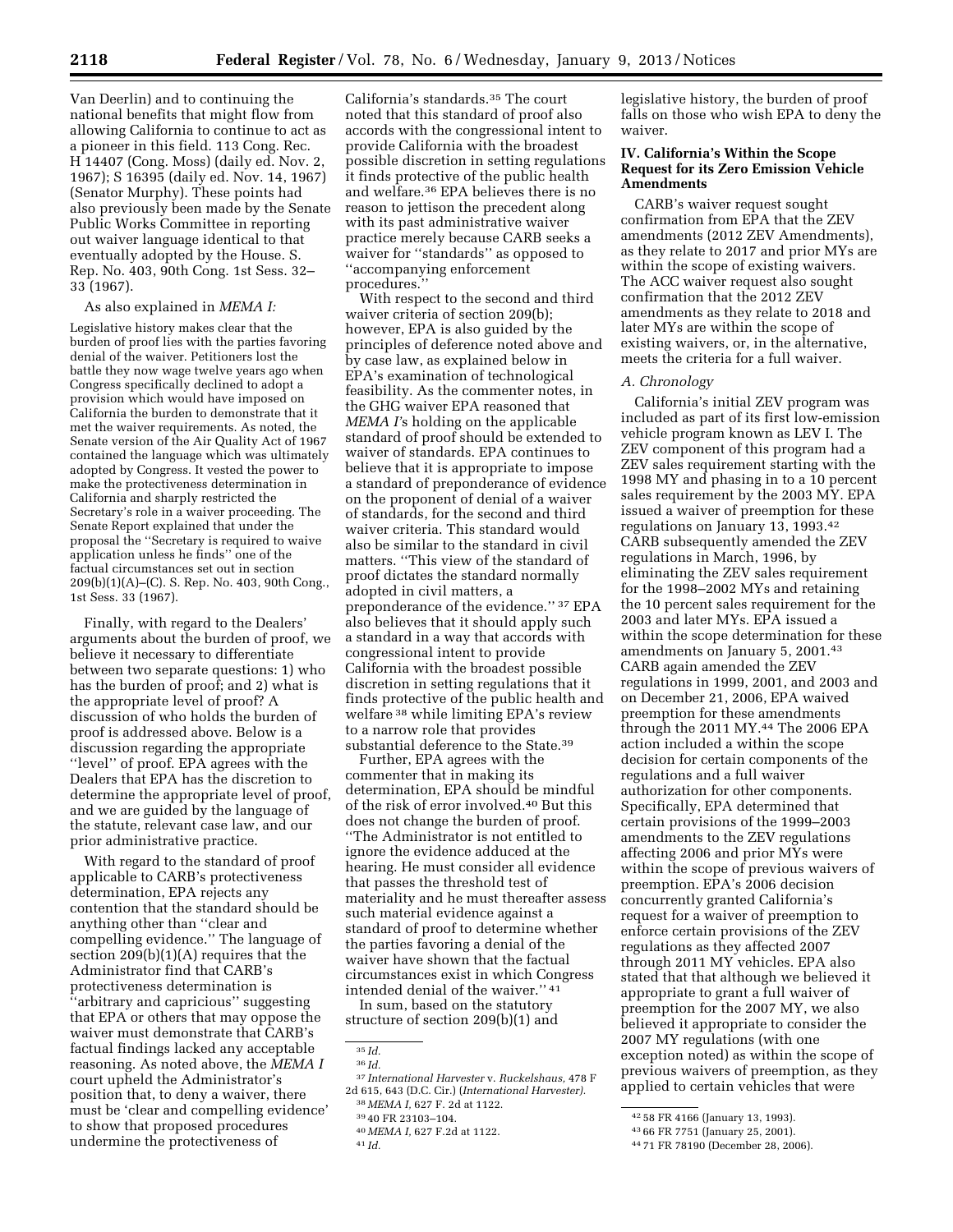already subject to the pre-existing ZEV regulations. The 2006 waiver decision did not make any findings or determinations with regard to CARB's ZEV regulations as they pertained to the 2012 and later MYs. On October 3, 2011, EPA determined that additional CARB amendments to the ZEV regulations, as they affected 2011 and prior MYs, were within the scope of previous waivers for the ZEV regulations (or in the alternative qualified for a new waiver). At that time EPA also granted a waiver allowing California to enforce the ZEV amendments as they affected 2012 and later MYs.45

#### *B. CARB's ZEV Amendments*

CARB's stated goal for the 2012 ZEV amendments, as they affect the ZEV regulation through MY 2017, was to make minor corrections and clarifications and to enable manufacturers to successfully meet the 2018 and later MY ZEV requirements. As such, the 2012 ZEV amendments included compliance flexibility provisions, adjustment of credits and allowances, and the addition of a new vehicle category that can earn credits to help manufacturers satisfy their sales requirement.

The compliance flexibility provisions include several modifications to the ZEV program credit and travel provisions. The limitations on carry forward credits for ZEVs are removed, allowing for indefinite banking of ZEV credits. The travel provision for credits from ZEV sales in Section 177 states is extended through 2017. Travel provision credits limit the credits manufacturers need to generate to those necessary for California, no matter how many states adopt the ZEV program under Section 177. Vehicles sold in section 177 states generate credits for California and vice versa under the travel provisions. The travel provision amendments allow for the continued travel of ZEV credits through MY 2017. Carry forward credits for ZEVs were previously limited to two additional model years. This limitation is removed by the 2012 amendments, allowing manufacturers to bank credits for all future model years. This modification is a flexibility to enable automakers to comply with the 2018 and later provisions.

In addition, the 2012 ZEV amendments provide for an adjustment of credits and allowances to incentivize longer-term technology. For example, the credits for Type V ZEVs (fuel cell vehicles with range of 300 miles or greater) are increased. Finally, the 2012

ZEV amendments create the addition of a new vehicle category that includes two new near-ZEV vehicle types: Type I.5x and Type IIx. These vehicles are plug-in hybrid electric vehicles (PHEVs) with more capable electric drive systems, but smaller engines that are not expected to be used often and have diminished performance. These vehicles can be used to meet up to one half of a manufacturer's minimum ZEV credit requirement. These vehicles will be eligible for the same credits as current Type I.5 (2.5 credits) and Type II (3 credits) and will qualify for travel provision credits through 2017.

Separately, CARB's stated goal for its 2012 ZEV amendments, as they affect 2018 and later MYs, is to achieve the commercialization of ZEVs and near-ZEVs such as PHEVs (with sales of approximately 15 percent of the new car market in California by 2025) by simplifying the regulation and pushing technology to higher volume production in order to achieve cost reductions. The amendments cover six major areas: increased ZEV requirements phased-in through 2025; the removal of ''commercialized'' technology from the ZEV program; amended manufacturer size definitions, ownership requirements and transitions; a modified credit system, a modified travel provision; and a new opportunity for manufacturers to generate additional ZEV credits via over compliance with applicable GHG emission standards during this time period.

The increased ZEV credit requirements are equivalent to approximately 15 percent ZEV and near-ZEV sales by 2025. This sales level is deemed by CARB to be the threshold at which costs will decrease due to volume effects. The credit requirement is being ramped up from the current program's static level of 16 percent total, which includes PZEVs and AT PZEVs. The new requirement consists of a 2 percent minimum ZEV and 2.5 percent minimum TZEV (4.5 percent total) requirement, ramping up to 16 percent minimum ZEV and 6 percent minimum TZEV (22 percent total) requirement in 2025 and beyond. The 2012 ZEV amendment revisions to credit calculations for ZEVs and TZEVs result in a projected market share of 15.4 percent of new sales in 2025.

Under the previous ZEV mandate, credits were allowed for PZEV-certified vehicles and HEVs which are not plugged in. CARB is removing these vehicle types from the credit scheme in MY 2018 and later. Remaining credits that are banked can continue to be used, but with discounts and caps applied.

Manufacturer size definitions have been amended to apply full ZEV mandate to all but the smallest manufacturers. Manufacturer sales volumes will be combined if joint ownership exceeds 33.4 percent and the transition period for manufacturers changing size categories has been modified. Under this system, 97 percent of the light-duty market will be covered by the ZEV mandate.

Currently, manufacturers with sales volumes exceeding 60,000 units in California are classified as large volume manufacturers (LVM). This modification reduces the threshold to 20,000 units, which will bring most manufacturers under the full ZEV mandate. This modification is being made because many of these current intermediate vehicle manufactures (IVMs) have a large market presence outside California. Remaining IVMs will be allowed to comply with the ZEV mandate with no restrictions on ZEV technology type, meaning an IVM can fully comply with TZEVs, but not PZEVs or AT PZEVs.

Additionally, ownership thresholds for treatment of automakers as one entity are being modified to more closely align them with GHG fleet regulations and changes are being made to the lead time provisions as manufacturers move between size classes.

CARB also modified its credit system. ZEV credits are based on range and technology reflecting utility of the vehicle and expected timing for commercialization. BEVs with a 50-mile range earn one credit and FCVs with 350 miles of range earn four credits each. Up to half a manufacturer's credit requirement may be met with more capable PHEVs which are meant to operate mainly as EVs, but are equipped with a small range-extending engine.

TZEVs, which are essentially PHEVs of the type available today such as the Chevrolet Volt have simplified credits based on electric range and a minimum requirement of 10 miles all-electric on the US06 test cycle. The TZEV credit ranges from a minimum of 0.2 to a maximum of 1.3 with a greater than 80 mile range.

Excess credits earned and banked from PZEVs and AT PZEVs will be discounted in 2018 and later years. Their use will then be limited to 25 percent of a manufacturer's TZEV requirement. No portion of the ZEV requirement may be met with banked credits. Smaller manufacturers (IVMs) will not have their credits capped for 2018 or 2019. In 2020 and later, the IVM cap will be 25 percent, but applied to their combined ZEV/TZEV requirement.

<sup>45</sup> 76 FR 61095 (October 3, 2011).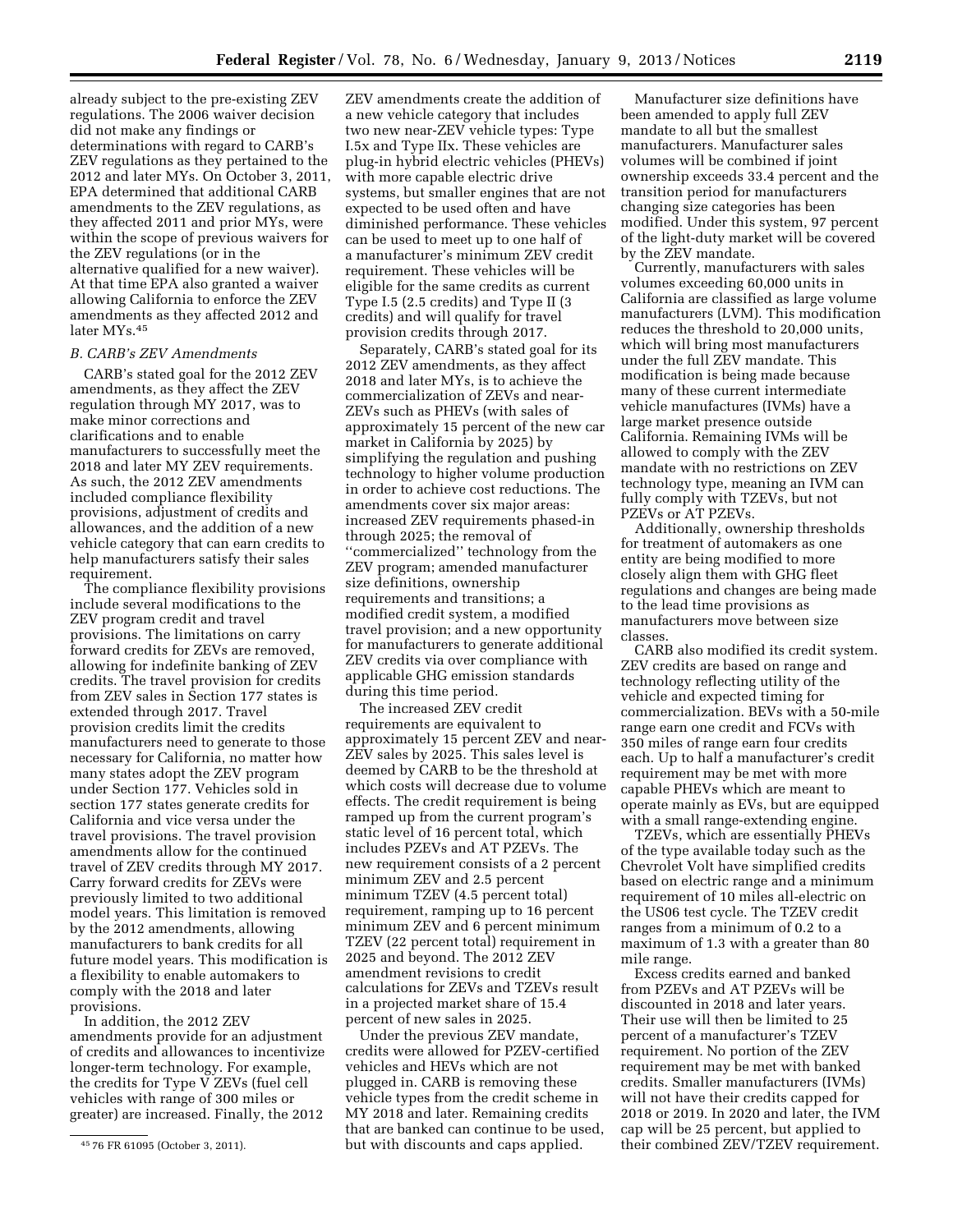CARB has also modified the credit levels for various ZEV types. The current tiered CARB system, which encouraged manufacturers to design vehicles to meet a given range threshold is replaced with an equation that calculates credits based on the UDDS electric driving range.

In addition, CARB has modified its ''travel provisions.'' The travel provision, which allows for the sale of a qualifying vehicle in a Section 177 state to count towards a manufacturer's credit requirement in California, ends for BEVs after 2017. Since FCVs are far behind BEVs in development and market penetration, travel credits are extended for FCVs. California intends to extend travel credits until sufficient refueling infrastructure exists to support FCVs in the market.

Lastly, the 2012 ZEV amendments provide that automakers who over comply with the LEVIII GHG standard may use the extra GHG reductions to offset a portion of their ZEV requirement in MYs 2018 through 2021. Manufacturers may offset 50 percent of their ZEV mandate in 2018, ramping down to 30 percent in 2021, subject to certain requirements.

# *C. EPA's Determination Regarding the Appropriateness of CARB's Within the Scope Request for the 2012 ZEV Amendments*

CARB primarily relies upon EPA's prior waiver and within the scope findings to demonstrate the appropriateness of applying the within the scope criteria to its 2012 ZEV amendments. In EPA's 2006 waiver determination, EPA stated that it will conduct a two-part inquiry when considering whether CARB amendments to a previously waived regulation fall within the scope of the previously granted waiver or whether the amendments require a new waiver:

EPA believes it is important to distinguish between the threshold issue of whether CARB's amendments should be subjected to either the within-the-scope criteria or the full waiver, and separately determining whether the same amendments actually meet the applicable criteria for actually confirming the within-the-scope request or granting a full waiver of federal preemption.

In determining the threshold question, EPA will consider whether the amendments make minor technical revisions or provide compliance flexibility on the one hand or whether the amendments add new or more stringent pollutant standards or new motor vehicle categories on the other.46

With regard to the 2017 and earlier MYs, following the precedent noted

above, CARB maintains that the 2012 ZEV amendments create no new issues affecting the previous waiver determinations concerning the ZEV program and that the 2012 ZEV amendments do not undermine CARB's original protectiveness determination and the ZEV regulations remain consistent with section 202(a). With regard to the 2018 and later MYs, CARB maintains that the within the scope criteria are appropriate since the overall ZEV credit requirement for MYs 2018 through 2022 is less burdensome than the currently waived program.

EPA received comment from the Manufacturers stating agreement that the amendments to the MYs 2009 through 2017 ZEV regulations qualify for a within the scope determination since the amendments increase the flexibility available to manufacturers to comply with those standards and otherwise lessen the burdens placed on manufacturers. However, the Manufacturers did not agree that the amendments to the ZEV regulation for 2018 and later MYs properly fall under the within the scope review. The commenter notes that in addition to the increase in the minimum ZEV credit requirements in 2018 MY and beyond, the CARB amendments also eliminate certain vehicle types (e.g., PZEVs and AT PZEVs) that were previously accepted towards compliance with the ZEV requirements during this time period. In addition, the Manufacturer notes that the changes to CARB's travel provisions are significant and raise serious compliance concerns.

The Dealers commented generally that the ZEV waiver should be denied, but raised no specific concerns about a within-the-scope determination for MYs 2012–2017.

Therefore, EPA has received no explicit comment suggesting that EPA reject CARB's request for confirmation that EPA evaluate the 2012 ZEV amendments as they affect the 2017 MY and earlier. EPA believes that it is appropriate to evaluate such amendments (which provide compliance flexibilities) under the within the scope criteria and applies such criteria below. However, with respect to the 2018 and later MYs, EPA agrees with the commenters that CARB's 2012 ZEV amendments have, in total, added to the level of stringency and compliance obligations. Therefore, EPA does not believe it is appropriate to apply within the scope analysis to the ZEV amendments as they apply in the 2018 and later MYs. As explained below, because EPA is applying the full waiver criteria for the 2012 ZEV amendments as they pertain to the 2018

and later MYS, EPA will in the alternative also examine the revisions for the 2017 and earlier MYs using the full waiver criteria.

# *D. Application of the Within the Scope Waiver Criteria to CARB's 2012 ZEV Amendments Regarding 2017 and Earlier MYs*

# 1. Public Health and Welfare

Under section 209(b)(1)(A) of the Act, EPA cannot grant a waiver if the Agency finds that CARB was arbitrary and capricious in its determination that its State standards are, in the aggregate, at least as protective of public health and welfare as applicable federal standards. Similarly, under the criteria for a within the scope determination, the CARB amendments to an existing program may be considered within-the-scope of a previously granted waiver provided that the amendments do not undermine California's determination that its standards in the aggregate are as protective of public health and welfare as applicable Federal standards. Thus, in the within the scope context CARB may rely on the ''protectiveness determination'' that the Board made at the time of the initial regulations (the regulations which subsequently received a waiver of federal preemption from EPA) and then CARB must only demonstrate why the protectiveness determination has not been undermined by CARB's amendments or any other intervening events such as the adoption of EPA regulations since the initial waiver of federal preemption.

CARB asserts that its 2012 ZEV amendments as applied to MYs 2009 to 2017 are a critical component of the ACC package that will result in fleet standards that are at least as protective as would exist under federal standards. The Board resolved ''that the Board hereby determines that the proposed regulations approved for adoption herein will not cause the California motor vehicle emission standards, in the aggregate, to be less protective of public health and welfare than applicable federal standards.'' 47

EPA received no comments suggesting that CARB's request should be denied on the basis of CARB failing to meet its burden associated with the protectiveness findings under section 209(b)(1)(A) of the Clean Air Act.

Therefore, based on the record before us, we cannot find that CARB's 2012 ZEV amendments, as the affect 2017 and earlier MYs, would undermine CARB's prior protectiveness determinations nor would it cause the California motor

<sup>46</sup> Decision Document accompanying waiver determination in 71 FR 78190 (December 28, 2006).

<sup>47</sup>CARB Resolution 12–11 at EPA–HQ–OAR– 2012–0562–0005.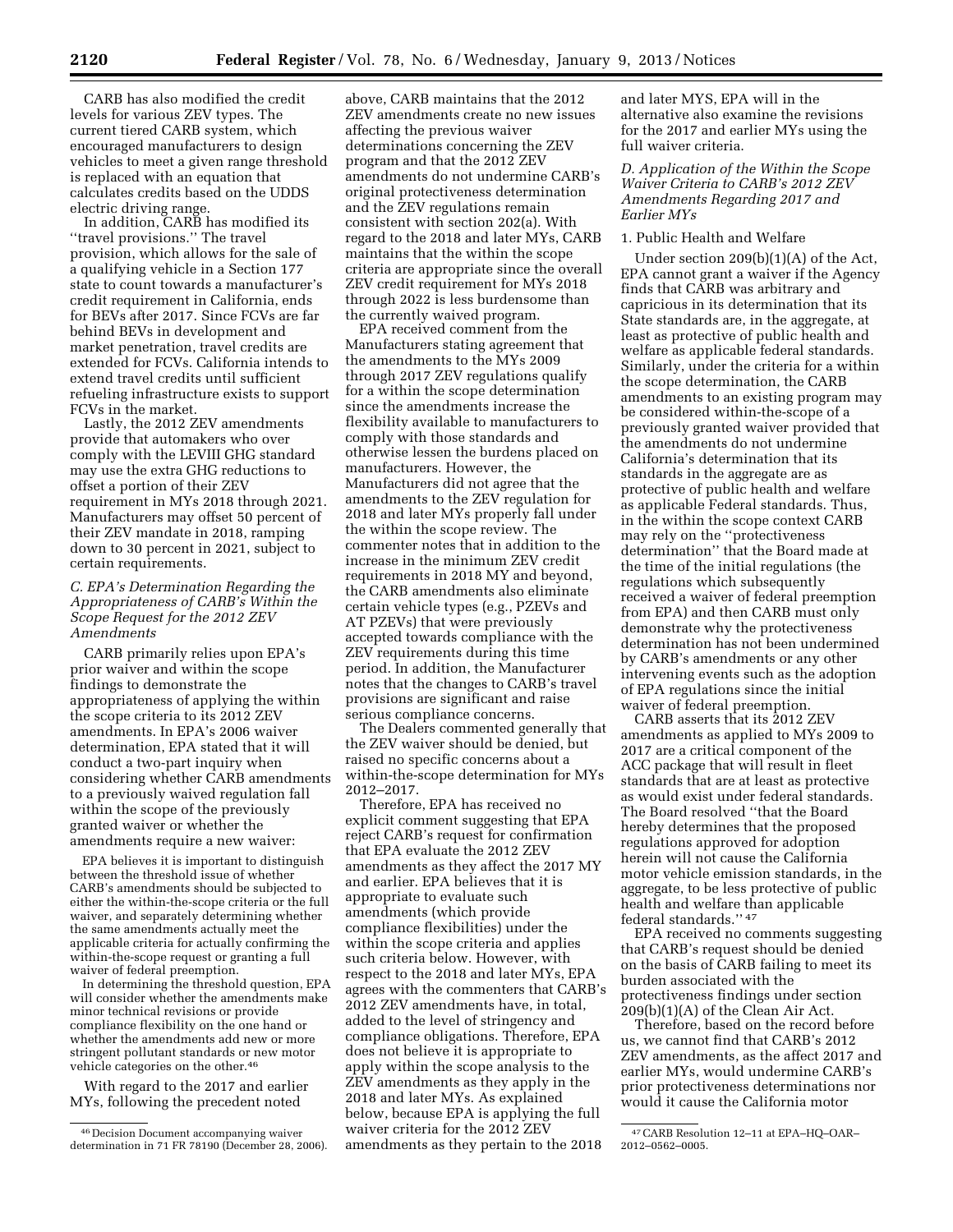vehicle emission standards, in the aggregate, to be less protective of public health and welfare than applicable federal standards.

# 2. Consistency With Section 202(a)

Under section 209(b)(1)(C), EPA cannot grant California its waiver request if the Agency finds that California standards and accompanying enforcement procedures are not consistent with section 202(a) of the Clean Air Act. Previous waivers of federal preemption have stated that California's standards are not consistent with section 202(a) if there is inadequate lead time to permit the development of technology necessary to meet those requirements, given appropriate consideration to the cost of compliance within that time. California's accompanying enforcement procedures would also be inconsistent with section 202(a) if the federal and California test procedures were inconsistent.

The scope of EPA's review of whether California's action is consistent with section 202(a) is narrow. EPA has previously found that the determination is limited to whether those opposed to the waiver have met their burden of establishing that California's standards are technologically infeasible, or that California's test procedures impose requirements inconsistent with the federal test procedure.48

As previously noted, CARB maintains that the 2012 ZEV amendments, as they pertain to the 2017 and previous MYs, provide manufacturers with additional flexibility without increasing on balance the overall stringency of the preexisting ZEV requirements. EPA has received no comments explicitly questioning the feasibility of the amendments as they apply to these MYs. In the discussion below, EPA addresses the limited comments regarding the technological feasibility concerns with regard to 2018 and later MYs and EPA provides further analysis of the general technological feasibility concerns in the full waiver discussion. With regard to whether test procedures are consistent, CARB notes that the federal Tier 2 regulations require manufacturers to measure emissions from ZEVs in accordance with the California test procedures.49 In addition, EPA has not received comment suggesting the test procedures are inconsistent. Therefore, based on the record before us, we cannot deny CARB's within the scope request for

2017 and prior MYs based on an inconsistency with section 202(a).

#### 3. New Issues

As noted above, included in the within the scope criteria, is a determination of whether the amendments raise new issues affecting the previous waiver decisions. As previously noted, EPA examines any new information when reviewing whether CARB's amendments affect the ZEV program's consistency with section 202(a). If the amendments had increased the stringency of the standards upon the manufacturers (for the specific model years being reviewed in the within the scope analysis), or if the amendments had regulated or subjected new types of vehicles to be included in the ZEV program (or in this instance regulated the same vehicle types but for model years not previously waived by EPA), or added additional pollutants to the program, then likely new issues would have been created. However, in this instance no party has presented evidence that new issues exist for MYs 2017 and earlier as a result of the 2012 ZEV amendments. Therefore, EPA cannot deny CARB's request for a within the scope determination for MYs 2017 and earlier based on this criterion.

Therefore, based on the record before us, we cannot deny CARB's request for confirmation that its 2012 ZEV amendments, as they affect the 2017 and earlier MYs, are within the scope of previous waiver determinations. As such, we confirm CARB's request regarding the 2012 ZEV amendments as they affect 2017 and earlier MYs.

# **V. Consideration of Advanced Clean Car Regulations Under the Full Waiver Criteria**

CARB's ACC program regulations include revisions to both California's LEV and ZEV programs. CARB's request seeks a waiver of preemption under section 209(b) of the Clean Air Act (CAA), 42 U.S.C. 7543(b) for the revisions to the LEV III program. CARB's request also seeks a waiver for the ZEV amendments included in the ACC program regulations. Subsequent to CARB's initial ACC waiver request, CARB's Executive Officer took action to formally adopt a ''deemed to comply'' regulation affecting the GHG component of the ACC package. CARB submitted this additional information to EPA and requested that EPA consider the ''deemed to comply'' regulation as part of CARB's pending ACC waiver request. EPA's application of the section 209(b) waiver request, including the ''deemed to comply'' regulation, is set forth below.

#### *A. California's Protectiveness Determination*

Section 209(b)(1)(A) of the Clean Air Act requires EPA to deny a waiver if the Administrator finds that California was arbitrary and capricious in its determination that its State standards will be, in the aggregate, at least as protective of public health and welfare as applicable Federal standards. EPA recognizes that the phrase ''States standards'' means the entire California new motor vehicle emissions program. Therefore, as explained below, when evaluating California's protectiveness determination, EPA compares the California-to-Federal standards. That comparison is undertaken within the broader context of the previously waived California program, which relies upon protectiveness determinations that EPA have previously found were not arbitrary and capricious.50

Traditionally, EPA has evaluated the stringency of California's standards relative to comparable EPA emission standards.51 That evaluation follows the instruction of section 209(b)(2), which states: ''If each State standard is at least as stringent as the comparable applicable Federal standard, such State standard shall be deemed to be at least as protective of health and welfare as such Federal standards for purposes of  $[209(b)(1)]$ ."

To review California's protectiveness determination in light of section 209(b)(2), EPA conducts its own analysis of the newly adopted California standards to comparable applicable Federal standards. The comparison quantitatively answers whether the new

51 36 FR 17458 (Aug. 31, 1971). (''The law makes it clear that the waiver requests cannot be denied unless the specific finding designated in the statute can properly be made. The issue of whether a proposed California requirement is likely to result in only marginal improvement in air quality not commensurate with its cost or is otherwise an arguably unwise exercise of regulatory power is not legally pertinent to my decision under section 209, so long as the California requirement is consistent with section 202(a) and is more stringent than applicable Federal requirements in the sense that it may result in some further reduction in air pollution in California.''). The ''more stringent'' standard expressed here in 1971 was superseded by the 1977 amendments to section 209, which established that California's standards must be, in the aggregate, at least as protective of public health and welfare as applicable Federal standards. The stringency standard remains, though, in section 209(b)(2).

<sup>48</sup>*See MEMA I,* at 1126.

<sup>49</sup>CARB waiver request at 29, citing 40 CFR 86.1811–04(n).

 $^{\rm 50}\!$  In situations where there are no Federal standards directly comparable to the specific California standards under review, the analysis then occurs against the backdrop of previous waivers which determined that the California program was at least as protective of the federal program ((LEV II + ZEV) + GHG). See 71 FR 78190 (December 28, 2006), Decision Document for Waiver of Federal Preemption for California Zero Emission Vehicle (ZEV) Standards (December 21, 2006).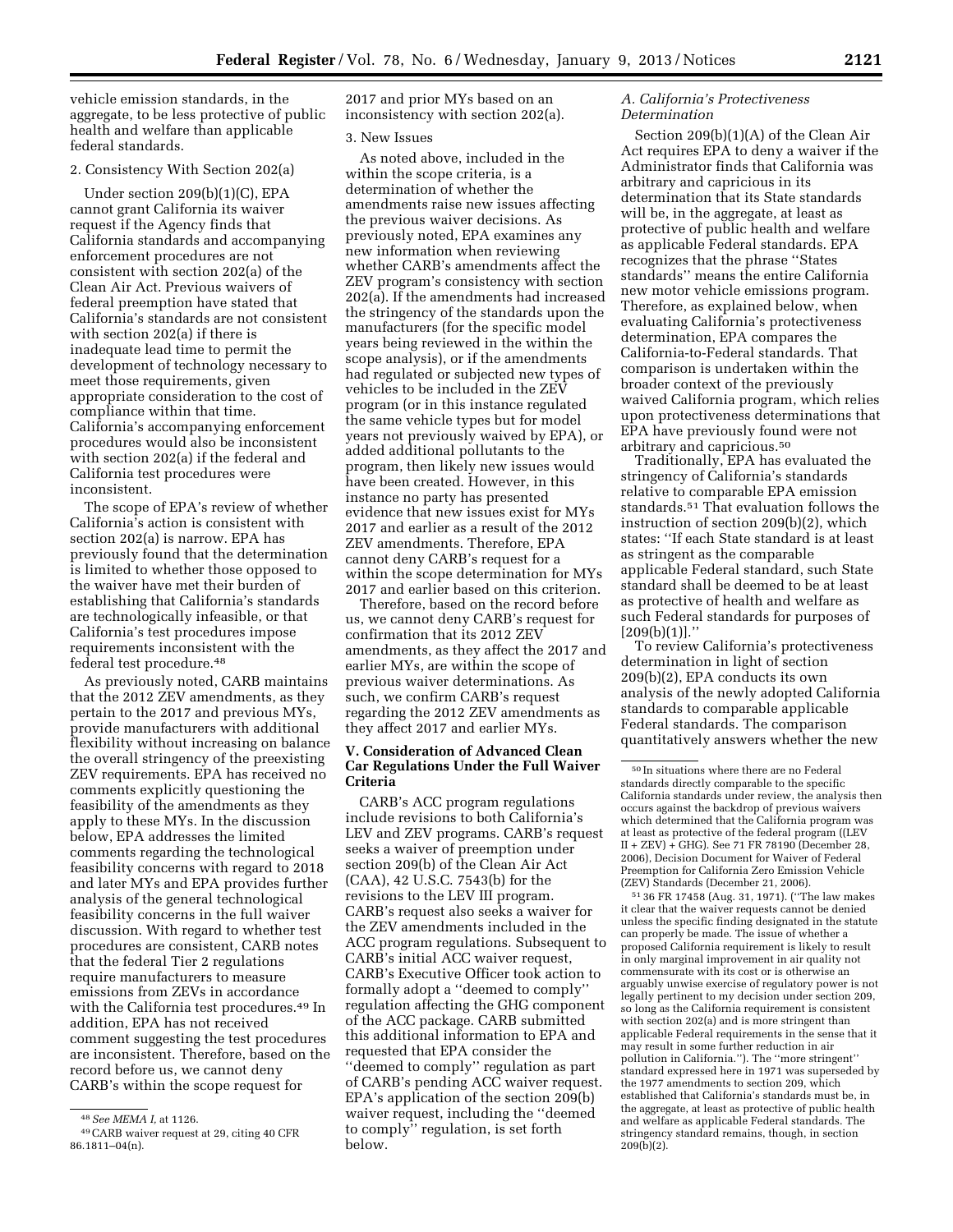standards are more or less protective than the Federal standards. That comparison of the newly adopted California standards to the applicable Federal standards is conducted in light of prior waiver determinations. That is, the California-to-Federal analysis is undertaken within the broader context of the previously waived California program, which relies upon protectiveness determinations that EPA has not found arbitrary and capricious.52

A finding that California's determination was arbitrary and capricious under section 209(b)(1)(A) must be based upon '''clear and compelling evidence' to show that proposed [standards] undermine the protectiveness of California's standards.'' 53 Even if EPA's own analysis of comparable protectiveness or that suggested by a commenter might diverge from California's protectiveness finding, that is not a sufficient basis on its own for EPA to make a section 209(b)(1)(A) finding that California's protectiveness finding is arbitrary and capricious.54

CARB has made a series of protectiveness determinations with regard to its ACC program. California made a protectiveness determination with regard to the 2012 ZEV and LEV amendments in CARB's Resolution 12– 11, finding that the amendments would not cause the California motor vehicle emission standards, in the aggregate, to be less protective of public health and welfare than applicable federal standards.55 CARB noted that this protectiveness determination is the logical extension of the comparable findings that were found to be sufficient in the analyses of California's previous protectiveness determinations for its ZEV, LEV, and GHG regulations.56 As

<sup>54</sup> "Once California has come forward with a finding that the procedures it seeks to adopt will not undermine the protectiveness of its standards, parties opposing the waiver request must show that this finding is unreasonable.'' *MEMA I,* 627 F.2d at

1124. 55*See* CARB's Resolution 12–11, EPA–HQ–OAR– 2012–0562–0006 at 22. EPA notes that the CARB Board also resolved that it found that separate California standards and test procedures are necessary to meet compelling and extraordinary conditions. *Id.* at 23. 56CARBS's waiver request at 13, citing 76 FR

61095 (October 3, 2011), 68 FR 19811 (April 22, 2003), and 74 FR 32744 (July 8, 2009), respectively.

explained in CARB's waiver request, the ACC program will result in reductions of both criteria pollutants and GHG emissions that, in the aggregate, are more protective than the pre-existing federal standards. CARB's Resolution 12–11 also sets forth the Board finding that ''It is appropriate to accept compliance with the 2017 through 2025 MY National Program as compliance with California's GHG emission standards up through the 2017 through 2025 MYs, once U.S. EPA issues their Final Rule on or after its current July 2012 planned release, provided that the GHG reductions set forth in U.S. EPA's December 1, 2011 Notice of Proposed Rulemaking for 2017 through 2025 model year passenger vehicles are maintained, except that California shall maintain its own reporting requirements.'' Further, CARB's Resolution 12–21 sets forth that the CARB staff ''prepared three separate Regulatory Notices \* \* \* for these amendments [LEV III/GHG and ZEV] and presented them to the Board with a single coordinated analysis of emissions, costs, and associated environmental impacts and benefits.57 CARB's Resolution 12–21 also resolves that the ''recitals and findings contained in Resolution 12–11, are incorporated by reference herein.'' 58

In addition, at the time CARB adopted the ''deemed to comply'' regulation, the CARB Board found that such amendments do not undermine the Board's previous determination that the regulation's emission standards, other emission related requirements, and associated enforcement procedures are, in the aggregate, at least as protective of public health and welfare as applicable federal standards and are consistent with section 209 of the Clean Air Act.59 Therefore, subsequent to the finalization of EPA's GHG regulation (August 31, 2012), and as part of the CARB Board's adoption of the ''deemed to comply'' rule on November 15, 2012, the Board resolved and determined ''that the proposed regulations approved for adoption herein will not cause California motor vehicle emission standards, in the aggregate, to be less protective of public health and welfare than applicable federal standards." 60

With regard to criteria pollutants, CARB notes that the primary fleet average emission requirement, beginning in 2015, declines every year to a fleet average NMOG plus  $NO_X$ 

60 *Id.* at p. 9.

emission standard of 0.030 g/mi in 2025. CARB notes that this is clearly more stringent than the current federal Tier 2 fleet average  $NO<sub>x</sub>$  emission requirement with its implied fleet average NMOG and plus NOX requirement. In addition, the LEV III PM standards 3 mg/mi and 1 mg/mi are also significantly more stringent than the federal Tier 2 p.m. standards. CARB also notes that while there is no criteria emissions benefit with its ZEV requirements in terms of vehicle (tankto-wheel—TTW) emissions since the LEV III criteria pollutant fleet standard is responsible for the emission reductions, but CARB notes that in terms of upstream emission impacts (well-to-wheel—WTW) there are emission reductions achieved from the ZEV requirements. There are no comparable federal standards.

CARB also notes that with regard to GHG emissions, the ACC program as a whole would provide major reductions in GHG emissions (e.g., by 2025  $CO<sub>2</sub>$ emissions would be reduced by almost 14 million metric tonnes (MMT) per year, which is 12 percent from baseline levels). CARB's ACC waiver request, notes that the federal GHG standards do not become more stringent in the 2017– 2025 MYs, as CARB's do. However, CARB states that it understands more stringent standards will ''soon be finalized.''

At the time the Board adopted the ''deemed to comply'' amendments it had before it the ''Staff Report: Initial Statement of Reasons demonstrating that if a National Program standard was theoretically applied only to California new vehicle sales alone, it might create a GHG deficit of roughly two million tons compared to the California standards.61 CARB notes that there might be a GHG emission deficit if the National Program applied in California, and thus CARB's GHG emission standards are at least as stringent as the EPA GHG emission standards.

1. Comments on CARB's Protectiveness Determination

The Dealers commented on CARB's protectiveness determinations for both its GHG emission standards and its ZEV regulations. At the outset, NADA claims that EPA must conduct a separate preemption waiver evaluation for each set of standards in the ACC program

 $^{52}\!$  In situations where there are no Federal standards directly comparable to the specific California standards under review, the analysis then occurs against the backdrop of previous waivers which determined that the California program was at least as protective of the federal program ((LEV  $II + ZEV$ )  $\div$  GHG). See 71 FR 78190 (December 28, 2006), Decision Document for Waiver of Federal Preemption for California Zero Emission Vehicle (ZEV) Standards (December 21, 2006).<br> $53 \text{ MEMA}$  I, 627 F.2d at 1122.

<sup>57</sup>CARB Resolution 12–21 at 7.

<sup>58</sup> *Id.* at 10.

<sup>59</sup>*See* CARB's Resolution 12–35; EPA–HQ–OAR– 2012–0562–0374.

<sup>61</sup>EPA–HQ–OAR–2012–0562–0374 at 3. CARB also notes that to the extent a manufacturer chooses not to exercise their National Program compliance option in California this would actually provide additional GHG benefits in California, so compliance in California can never yield fewer cumulative greenhouse gas reductions from the industry wide fleet certified in California.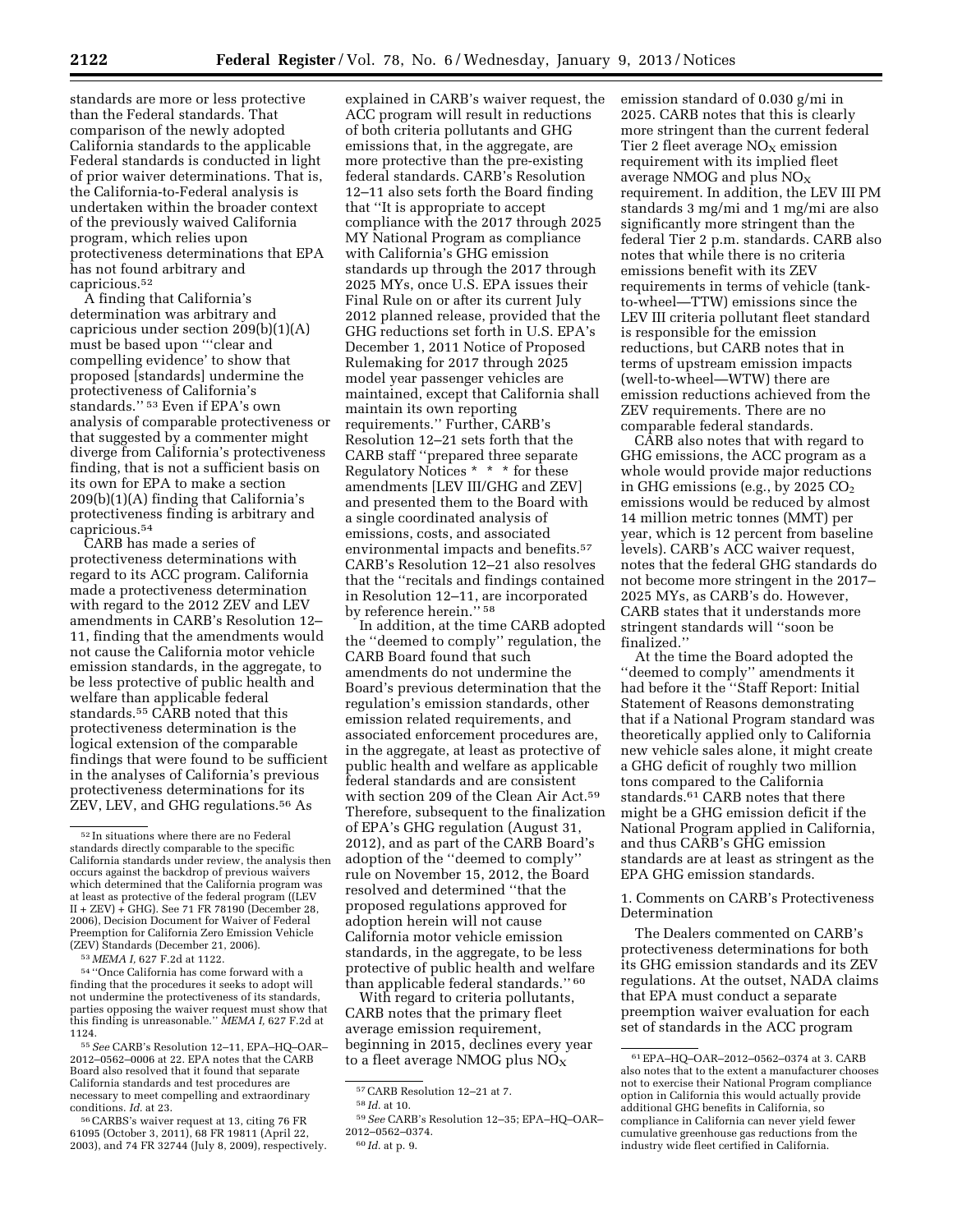(e.g., LEV III criteria pollutants, GHG, and ZEV). EPA notes that NADA did not address the preemption waiver request for the CARB LEV III standards.

In the context of considering the ACC standards individually, NADA states that EPA must reject CARB's GHG preemption waiver request because CARB's finding is premature. NADA maintains that CARB has not conducted the necessary investigation to support is protectiveness determination because EPA has now finalized its GHG emission standards. NADA claims that CARB's determination should measure the standards that exist at the time EPA makes its waiver decision. NADA contends that rather than allowing CARB to look at the program as a whole, CARB must be required to examine each standard before the Agency, including the GHG standards at issue. In the alternative, the commenter suggests that CARB's protectiveness determination is arbitrary and capricious since CARB itself cites the absence of the federal GHG standards as reason for its protectiveness determination. Finally, the commenter argues that CARB's conclusions are not backed by facts or analysis and contradict the actuality that emissions from other parts of the world and the United States affect global concentrations, and therefore concentrations in California. The Dealers state that it therefore follows that GHG concentrations in California will be reduced by a greater amount if reductions occur on a nationwide basis, rather than just statewide. Thus by definition, CARB standards for limiting GHG emissions from California cars are less protective than the applicable federal standards.

CARB's supplemental comments, in response to NADA's claims, note that California demonstrated that it was reasonable for the Board to determine that the California standards ''as submitted'' are, in the aggregate, as or more stringent than the applicable federal standards.62 CARB suggests this was a relatively simple determination at the time of CARB's June 2012 waiver request because: (1) EPA's proposed 2017–2025 MY GHG standards were not finalized; (2) EPA had not proposed or finalized a 1 mg/mile PM standard and other criteria pollutant improvements for 2015 and later MYs; and (3) EPA has no ZEV program that may achieve an additional incremental wells-to-wheels criteria pollutant reduction. CARB states that this prior and timely Board determination remains sound despite

the now finalized EPA GHG standards because (2) and (3) remain true and because EPA GHG standards: (1) do not account for upstream GHG emissions as does California's GHG program; (2) include vehicle multipliers for natural gas vehicles, effectively diluting federal standards vis a vis California's; and (3) contains relaxed criteria for GHG credits for mild hybrid-electric vehicle trucks, which also dilutes the federal standard. CARB also notes that to the extent manufacturers choose the EPA GHG standard compliance path to demonstrate compliance with California standards that results in essentially equal reductions (as stringent) of GHG emissions in California. Separately, CARB states that NADA's attempt to exclude CARB's LEV III standards from the ''in the aggregate'' protectiveness determination cannot be countenanced since this would render the phrase ''in the aggregate'' superfluous.

In addition, within CARB's Resolution 12–35, adopted on November 15, 2012, CARB addresses two issues raised by NADA's comments to EPA. CARB's Resolution 12–35 notes the question of whether the CARB Board failed to make a finding that California's passenger vehicle program remains as protective as applicable federal standards given the proposed ''deemed to comply'' rule on September 14, 2012 and also notes the question whether California's program is no longer as protective given the 2017 through 2025 MY National Program. First, it states that it sufficiently addressed NADA's protectiveness issues in its November 14, 2012 supplemental submittal to EPA. Within this submission, CARB noted that it was reasonable for the Board to determine that the California standards *as submitted* are, in the aggregate, as or more stringent that the applicable federal standards. CARB maintains that at the time of its June 2012 waiver submittal its protectiveness determination was a fairly simple one since EPA's 2017–2025 GHG standards were not finalized, EPA had not proposed nor finalized a 1 mg/mile PM standard and other criteria pollutant improvements for 2015 and later MYs, and EPA has no ZEV program that may achieve an additional incremental wells-to-wheels criteria pollutant reduction. CARB notes that the Board's determination remains solid despite the now finalized National Program rule because EPA still has no LEV III criteria pollutant/PM equivalent requirements and because EPA's GHG standards do not account for upstream GHG emissions as do California's, and because the National Program includes

vehicle multipliers for natural gas vehicles and relax criteria for GHG credits for mild hybrid electric vehicle trucks.

EPA also received comment regarding CARB's protectiveness determination for its ZEV standards. The Dealers suggest that CARB failed to adequately provide a protectiveness determination, and such a determination is drawn into question given CARB's stated conclusions that there is no TTW emission benefits from ZEV and that the ZEV regulation does not provide any additional GHG emission reductions beyond the GHG standards. The Dealers claim that CARB's failure to make a protectiveness determination regarding its ZEV standard is inherently arbitrary and capricious.

CARB states that contrary to NADA's assertion that it must make an individual protectiveness determination regarding its ZEV amendments CARB believes that requiring California to show that each standard (including the ZEV standard) is at least as protective in the aggregate would in effect ignore the phrase ''in the aggregate'' in section 209(b). CARB states that is why it made one protectiveness determination. CARB notes that purpose of the ZEV regulation is to commercialize the technologies needed to meet long term goals even beyond the emission reductions anticipated by the LEV III program.63

2. Is California's protectiveness determination arbitrary and capricious?

As described above, EPA's traditional analysis has been to evaluate California's protectiveness determination by comparing the new California standards, or amendments, to applicable EPA emission standards for the same pollutants. EPA notes that the ''more stringent'' standard expressed in 1971 was superseded by the 1977 amendments to section 209, which established that California's standards must be, in the aggregate, at least as protective of public health and welfare as applicable Federal standards. As noted above, this was intended to afford California the broadest possible discretion in designing is motor vehicle emission program. The comparison is undertaken within the broader context of the previously waived California program, which relies upon protectiveness determinations that EPA have previously found were not arbitrary and capricious.

<sup>62</sup>CARB submitted comment on November 14, 2012 (CARB supplemental comment). EPA–HQ– OAR–2012–0562–0373.

<sup>63</sup>CARB's supplemental comments at 3–4. CARB also references table 6.2 of its Initial Statement of Reasons (ISOR) that details the well to wheel emissions benefits of the ZEV program compared to the LEV III program. EPA–HQ–OAR–2012–0562– 0008.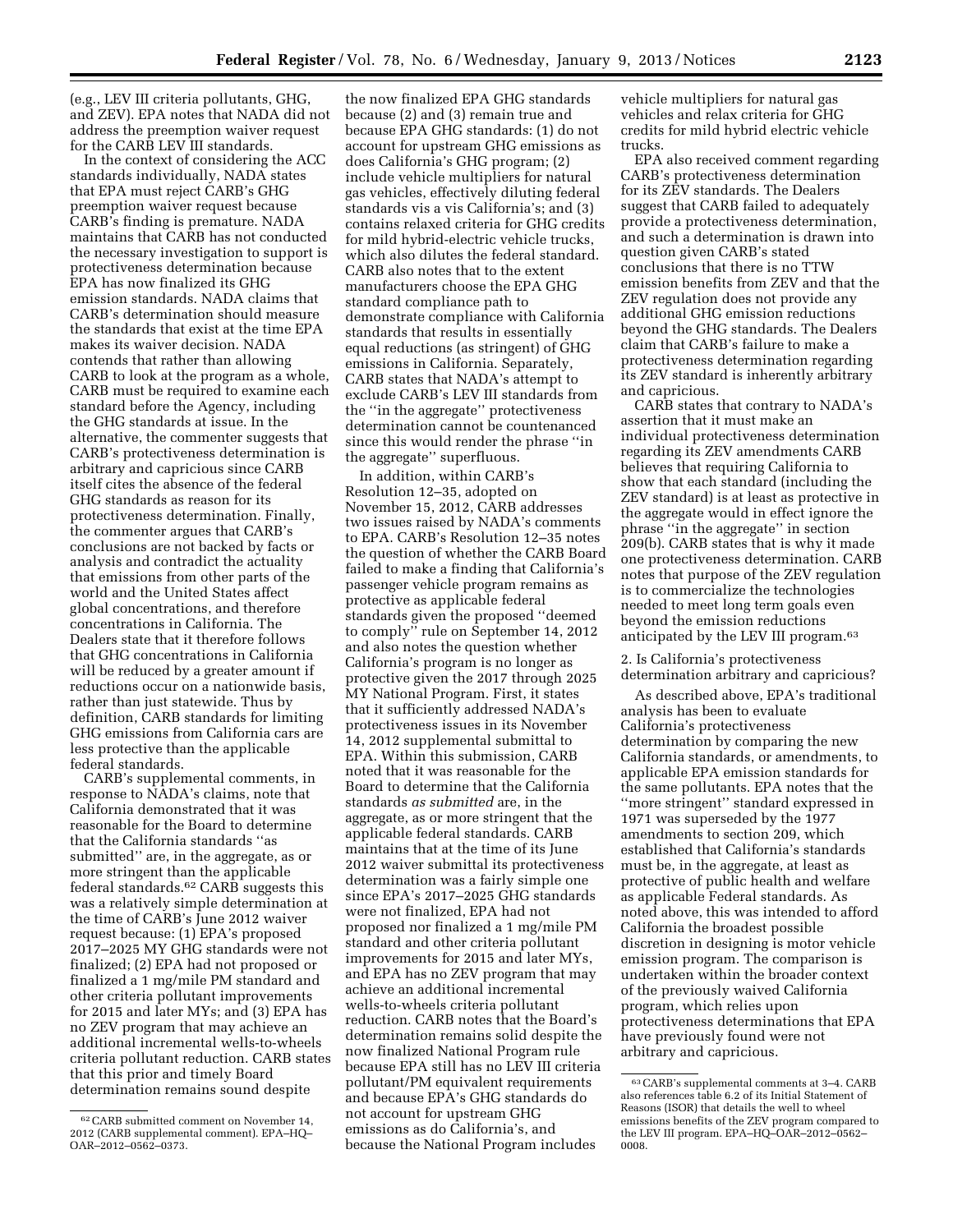EPA believes that the Dealers misapply our prior statement, made in EPA's 2009 GHG waiver decision, that the most straightforward reading of the comparison called for by the statute, between California and Federal standards, is an ''apples to apples'' comparison.64 The stated purpose of the ''apples to apples'' phrase was to determine what the ''applicable'' Federal standards are for purposes of evaluating a protectiveness determination, in response to comments that the federal CAFE standards adopted by NHTSA should be considered applicable federal standards for purposes of this wavier criterion. EPA explained in the GHG waiver decision that ''The term 'applicable' has to refer to what Federal standards apply, and the most straightforward meaning is that they apply in the same way that the California standards apply, by setting limits on emissions of air pollutants.'' Therefore, given the uniqueness of a CARB waiver request that includes interrelated standards applicable to the same vehicle category EPA believes CARB's approach of making one protectiveness determination for its ACC program is a reasonable approach permitted under section 209(b).65 Although section 209(b)(2) informs EPA of the conclusion it must draw if each standard is at least as stringent as the comparable federal standard, EPA notes the protectiveness determination that CARB presents in a waiver request typically includes an implicit or explicit in the aggregate protectiveness determination since CARB typically examines whether its new standards (plural) undermine previous protectiveness determinations, which EPA evaluated in prior waiver decisions. In this context, once CARB presents an in the aggregate protectiveness determination EPA believes it appropriate to initially evaluate such standards in a side-byside comparison with applicable Federal standards and then determine whether such standards are, in the aggregate, as protective as applicable Federal standards.

In the context of CARB's ACC standards this side-by-side analysis is simple. EPA has already determined that California was not arbitrary and capricious in its determination that the pre-existing California standards for light-duty vehicles and trucks, known as LEV II, is at least as protective as

comparable federal standards, known as the Tier II standards.66 In this instance, CARB has finalized new and more stringent criteria pollutant standards (LEV III) while the Tier II standards remain in place at the federal level. In the absence of newer EPA standards since the time of its prior waiver for CARB's LEV II standards there is a clear rational basis for CARB's determination that its standards will be at least as protective of human health and welfare as applicable federal standards.

The Dealer's comments assert that CARB's protectiveness determination was premature because that assessment occurred before EPA finalized its own GHG emission standards. However, EPA believes that CARB's initial protectiveness determination (submitted to EPA in CARB's June 2012 waiver request) was not premature and was appropriate given the EPA standards in effect at that time. At the time CARB submitted its waiver request, EPA's GHG emission standards for the 2017 through 2025 MYs were the same for those MYs as for MY 2016, while CARB's were becoming more and more stringent over that period; therefore, CARB's protectiveness finding was reasonable at that time.

Subsequent to EPA's promulgation of its final GHG standards, in the context of CARB's ''deemed to comply'' regulation, CARB has provided an updated protectiveness determination (see Resolution 12–35) regarding the California GHG emission standards, in terms of the underlying benefits of CARB's program. EPA finds California to be correct in its determination that the ''deemed to comply'' regulation does not undermine CARB's determination that its regulations are in the aggregate as protective as EPA's standards. CARB's regulation will achieve, in the aggregate, equal or even additional GHG emission reductions in California relative to federal GHG standards, even if manufacturers choose to comply with the California regulations by complying with EPA's GHG emission standards. As noted above, EPA's National Program standards do not account for upstream GHG emissions as do California's and EPA's GHG standards includes vehicle multipliers for natural gas vehicles and relax criteria for GHG credits for mild hybrid electric vehicle trucks. EPA also believes that CARB correctly notes that even with the ''deemed to comply'' amendments, one or more manufacturers could still choose to

continue demonstrating compliance in California under the existing California regulations. To the extent manufacturers choose EPA's GHG standards as the compliance path—in California—the California standard, by definition would yield at least, essentially equivalent GHG reductions, so California's standards cannot be less stringent.

The Dealers seem to suggest that with EPA's GHG standards there will be a greater reduction of GHG emissions compared to the California GHG emission standards. California's protectiveness determination applies only to the protectiveness of CARB's emission standards, in California, compared to applicable federal standards. EPA believes that the Dealers ignore the obvious, that all stakeholders, including California, recognize the need for reductions of GHG emissions, as well as emissions of other pollutants, on a national basis. The federal GHG emission standards, applied in 50 states, will generally result in more emission reductions than CARB standards applied solely in California. If California were required to achieve equal emission results (with reductions counted only in California) to a federal program this would render 209(b) unusable. The relevant comparison is between the emission reductions achieved in California under the California program versus the emission reductions in California under the comparable federal program. Emissions reductions in other states are not considered, which is appropriate because the waiver decision affects only California's emission standards, not the federal standards that exist regardless of EPA's decision. EPA believes, and the record contains no evidence otherwise, that the reductions due to CARB's GHG emission standards in California versus the reductions of the comparable federal GHG emission standards in California, demonstrates that CARB's GHG emission standards are at least as protective as applicable federal standards. EPA notes that NADA raised similar arguments in the context of EPA's within the scope waiver decision, issued on June 14, 2011, for CARB's GHG emission amendments that included a ''deemed to comply'' provision for GHG emission standards during the 2012 through 2016 MYs. EPA noted ''Thus, at the very least, compliance with California's GHG standards under the revised regulations will result in the same, if not more, emission reductions than would occur in the absence of the California standards. NADA provides no evidence that CARB's standards are less protective than the applicable Federal

<sup>64</sup>*See* 74 FR at 32750. 65EPA also notes that CARB has provided complete information and determinations that even in the context of comparing individual standards their standards are as protective of public health and welfare as applicable Federal standards.

<sup>66</sup> 68 FR 19811 (April 22, 2003) and Decision Document for Waiver of Federal Preemption for Low Emission Vehicle Amendments (LEV II) (April 11, 2003).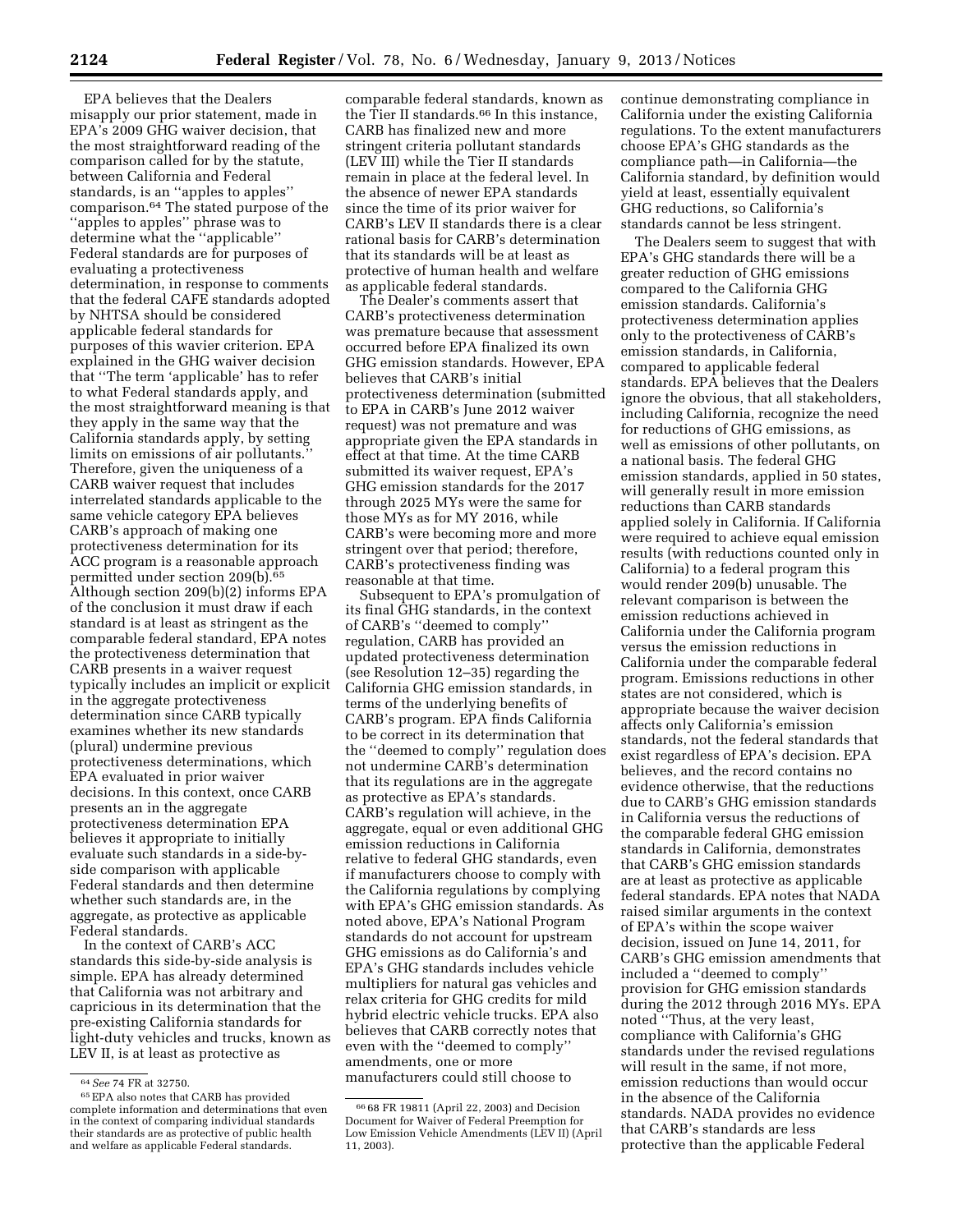standards. As such, NADA fails to present any evidence or make any showing that the amendments undermine California's previous determination that its standards, in the aggregate, are at least as protective of public health and welfare as applicable Federal standards.'' 67

With regard to CARB's ZEV amendments EPA believes that CARB has provided a reasoned basis for their determination that the ZEV regulations are as protective or public health and welfare as comparable federal requirements, which for ZEV are nonexistent. In EPA's 2006 ZEV waiver proceeding, EPA conducted its traditional analysis to compare California's newly enacted ZEV standards to a similar lack of applicable federal standards. At that time California found, and EPA deemed reasonable, that the addition of the ZEV standards did not render California's LEV II program, for which a waiver had previously been granted, less protective than the federal Tier II program. In addressing the Alliance of Automobile Manufacturers' petition for reconsideration with respect to this issue, EPA stated that ''the words 'standards' and 'in the aggregate' in section 209(b)(1)(A)  $*$  \* \*, at minimum, include all the standards relating to the control of emissions for a category of vehicles (*e.g.,* passenger cars, etc.) subject to CARB regulation, particularly where the standards are designed to respond to the same type of pollution.'' 68 California's ZEV and GHG emission standards are an addition to its LEV program. EPA has not received any comment to suggest that the existence of either of these additional regulatory components undermines the protectiveness of CARB's LEV III emission standards. Although the Dealers suggest that ''consumers facing a CARB-constrained mix at their local dealership may elect to buy a CARBexempted brand, to purchase a latemodel used vehicle, or defer vehicle purchases altogether,'' EPA believes that the Dealers have failed to present any legal argument as to why EPA should take this into consideration within the waiver criteria. We also find that the Dealers have failed to provide evidence, under any standard of proof, as to whether such outcomes would ultimately impair the protectiveness of

CARB's emission standards. EPA believes it is appropriate, and certainly reasonable, for CARB to evaluate its standards in the aggregate when the nature of its regulations are interrelated and the regulations are submitted to EPA as one ACC program. Although NADA suggests that CARB failed to make an individual protectiveness determination for its ZEV standards, EPA believes this is of no significance in light of the overall protectiveness of CARB's emission standards and the lack of an applicable federal ZEV program. The Dealers mere contentions, which CARB reasonably refutes in its supplement comments,<sup>69</sup> that there is no criteria emission benefit from the ZEV proposal in terms of TTW emissions, and that the ZEV regulation does not provide GHG emission reductions in addition to the LEV III GHG regulation, suggest no reason to find that CARB's ACC program is any less protective of public health and welfare because of the existence of such ZEV standards.

# 3. Section 209(b)(1)(A) Conclusion

Based on the record before EPA, we cannot find that CARB was arbitrary and capricious in its finding that the California ACC program standards, including the LEV III criteria pollutant and GHG emission standards along with its ZEV amendments are, in the aggregate, at least as protective of public health and welfare as applicable federal standards.

### *B. Does California need its standards to meet compelling and extraordinary conditions?*

Under section 209(b)(1)(B) of the Act, EPA cannot grant a waiver if EPA finds that California ''does not need such State standards to meet compelling and extraordinary conditions.'' EPA has traditionally interpreted this provision as requiring a consideration of whether California needs a separate motor vehicle program to meet compelling and extraordinary conditions. However in EPA's March 6, 2008 denial of CARB's GHG waiver request (GHG waiver denial), EPA limited this interpretation to California's motor vehicle standards that are designed to address local or regional air pollution problems. EPA determined that the traditional interpretation was not appropriate for standards designed to address a global air pollution problem and its effects and that it was appropriate to address such standards separately from the remainder of the program. EPA then found that California did not need such standards

to meet compelling and extraordinary conditions. The interpretation adopted in the March 6, 2008 waiver denial was before EPA for reconsideration when CARB resubmitted its GHG waiver request and EPA announced a new opportunity for hearing and public comment on February 12, 2009.70

Set forth below is a summary of EPA's departure from the traditional interpretation of section 209(b)(1)(B) in the GHG waiver denial along with EPA's return to the traditional interpretation (confirmed today) in EPA's waiver of preemption of CARB's GHG standards on July 8, 2009 (GHG waiver).71 Because EPA received comment suggesting that CARB's GHG and ZEV standards do not meet the requirements of section 209(b)(1)(B), EPA believes it useful to recount the interpretive history associated with both GHGs and traditional local and regional air pollutants to explain why EPA believes that section  $209(b)(1)(B)$  should be applied in the same manner for all air pollutants.

As explained below, EPA finds that the opponent of the ACC waiver has not met its burden of demonstrating why CARB no longer has a need for its motor vehicle emissions program under EPA's interpretation of section 209(b)(1)(B). Although EPA is not adopting the Dealers suggested interpretation, EPA also finds that the opponent of the waiver has not met its burden of demonstrating that CARB does not have the need for either its GHG or ZEV standards.

# 1. EPA's March 6, 2008 GHG Waiver Denial

In the March 6, 2008 waiver denial, EPA provided its reasoning for changing its long-standing interpretation of this provision, as it pertains to California standards designed to address global air pollution. EPA described its longstanding interpretation in some detail, stating that:

Under this approach EPA does not look at whether the specific standards at issue are needed to meet compelling and extraordinary conditions related to that air pollutant. For example, EPA reviewed this issue in detail with regard to particulate matter in a 1984 waiver decision.72 In that waiver proceeding, California argued that EPA is restricted to considering whether California needs its own motor vehicle program to meet compelling and extraordinary conditions, and not whether any given standard is necessary to meet such conditions. Opponents of the waiver in that proceeding argued that EPA was to consider whether California needed

<sup>67</sup> 76 FR 34693, 34696 (June 14, 2011). 68 Decision Document for Waiver of Federal Preemption for California's Zero Emission Vehicle (ZEV) Standards (December 21, 2006) and EPA's August 13, 2008 Response to Petition for Administrative Reconsideration of EPA's ZEV Waiver Decision (through the 2011 Model Year)

<sup>&</sup>lt;sup>69</sup> See CARB supplemental comments at 3-4.

<sup>70</sup> 74 FR 7040 (February 12, 2009).

<sup>71</sup> 74 FR 32744 (July 9, 2009).

<sup>72</sup> 49 FR 18887 (May 3, 1984).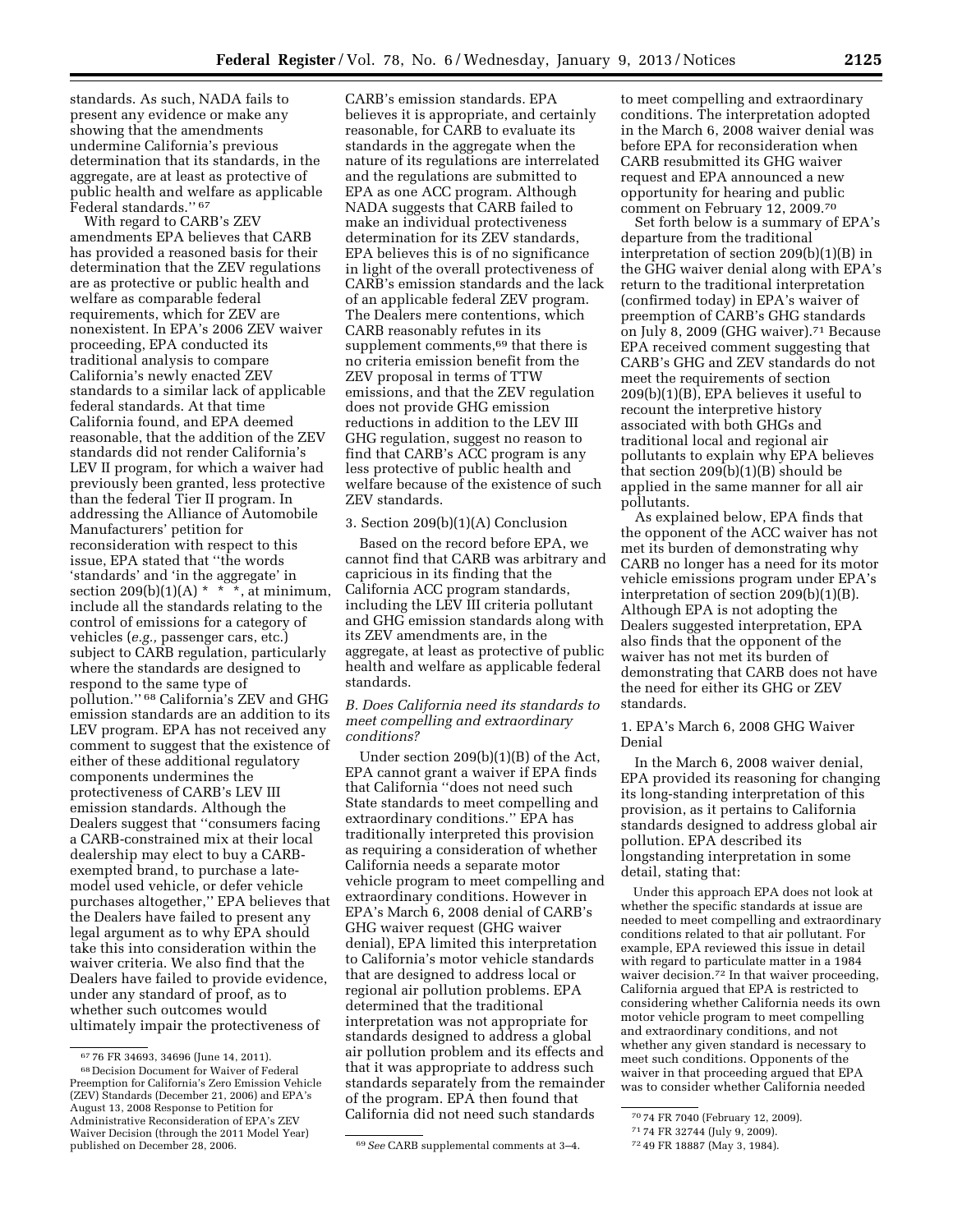these PM standards to meet compelling and extraordinary conditions related to PM air pollution.

The Administrator agreed with California that it was appropriate to look at the program as a whole in determining compliance with section 209(b)(1)(B). One justification of the Administrator was that many of the concerns with regard to having separate state standards were based on the manufacturers' worries about having to meet more than one motor vehicle program in the country, but that once a separate California program was permitted, it should not be a greater administrative hindrance to have to meet further standards in California. The Administrator also justified this decision by noting that the language of the statute referred to "such state standards,'' which referred back to the use of the same phrase in the criterion looking at the protectiveness of the standards in the aggregate. He also noted that the phrase referred to standards in the plural, not individual standards. He considered this interpretation to be consistent with the ability of California to have some standards that are less stringent than the federal standards, as long as, per section 209(b)(1)(A), in the aggregate its standards were at least as protective as the federal standards.

The Administrator further stated that in the legislative history of section 209, the phrase ''compelling and extraordinary circumstances'' refers to ''certain general circumstances, unique to California, primarily responsible for causing its air pollution problem,'' like the numerous thermal inversions caused by its local geography and wind patterns. The Administrator also noted that Congress recognized ''the presence and growth of California's vehicle population, whose emissions were thought to be responsible for ninety percent of the air pollution in certain parts of California." 73 EPA reasoned that the term compelling and extraordinary conditions ''do not refer to the levels of pollution directly.'' Instead, the term refers primarily to the factors that tend to produce higher levels of pollution—''geographical and climatic conditions (like thermal inversions) that, when combined with large numbers and high concentrations of automobiles, create serious air pollution problems."<sup>74</sup>

The Administrator summarized that under this interpretation the question to be addressed in the second criterion is whether these ''fundamental conditions'' (i.e. the geographical and climate conditions and large motor vehicle population) that cause air pollution continued to exist, not whether the air pollution levels for PM were compelling and extraordinary, or the extent to which these specific PM standards will address the PM air pollution problem.75

However in the GHG waiver denial, EPA limited this interpretation to

California's motor vehicle standards that are designed to address local or regional air pollution problems. EPA determined that the traditional interpretation was not appropriate for standards designed to address a global air pollution problem and its effects.76

With respect to a global air pollution problem like elevated concentrations of GHGs, EPA's GHG waiver denial found that the text of section  $209(b)(1)(B)$  was ambiguous and did not limit EPA to this prior interpretation. In addition, EPA noted that the legislative history supported a decision to ''examine the second criterion specifically in the context of global climate change.'' The legislative history:

[I]ndicates that Congress was moved to allow waivers of preemption for California motor vehicle standards based on the particular effects of local conditions in California on the air pollution problems in California. Congress discussed ''the unique problems faced in California as a result of its climate and topography.'' H.R. Rep. No. 728, 90th Cong. 1st Sess., at 21 (1967). See also Statement of Cong. Holifield (CA), 113 Cong. Rec. 30942–43 (1967). Congress also noted the large effect of local vehicle pollution on such local problems. See, e.g., Statement of Cong. Bell (CA) 113 Cong. Rec. 30946. In particular, Congress focused on California's smog problem, which is especially affected by local conditions and local pollution. See Statement of Cong. Smith (CA) 113 Cong. Rec. 30940–41 (1967); Statement of Cong. Holifield (CA), id. at 30942. See also, *MEMA I,* 627 F. 2d 1095, 1109 (DC Cir., 1979) (noting the discussion of California's 'peculiar local conditions'' in the legislative history). Congress did not justify this provision based on pollution problems of a more national or global nature in justifying this provision.77

Relying on this, and without any further significant discussion of either congressional intent or how this new approach properly furthered the goals of section 209(b), EPA determined that it was appropriate to:

[R]eview California's GHG standards separately from the remainder of its motor vehicle emission control program for purposes of section  $209(b)(1)(B)$ . In this context it is appropriate to give meaning to this criterion by looking at whether the emissions from California motor vehicles, as well as the local climate and topography in California, are the fundamental causal factors for the air pollution problem—elevated concentrations of greenhouse gases—apart from the other parts of California's motor

vehicle program, which are intended to remediate different air pollution concerns.

EPA then applied this interpretation to the GHG standards at issue in that waiver proceeding. Having limited the meaning of this provision to situations where the air pollution problem was local or regional in nature, EPA found that California's GHG standards do not meet this criterion. EPA also found that the elevated concentrations of GHGs in California are similar to concentrations elsewhere in the world, and that local conditions in California such as the local topography and climate and the number of motor vehicles in California are not the determinant factors causing the elevated GHG concentrations found in California and elsewhere. Thus, EPA found that California did not need its GHG standards to meet compelling and extraordinary conditions, and denied the GHG waiver.

EPA also considered an alternative interpretation, where EPA would consider ''the effects in California of this global air pollution problem in California in comparison to the rest of the country, again addressing the GHG standards separately from the rest of California's motor vehicle program.'' Under this alternative interpretation, EPA considered whether the impacts of global climate change in California were significant enough and different enough from the rest of the country such that California could be considered to need its GHG standards to meet compelling and extraordinary conditions. EPA determined that the waiver should be denied under this alternative interpretation as well.

#### 2. EPA's July 9, 2009 GHG Waiver

In EPA's July 9, 2009 GHG waiver, the Agency determined that the better approach was to review California's need for its new motor vehicle emissions program as a whole to meet compelling and extraordinary conditions, and not to apply this criterion to specific standards, or to limit it to standards designed to address only local or regional air pollution problems. EPA reasoned that the traditional approach to interpreting this provision was the best approach for considering a waiver directed to GHG emission standards, as well as a waiver for standards directed to address local or regional air pollution problems.78

<sup>73</sup> *Id.* at 18890.

<sup>74</sup> 73 FR 12156, 12159–60.

<sup>75</sup> 73 FR at 12159–60.

<sup>76</sup>EPA recently reaffirmed that the traditional interpretation still applied for motor vehicle standards designed to address air pollution problems that are local or regional in nature. 71 FR 78190, 78192 (December 28, 2008); *see also* 71 FR 78190 and Decision Document for Waiver of Federal Preemption for California Zero Emission Vehicle Standards, at 34. 77 73 FR at 12161.

 $^{\rm 78}\rm{The}\mbox{}$  traditional interpretation of section 209(b)(1)(B) is certainly not ''unambiguous precluded'' by the language of the statute. See *Entergy Corp.* v. *Riverkeeper, Inc.,* 129 S.Ct. 1498 (2009) (''That view governs if it is a reasonable interpretation of the statute—not necessarily the only possible interpretation, nor even the interpretation deemed most reasonable by the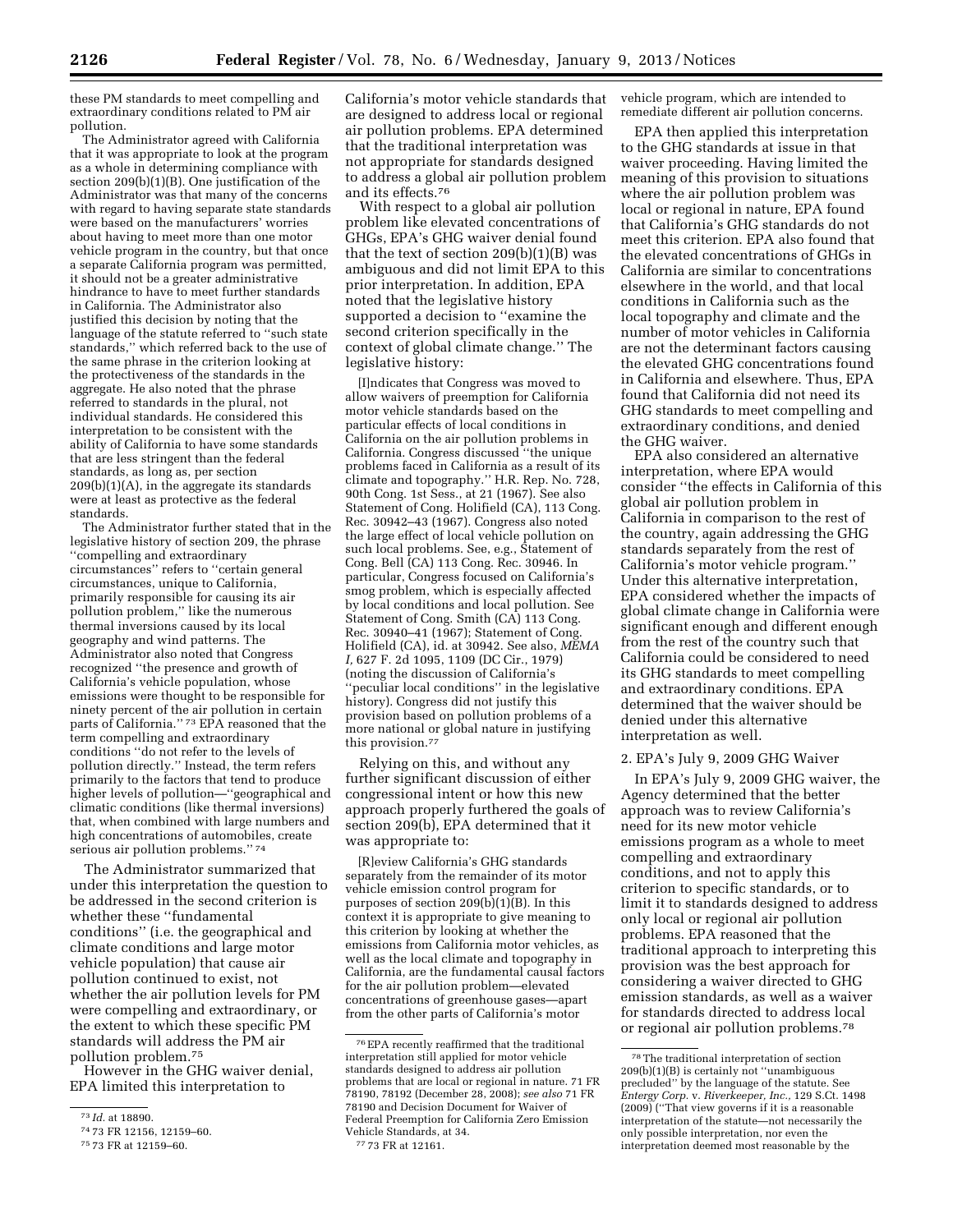Therefore, EPA rejected the interpretation that was applied in the March 6, 2008 waiver denial and stated it should no longer be followed.

EPA reasoned that the traditional interpretation was the most straightforward reading of the text and legislative history of section 209(b). Congress decided in 1977 to allow California to promulgate individual standards that are not as stringent as comparable federal standards, as long as the standards are ''in the aggregate, at least as protective of public health and welfare as applicable federal standards.'' This decision by Congress requires EPA to allow California to promulgate individual standards that, in and of themselves, might not be considered needed to meet compelling and extraordinary circumstances, but are part of California's overall approach to reducing vehicle emissions to address air pollution problems.

Further, we noted that EPA is to determine whether California's protectiveness determination is arbitrary and capricious under section 209(b)(1)(A), and whether California does not need ''such State standards'' to meet compelling and extraordinary conditions under section 209(b)(1)(B). The natural reading of these provisions led EPA to consider the same group of standards that California considered in making its protectiveness determination. While the words ''in the aggregate'' are not specifically mentioned in section 209(b)(1)(B), EPA explained that it does refer to the need for ''such State standards,'' rather than ''each State standard'' or otherwise indicate a standard-by-standard analysis.

We also noted that EPA's GHG waiver denial had determined that this provision was appropriately interpreted to consider California's standards as a group for standards designed to address local or regional air pollution problems, but should be interpreted in the opposite fashion for standards designed to address global air pollution problems. The text of the provision, however, draws no such distinction, and provides no indication other than Congress intended a single interpretation for this provision, not one that varied based on

the kind of air pollution problem at issue.

EPA also explained that the GHG waiver denial had considered the legislative history, and determined that Congress was motivated by concern over local conditions in California that led to local or regional air pollution problems, and from this EPA determined that Congress intended to allow California to address these kinds of local or regional air pollution problems, but no others. However, upon a reexamination of the legislative history EPA found that the determination noted above ignores the main thrust of the text and legislative history of section 209(b), and improperly reads too much into an absence of discussion of global air pollution problems in the legislative history. The structure of section 209, both as adopted in 1967 and as amended in 1977, is notable in its focus on limiting the ability of EPA to deny a waiver, and thereby preserves discretion for California to construct its motor vehicle program as it deems appropriate to protect the health and welfare of its citizens. The legislative history indicates Congress quite intentionally restricted and limited EPA's review of California's standards, and its express legislative intent was to ''provide the broadest possible discretion [to California] in selecting the best means to protect the health of its citizens and the public welfare.'' 79 The DC Circuit recognized that ''[t]he history of the congressional consideration of the California waiver provision, from its original enactment up through 1977, indicates that Congress intended the State to continue and expand its pioneering efforts at adopting and enforcing motor vehicle emission standards different from and in large measure more advanced than the corresponding federal program. In short, to act as a kind of laboratory for innovation. \* \* \* For a court [to limit California's authority] despite the absence of such an indication would only frustrate the congressional intent.'' 80

EPA also determined that it was fully consistent with the expressed intention of Congress to interpret section 209(b)(1)(B) the same way both for standards designed to address local and regional air pollution problems, and standards designed to address global air pollution problems. Congress intended to provide California the broadest possible discretion to develop its motor vehicle emissions program. Neither the

text nor the legislative history of section 209(b) indicates that Congress intended to limit this broad discretion to a certain kind of air pollution problem, or to take away all discretion with respect to global air pollution problems.81 In addition, EPA reasoned that applying the traditional interpretation to GHG standards does not change the basic nature of the compromise established by Congress—California could act as the laboratory for the nation with respect to motor vehicle emission control, and manufacturers would continue to face just two sets of emissions standards— California's and EPA's.

EPA further explained that this interpretation was consistent with Congressional purpose, as compared to the interpretation adopted in the GHG waiver denial relied on the discussion in the legislative history of local conditions in California leading to air pollution problems like ozone. While this was properly read to support the view that section 209(b) should be interpreted to address California's need for a motor vehicle program as a whole, the GHG waiver denial went further and inferred that by discussing such local conditions, Congress also intended to limit California's discretion to only these kinds of local or regional air pollution problems. The GHG waiver denial pointed to no particular language in the legislative history or the text of section 209(b) indicating such, instead, congressional intent to limit California's discretion was inferred from the discussion of local conditions. However, basing a limitation on such an inference is not appropriate given the express indication that Congress intended to provide California the ''broadest possible discretion'' in selecting the best means to protect the health of its citizens and the public welfare.

Additionally, EPA explained that the text of section 209(b) and the legislative history, when viewed as a whole, led to the conclusion that the interpretation adopted in the GHG waiver denial should be rejected. The better way to interpret this provision is to apply the traditional interpretation to the evaluation of California's GHG standards for motor vehicles. If California needs a separate motor vehicle program to address the kinds of compelling and extraordinary conditions discussed in the traditional

courts. *Chevron U.S.A. Inc.* v. *Natural Resources Defense Council, Inc.,* 467 U.S. 837, 843–844 (1984).'') (''It seems to us, therefore, that the phrase ''best available,'' even with the added specification ''for minimizing adverse environmental impact,'' does not unambiguously preclude cost-benefit analysis.''). *Carrow* v. *Merit Systems Protection Board,* 564 F.3d 1359 (Fed. Cir. 2009) (''[W]e are obligated to give controlling effect to [agency's] interpretation if it is reasonable and is not contrary to the unambiguously expressed intent of Congress'', citing *Entergy Corp.*).

<sup>79</sup>H.R. Rep. No. 294, 95th Cong., 1st Sess. 301– 302 (1977). *See MEMA I,* 627 F. 2d at 1110–11. 80 *MEMA I,* 627 F. 2d at 1111.

<sup>81</sup>This broad interpretation of section 209(b) is similar to the broad reading the Court provided to section 302(g) of the Clean Air Act when it held that the term "air pollutant" included greenhouse gases, rejecting among other things the argument that Congress limited the term to apply only to certain kinds of air pollution. *Massachusetts* v. *EPA,* 549 US 497, 532 (2007) (footnote 26).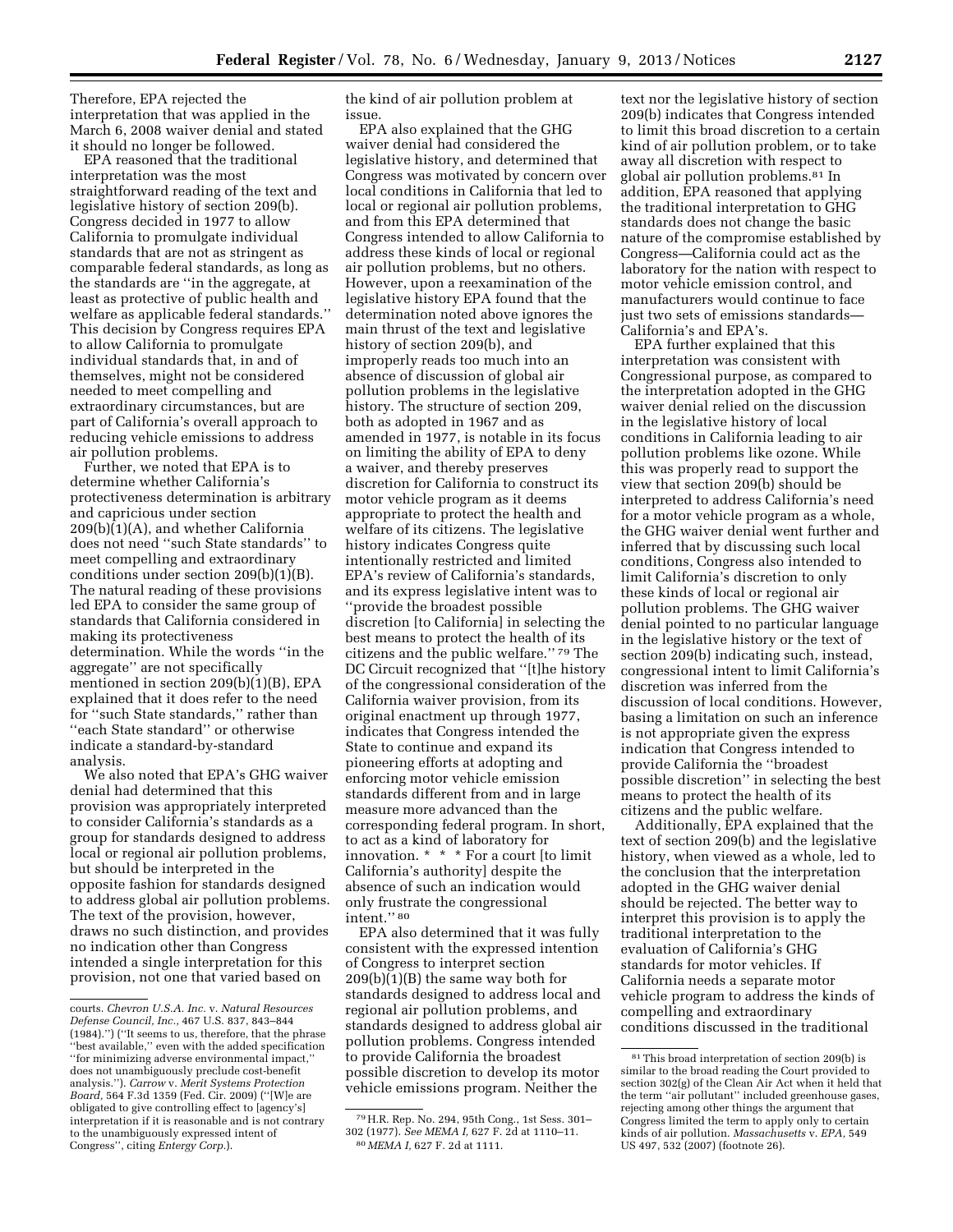interpretation, then Congress intended that California could have such a program. Congress also intentionally provided California the broadest possible discretion in adopting the kind of standards in its motor vehicle program that California determines are appropriate to address air pollution problems that exist in California, whether or not those problems are local or regional in nature, and to protect the health and welfare of its citizens. The better interpretation of the text and legislative history of this provision is that Congress did not intend this criterion to limit California's discretion to a certain category of air pollution problems, to the exclusion of others. In this context it is important to note that air pollution problems, including local or regional air pollution problems, do not occur in isolation. Ozone and PM air pollution, traditionally seen as local or regional air pollution problems, occur in a context that to some extent can involve long range transport of this air pollution or its precursors. This longrange or global aspect of ozone and PM can have an impact on local or regional levels, as part of the background in which the local or regional air pollution problem occurs.

EPA further stated that this approach does not make section 209(b)(1)(B) a nullity, as some had suggested. EPA must still determine whether California does not need its motor vehicle program to meet the compelling and extraordinary conditions discussed in the legislative history. If that is the case, then a waiver would be denied on those grounds, but that was not the case at that point. EPA observed that conditions in California may one day improve such that it no longer had the need for a separate motor vehicle program and that the statute contemplates that such improvement is possible. In addition, we noted that the opponents of a waiver always have the ability to raise their legal, policy, and other concerns in the State administrative process, or through judicial review in State courts. We concluded, however, that Congress provided EPA a much more limited role under section 209(b) in considering objections raised by opponents of a waiver.

#### 3. Response to Comments Received

CARB states in its Waiver Support Document that the relevant inquiry under section 209(b)(1)(B) is whether California needs it own motor vehicle pollution control program to meet compelling and extraordinary conditions and not whether any particular standard is needed to meet such conditions. CARB notes that EPA has consistently determined that the phrase ''compelling and extraordinary conditions'' refers to:

\* \* \* Certain general circumstances, unique to California, primarily responsible for causing its air pollution [including]  $*$ geographical and climate factors [as well as] \* the presence and growth of California's vehicle population, whose emissions were thought to be responsible for ninety percent of the air pollution problem in certain parts of California.

CARB also submits that the 2012 ZEV and LEV amendments (the ACC program) meet the same compelling and extraordinary conditions justifying previous waivers (e.g., the South Coast and San Joaquin Air basins continue to experience some of the worst air quality in the nation and that California has an ongoing need for dramatic emission reductions generally and from passenger cars specifically). CARB also submits that as in 1967, EPA's previous waivers have noted that California continued to have geographic and climatic conditions that, when combined with the large numbers and high concentrations of automobiles, created a serious air pollution problem.

EPA received only one comment requesting a denial of the waiver for the GHG and ZEV standards based on the grounds of section 209(b)(1)(B)—that ''such State does not need such State standards to met compelling and extraordinary conditions.'' This commenter raised specific objections to both the GHG and ZEV elements of CARB's ACC program but none of them addressed whether California's geographic, climactic and air quality conditions remain the same as they were under prior waiver determinations.82

### 4. CARB's GHG Emission Standards

With regard to CARB's GHG standards, the Dealers state there is no need and no discernible environmental benefit from such standards because of EPA's GHG regulations for motor vehicles that CARB has agreed to accept as compliance for its own program. According to the commenter, this amounts to a legal admission that CARB does not need its own GHG standards. In addition, because manufacturers are already under a legal obligation to comply with the NHTSA/EPA 2017– 2025 GHG standards there is no environmental benefit associated with separate CARB GHG standards. This commenter cited 1967 legislative history as support that Congress decided that federal preemption of new vehicle emission standards would be available

for California but only where California promulgated standards necessary to address ''the unique problems facing the state.'' 83 Had Congress intended to give California discretion to adopt whatever standards it liked, without any consideration as to whether these standard are 'needed,' Congress would have omitted Sec. 209 $(b)(1)(B)$ altogether.'' This commenter also suggests that the ''alternative arguments'' in the 2009 GHG waiver decision, wherein California's need for its GHG standards standing alone was evaluated, should also be applied here. As such, this commenter suggests that since CARB does not intend to rely on its own regulations to meet environmental goals there can be no ''rational connection'' between the CARB's regulation and the state's air quality issues. Finally, the commenter notes that CARB's statement that a waiver ''will remain an important backstop in the event the national program is weakened or terminated'' is an identified ''political need'' outside the scope of Section 209.

CARB, in response to NADA's comments referenced above, states that while there may not be binding precedent that requires EPA to treat California's program as a whole in reviewing the need for specific standards, it previously has demonstrated that EPA's longstanding administrative practice to review the need for separate standard standards in the context of the ongoing compelling and extraordinary conditions justifying California's motor vehicle program remains sound.

CARB also notes that its commitment to accept compliance with the federal GHG emission standards is no different from the numerous times that EPA has followed California's lead—blazing a new trail as a laboratory for innovation—by catching up to or harmonizing with California's standards. In addition, rather than viewing CARB's actions an impermissible political backstop, CARB maintains that its actions are simply furthering the Congressional design of Section 209(b): to ensure that California can protect public health and welfare by ensuring its ability to separately implement and enforce necessary emission reductions through its own regulatory mechanisms. Therefore CARB can continue to set standards that in the first instance are more stringent, then may become as stringent and subsequently—under the NADA hypothetical—become more stringent should EPA lessen the stringency of the

<sup>82</sup> NADA at 7-9, 12-14. 83 H.R. Rep. No. 90-728 (1967), at 22.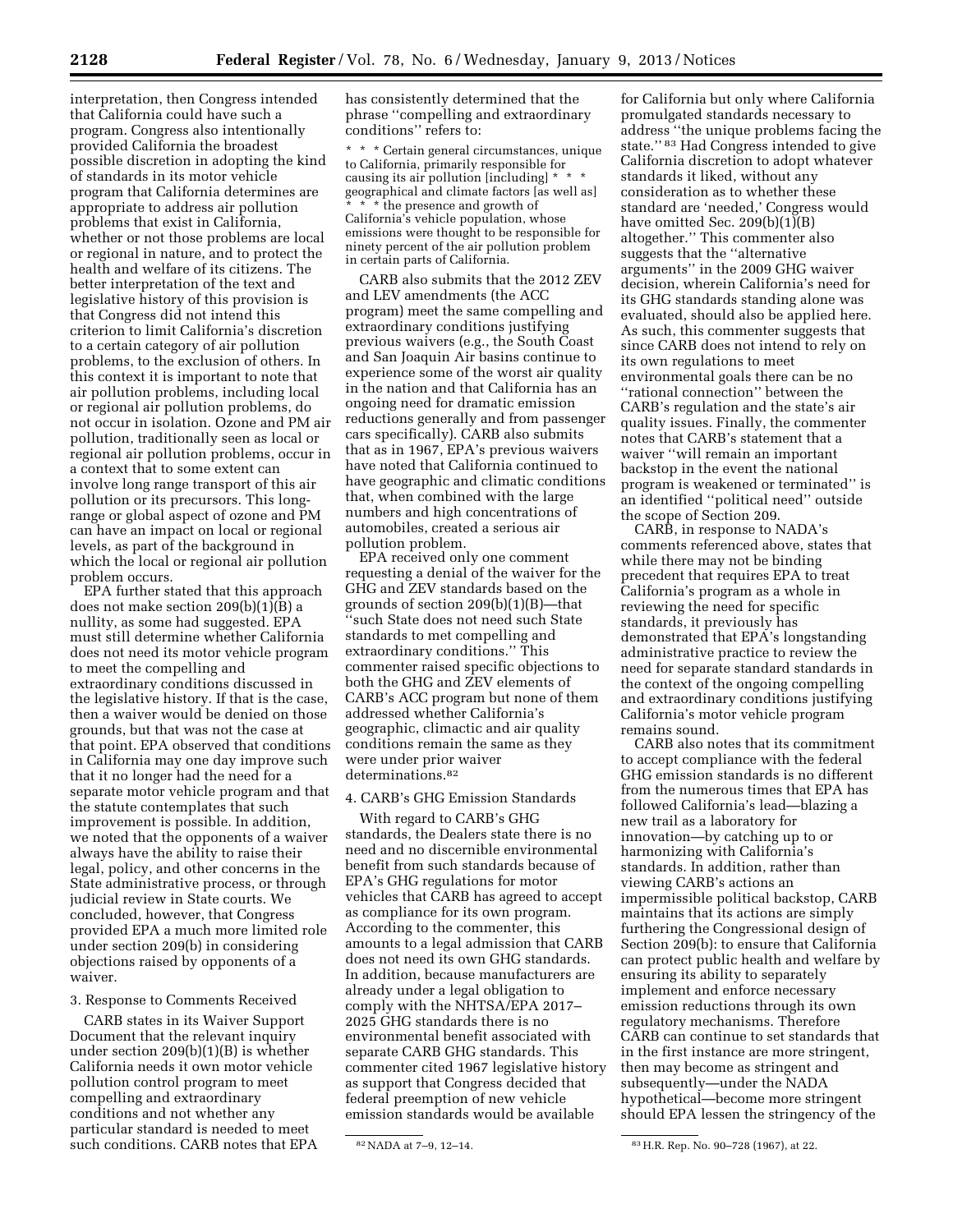federal GHG emission standards. In addition, CARB points to NADA's concession by acknowledging that CARB's standards must be as or more stringent—i.e., as protective as—the federal standards.

As discussed above, EPA believes that the better interpretation of the section 209(b)(1)(B) criterion is the traditional approach of evaluating California's need for a separate motor vehicle emission program to meet compelling and extraordinary conditions. Applying this approach with the reasoning noted above, with due deference to California, I cannot deny the waiver.

CARB has repeatedly demonstrated the need for its motor vehicle program to address compelling and extraordinary conditions in California. As discussed above, the term compelling and extraordinary conditions ''does not refer to the levels of pollution directly.'' Instead, the term refers primarily to the factors that tend to produce higher levels of pollution—geographical and climatic conditions (like thermal inversions) that, when combined with large numbers and high concentrations of automobiles, create serious air pollution problems. California still faces such conditions. For example, as stated in CARB's waiver request and additional written comment, California and particularly the South Coast and San Joaquin Valley Air Basins continue to experience some of the worst air quality in the nation and continue to be in non-attainment with national ambient air quality standards (NAAQS) for  $PM_{2.5}$  and ozone.<sup>84</sup> In its recent announcement of new  $PM_{2.5}$  ambient air quality standards, EPA projected that only seven of approximately 3,000 counties in the country may require state or local action to reduce fine particle pollution in order to meet the new standards by 2020. All seven counties are in California.

Further, EPA has not received any adverse comments suggesting that California no longer needs a separate motor vehicle emissions program to address the various conditions that lead to serious and unique air pollution problems in California.

Based on the record, I am unable to identify any change in circumstances or any evidence to suggest that the conditions that Congress identified as giving rise to serious air quality problems in California no longer exist. Therefore, using the traditional approach of reviewing the need for a separate California program to meet compelling and extraordinary conditions, I cannot deny the ACC

waiver request (including the GHG and ZEV components, along with LEV III criteria pollutants) based on this criterion.

To the extent that it is appropriate to examine the need for CARB's GHG standards to meet compelling and extraordinary conditions, as EPA discussed at length in its 2009 GHG waiver decision, California does have compelling and extraordinary conditions directly related to regulations of GHG. EPA's prior GHG waiver contained extensive discussion regarding the impacts of climate change in California.85 In addition, CARB has submitted additional evidence in comment on the ACC waiver request that evidences sufficiently different circumstances in California.86 CARB notes that ''Record-setting fires, deadly heat waves, destructive storm surges, loss of winter snowpack—California has experienced all of these in the past decade and will experience more in the coming decades. California's climate much of what makes the state so unique and prosperous—is already changing, and those changes will only accelerate and intensify in the future. Extreme weather will be increasingly common as a result of climate change. In California, extreme events such as floods, heat waves, droughts and severe storms will increase in frequency and intensity. Many of these extreme events have the potential to dramatically affect human health and well-being, critical infrastructure and natural systems.'' 87 CARB provides a summary report on the third assessment from the California Climate Change Center (2012) 88 which describes dramatic sea level rises and increases in temperatures. The Commenter does not take issue with that analysis, but instead relies on the existence of the federal GHG standards and the ''deemed to comply'' language to claim that there is no need for CARB's GHG standards. Separate from EPA's stated interpretation and determinations noted above, EPA believes that the commenter does not appropriately appreciate the role that Congress envisioned California to play as an innovative laboratory that may set standards that EPA may ultimately harmonize with or that California or EPA may otherwise accept compliance with the others emission program as

compliance with their own. EPA's longstanding interpretation of section 209(b)(1)(B) is that EPA does not look at whether the specific standards at issue are needed to meet compelling and extraordinary conditions related to that air pollutant. As explained above, EPA reviewed this issue in some detail in both EPA's 2008 GHG waiver denial and subsequent 2009 GHG waiver decision and EPA continues to believe that our traditional interpretation is appropriate. The structure of section 209, both as adopted in 1967 and as amended in 1977, is notable in its focus on limiting the ability of EPA to deny a waiver, and thereby preserves discretion for California to construct it motor vehicle program as it deems appropriate to protect the health and welfare of its citizens.89 EPA has previously considered NADA's argument that CARB no longer has a need for its GHG emission standards once CARB adopts a ''deemed to comply'' provision. In EPA's within the scope decision in 2011, where EPA considered CARB's previous ''deemed to comply'' provision applicable to the 2012 through 2016 MYs, EPA stated:

NADA's comments do not indicate that, as a result of the amendments, California no longer needs a separate motor vehicle emissions program to address compelling and extraordinary conditions in California, or provide any indication that EPA's prior determination on this issue is undermined in any way. Therefore, its comments do not show that California's amendments raise any new issues relevant to EPA's initial waiver decision.

Moreover, although NADA's comments reference the words of the section  $209(b)(1)(B)$ , "need \* \* \* to meet compelling and extraordinary circumstances'' criterion, they do not appear to be directed towards the geographical or climatological conditions that are being referred to by the words ''compelling and extraordinary circumstances.'' Instead, NADA's comments appear to be directed at the stringency of the greenhouse gas standards. The stringency of California's standards is at issue in section 209(b)(1)(A), where Congress addressed the comparison of California standards to federal standards, but it is not an issue under section 209(b)(1)(B). As noted in EPA's underlying waiver decision, section 209(b)(1)(A) calls for a review of California standards ''in the aggregate,'' and EPA can only deny a waiver if it finds that California was arbitrary and capricious in its finding that ''its standards will be, in the aggregate, at least as protective of public health and welfare as applicable Federal standards.'' EPA notes that the language of section 209(b)(1)(A) clearly indicates Congress's determination that EPA review the effect of stringency on the protectiveness of California's standards ''in

<sup>84</sup> 76 FR 40652, 40654 (July 11, 2011).

<sup>85</sup> 74 FR 32744, 32764–7265.

<sup>86</sup>EPA–HQ–OAR–2012–0562–0371. 87 *Id.* 

<sup>88</sup>Our Changing Climate 2012 Vulnerability & Adaptation to the Increasing Risks from Climate Change in California. Publication # CEC–500–2012– 007. Posted: July 31, 2012; available at *[http://](http://www.climatechange.ca.gov/adaptation/third_assessment/)  [www.climatechange.ca.gov/adaptation/](http://www.climatechange.ca.gov/adaptation/third_assessment/)  third*\_*[assessment/.](http://www.climatechange.ca.gov/adaptation/third_assessment/)* 

<sup>89</sup>*See* H.R. Rep. No. 294, 95th Cong., 1st Sess. 301–302 (1977).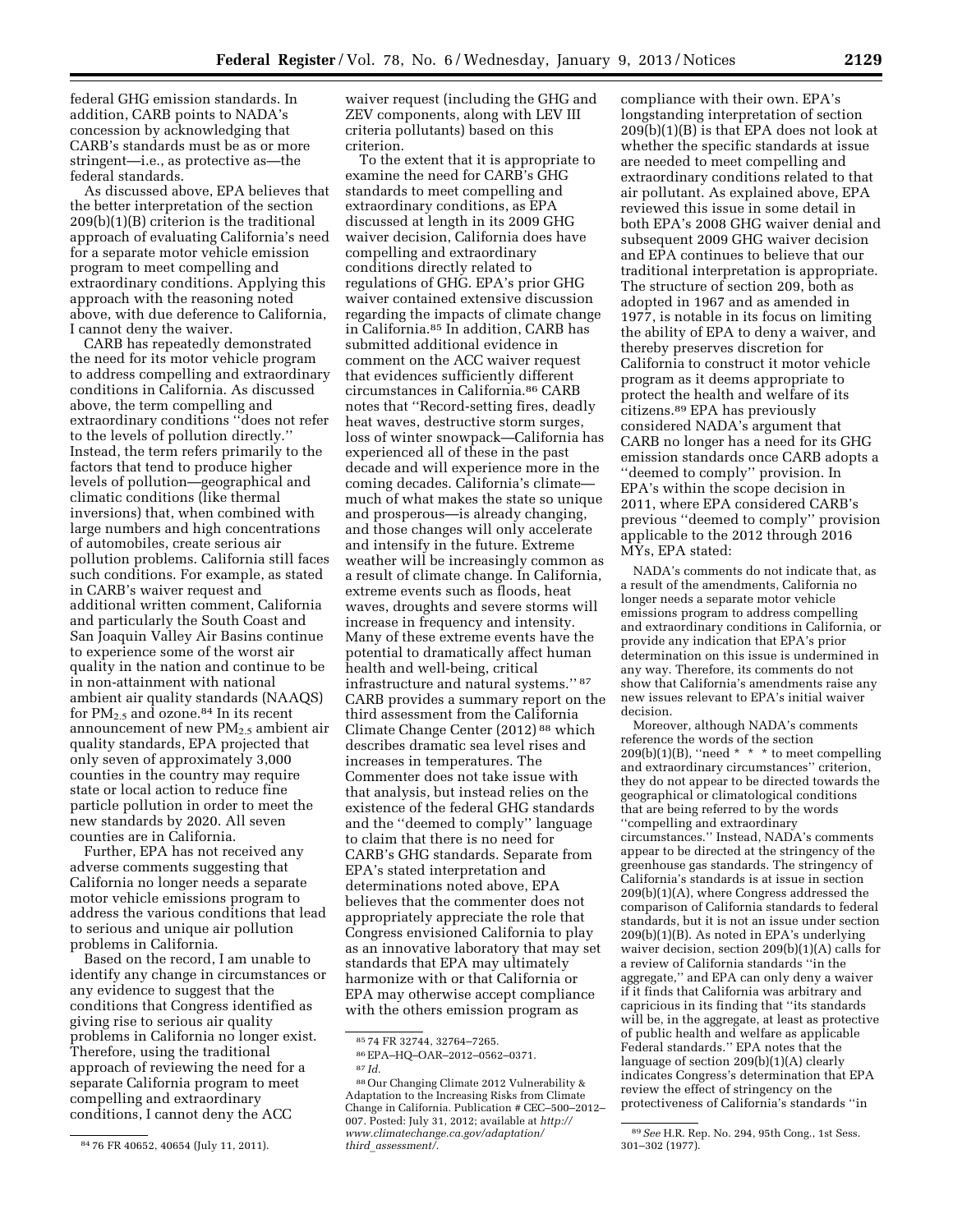the aggregate,'' and that EPA cannot deny a waiver on the grounds of protectiveness if California standards are at least equally protective as Federal standards.

''Redundancy'' is not the criterion; it is whether California's standards are, in the aggregate, at least as protective as applicable Federal standards. Furthermore, NADA does not address California's standards ''in the aggregate'' and, as noted above, does not provide any evidence to suggest, even with regard to California's greenhouse gas standards, that California was arbitrary and capricious in its finding that its standards are at least as protective as comparable federal standards. The stringency issue raised by NADA is not relevant under section 209(b)(1)(B), and it would be inconsistent with the intent of Congress to deny a waiver or a within-the-scope determination based on section  $209(b)(1)(B)$  for reasons Congress clearly addressed and clearly determined should not be the basis for a denial under section 209(b)(1)(A). NADA's comments, therefore, do not raise any new issues regarding our preexisting waiver for California greenhouse gas emission standards.<sup>90</sup>

EPA believes this interpretation of section 209(b)(1)(B) continues to be appropriate and therefore finds that CARB's GHG emission standards cannot be denied a waiver based on NADA's argument that there is no need for such standards given the existence of EPA GHG emission standards.

5. CARB's ZEV Emission Standards

The Dealers also requested that EPA deny a waiver of CARB's ZEV standards for MY 2018 and beyond because they were not necessary to meet compelling and extraordinary circumstances, under the section  $209(b)(1)(B)$  criterion.<sup>91</sup> According to the commenter, the ''compelling and extraordinary conditions'' in California today are nothing like they were when Congress first enacted section 209. In addition, the commenter notes that CARB claims no criteria emissions benefit from the ZEV standards in terms of vehicle TTW emissions and subsequently notes several problems with CARB's upstream WTW emissions analysis and projected benefits. For example, the commenter disputes CARB's assumptions that reductions of fuel production by refineries will result from reductions in fuel consumption by the vehicle fleet in California. According to the commenter, refineries in California could simply shift fuel production to address either off-shore or out-of state needs. The commenter further states that CARB has not and cannot show that its ZEV standards will achieve any reductions in criteria pollutants. With respect to the

90 76 FR 34693, 34697–34698 (June 14, 2011). 91NADA at 13.

relationship between the GHG and ZEV programs, the commenter also states that the ZEV standards do not provide any additional GHG emission benefits beyond the underlying GHG standards and the ZEV standards are therefore not necessary to meet any potential compelling and extraordinary conditions associated with GHG emissions from new motor vehicles. In addition, the commenter suggests that because CARB is providing a variety of compliance flexibilities, including over compliance with GHG standards producing ZEV credits and other alternative compliance path options, confirms that the underlying ZEV mandates are not ''necessary.''

CARB notes in its written response that to the extent commenters question California's need for additional criteria pollutant reductions from its new motor vehicle fleet, there remains no question that such reductions are essential to meet federal health-based ambient air quality standards. CARB notes that California and particularly the South Coast and San Joaquin Valley Air Basins continue to experience some of the worst air quality in the nation and continue to be in non-attainment with national ambient air quality standards (NAAQS) for  $PM_{2.5}$  and ozone.<sup>92</sup> California's unique geographical and climatic conditions, and the tremendous growth in its on- and off-road vehicle population, which moved Congress to authorize the state to establish separate on-road motor vehicle standards in 1967 and off-road engine standards in 1990, still exist today.93 In addition, CARB provides extensive evidence of its current and serious air quality problems and the increasingly stringent healthbased air quality standards and federally required state planning efforts to meet those standards firmly in order to establish the need for the additional emission reductions from its motor vehicle emissions program.94

As stated above, EPA believes that the better interpretation of the section 209(b)(1)(B) criterion is the traditional approach of evaluating California's need for a separate motor vehicle emission program to meet compelling and extraordinary conditions. The issue of whether any particular standard provides comparable emission reductions is not a relevant criterion under section 209(b)(1)(B). Applying this approach with the reasoning noted

above, with due deference to California, I cannot deny the waiver.

As discussed in their written comments, CARB has repeatedly demonstrated the need for its motor vehicle program to address compelling and extraordinary conditions in California. As discussed above, the term compelling and extraordinary conditions ''does not refer to the levels of pollution directly. Instead, the term refers primarily to the factors that tend to produce higher levels of pollution geographical and climatic conditions (like thermal inversions) that, when combined with large numbers and high concentrations of automobiles, create serious air pollution problems. California still faces such conditions. For example, California and particularly the South Coast and San Joaquin Valley Air Basins continue to experience some of the worst air quality in the nation and continue to be in non-attainment with national ambient air quality standards (NAAQS) for  $PM_{2.5}$  and ozone.<sup>95</sup> In addition, EPA believes, and the record does not otherwise indicate, the underlying geographical and climatic conditions continue to exist in California and continue to give rise to serious air quality problems.

EPA has not received any adverse comments suggesting that California no longer needs a separate motor vehicle emissions program to address the various conditions that lead to serious and unique air pollution problems in California.

Based on the record, I am unable to identify any change in circumstances or any evidence to suggest that the conditions that Congress identified as giving rise to serious air quality problems in California no longer exist. Therefore, using the traditional approach of reviewing the need for a separate California program to meet compelling and extraordinary conditions, I cannot deny the ACC waiver request (including the GHG and ZEV components, along with LEV III criteria pollutants) based on this criterion.

As CARB notes in its waiver request, the goal of the CARB Board in directing CARB staff to redesign the ZEV regulation was to focus primarily on zero emission drive—that is BEV, FCV, and PHEVs in order to move advanced, low GHG vehicles from demonstration phase to commercialization. CARB also analyzed pathways to meeting California's long term 2050 GHG reduction targets in the light-duty vehicle sector and determined that ZEVs would need to reach nearly 100 percent

<sup>92</sup> 76 FR 40652, 40654 (July 11, 2011). CARB waiver request at 17–18.

<sup>93</sup> 74 FR 32744, 32762 (July 8, 2009); 76 FR

<sup>77515, 77518 (</sup>December 13, 2011).

<sup>95 76</sup> FR 40652, 40654 (July 11, 2011).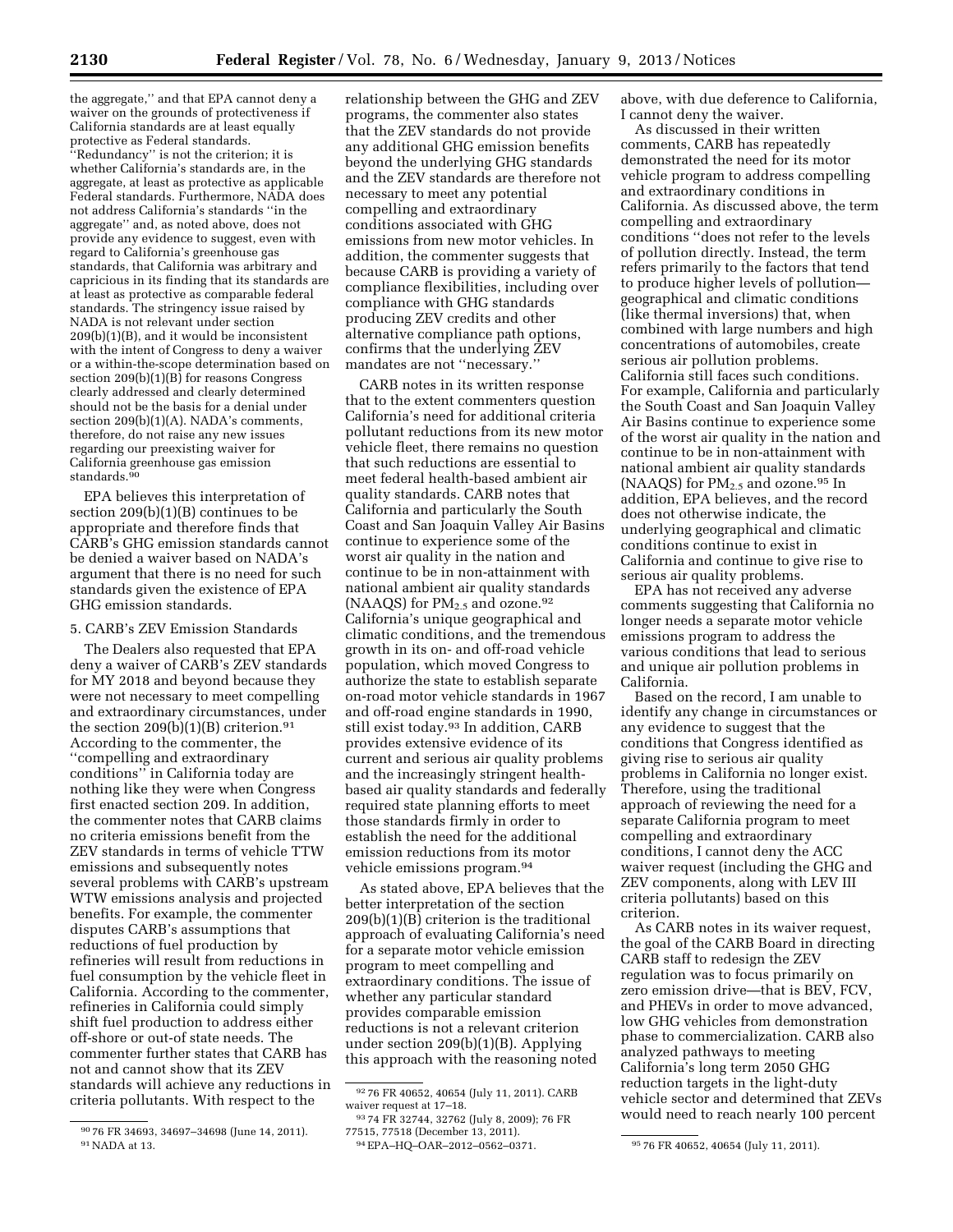of new vehicle sales between 2040 and 2050. CARB also notes that the ''critical nature of the LEV III regulation is also highlighted in the recent effort to take a coordinated look at strategies to meet California's multiple air quality and climate goals well into the future. This coordinated planning effort, *Vision for Clean Air: A Framework for Air Quality and Climate Planning (Vision for Clean Air)* 96 demonstrates the magnitude of the technology and energy transformation needed from the transportation sector and associated energy production to meet federal standards and the goals set forth by California's climate change requirements. In addition to considering the level of change needed to implement the current SIP and reduce GHG emissions by 80 percent below 1990 levels by 2050, the 2032 attainment date for the 0.075 ppm standard set in 2008 was used as an interim target. Adopted or pending rules, such as the LEV III regulation, were considered essential as baseline reductions assumed for the future, yet California identified still more transformative changes to achieve the 2032 and 2050 targets. The *Vision for Clean Air* effort illustrates that in addition to the cleanup of passenger vehicles (at issue here) as soon as possible as required in the LEV III regulation, transition to zero- and nearzero emission technologies in all onand off-road engine categories is necessary to achieve the coordinated goals.

Therefore, EPA believes that CARB's 2018 and later MY ZEV standards represent a reasonable pathway to reach these longer term goals. Under EPA's traditional practice of affording CARB the broadest discretion possible, and deferring to CARB on its policy choices, we believe there is a rational connection between California ZEV standards and its attainment of long term air quality goals. Whether or not the ZEV standards achieve additional reductions by themselves above and beyond the LEV III GHG and criteria pollutant standards, the LEV III program overall does achieve such reductions, and EPA defers to California's policy choice of the appropriate technology path to pursue to achieve these emissions reductions. The ZEV standards are a reasonable pathway to reach the LEV III goals, in the context of California's longer term goals.

# 6. CARB's PM Standards

EPA received comments suggesting that the PM standards promulgated within California's LEV III regulation were infeasible. The Manufacturers in particular commented that the technological feasibility of the one milligram per mile PM standard, that commences its phase in starting with the 2025 MY, has not been demonstrated (this issue is discussed below in the Section VI). The Manufacturers appear to raise issue with whether additional PM emission reductions from light-duty vehicles are needed since they represent so small a fraction of the PM inventory in California. CARB's supplemental comments assert that ''while PM emission from LDVs are not a major contributor to the inventory, they are a significant contributor to urban pollution and human exposure, particularly near heavily travelled roadways, many of which are located in major urban centers in areas classified as non-attainment for health based PM ambient air quality standards.'' CARB also notes that the exact amount of pollution reduced through any given emission standard and the costeffectiveness of any particular California standards are not waiver criteria and therefore not relevant to EPA's determination.

EPA does not believe that it is necessarily the Manufacturers' contention that the PM standards are not needed to meet compelling and extraordinary conditions. Nevertheless, EPA believes it appropriate to note, once again, that the compelling and extraordinary conditions Congress identified as giving rise to serious air quality problems continue to give rise to the need for a separate California new motor vehicle emissions program. EPA believes this includes CARB's serious PM air quality problems. EPA agrees that the PM standards will result in reductions in PM emissions, however small. It is not appropriate for EPA to second-guess CARB's policy choices, including how best to address their air quality concerns.

#### 7. Section 209(b)(1)(B) Conclusion

With respect to the need for California's state standards to meet compelling and extraordinary conditions, I continue to apply the traditional interpretation of the waiver provision. As stated in the GHG waiver decision,97 the best way to interpret this provision is to determine whether

California continues to have compelling and extraordinary conditions giving rise to a need for its own new motor vehicle emission program. Congress did not use this criterion to limit California's discretion to a certain category of air pollution problems, nor does EPA believe this criterion limits California's discretion to adopt or retain emission standards that are similar to EPA's standards. In addition, it is inappropriate for EPA to second guess CARB's policy choices and objectives in adopting ZEV standards designed to achieve long term emission benefits as well as projected to reasonably achieve some reduction in criteria pollutant emissions.

Under this interpretation and application of this criterion, EPA cannot find that the opponents of the waiver have demonstrated that California does not need its state standards to meet compelling and extraordinary conditions. The opponents of the waiver have not adequately demonstrated that California no longer has a need for its motor vehicle emission program. Therefore, I determine that I cannot deny CARB's ACC waiver request under section 209(b)(1)(B).

# *C. Are the California ACC standards consistent with Section 202(a) of the Clean Air Act?*

EPA has reviewed the information submitted to the record of this proceeding to determine whether the parties opposing, or seeking a deferral of, this waiver request have met their burden to demonstrate that the ACC standards are not consistent with section 202(a). In its initial Waiver Request, CARB submitted information and argument that the ACC standards are consistent with section 202(a). CARB notes that in developing the LEV III requirements it considered several factors (e.g., technical feasibility, lead time available to meet the requirements, and the cost of compliance and the technical and resource challenges manufacturers face in complying with the requirement to simultaneously reduce criteria and GHG emissions). CARB notes that that criteria emissions elements of LEV III occur over an 11 year period (2015 through 2025) while the GHG emission element is implemented over a 9-year period from 2017 through 2025. CARB sets forth its belief that both the stringency and implementation schedules for its PM standards are technologically feasible within the available lead time. With regard to LEV III GHG regulations, CARB noted that California coordinated with the EPA and NHTSA on technical and economic areas, and CARB has

<sup>96</sup>EPA–HQ–OAR–2012–0562–0371 at 5–6, citing *Vision for Clean Air: A Framework for Air Quality and Climate Planning,* June 27, 2012,

<sup>97</sup> 74 FR 32766. EPA incorporates this prior GHG waiver decision, and associated reasoning and interpretations, into today's waiver decision.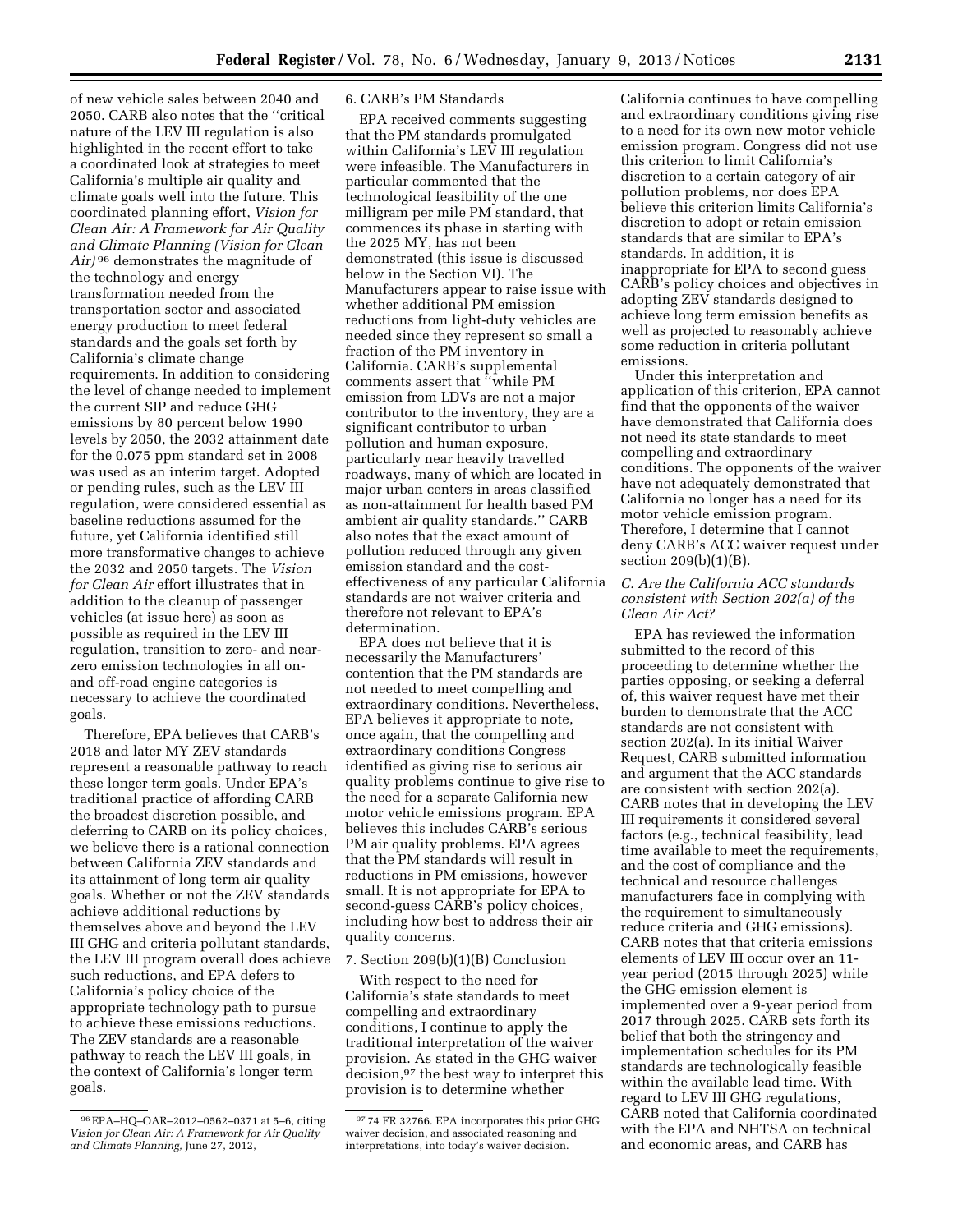moved in parallel with the federal rulemaking in terms of stringency of the standards and lead time for compliance. CARB maintains that the standards and lead time are technologically feasible ''even before CARB proposes to amend its LEV III GHG regulations to allow National Program compliance to serve as compliance in California. It will be undeniably true should California adopt its ''deemed to comply'' rule as planned.'' 98 With regard to the ZEV amendments, CARB noted the lack of objections from the regulated parties during CARB's rulemaking and the regulated parties' announcements of their planned ability to comply.

The Manufacturers have submitted information and argument that their members see no way to measure and meet the 1 mg/mile PM standard beginning in 2025 (as part of the LEV III standards) and ask EPA to withhold issuing a waiver for this standard at this time. The Manufactures have commented that they do not oppose California's GHG emission standards for the 2017 through 2025 MYs but suggests that EPA should grant California's waiver request after CARB has finalized its regulatory amendments to allow for a national compliance option.99 Finally, while the Manufacturers agree that CARB's ZEV amendments, as they affect 2017 and earlier MYs, are within the scope of existing waivers, they are opposed to granting the waiver for the ZEV program past the 2017 MY based on argument that those standards will not be feasible either in California or in the individual Section 177 States given the status of the infrastructure and the level of consumer demand for ZEVs.

EPA also received comment from the Dealers suggesting that EPA should not grant California a waiver for its GHG emission standards past MY 2021 since the technical capabilities after that time are uncertain. In addition, like the Manufacturers, NADA does not oppose CARB's ZEV amendments through the 2017 MY. However, NADA believes CARB's ZEV amendments, as they affect 2018 and later MYs, raise serious

technological feasibility concerns including their economic feasibility (including their marketability when compared to non-ZEV vehicles). EPA's analysis of the consistency of the CARB standards with section 202(a) of the Act follows.

#### 1. Historical Approach

Under section 209(b)(1)(C), EPA must deny California's waiver request if the Agency finds that California standards and accompanying enforcement procedures are not consistent with section 202(a) of the Act. The scope of EPA's review under this criterion is narrow. EPA has previously stated that the determination is limited to whether those opposed to the waiver have met their burden of establishing that California's standards are technologically infeasible, or that California's test procedures impose requirements inconsistent with the federal test procedure.100 Previous waivers of federal preemption have stated that California's standards are not consistent with section 202(a) if there is inadequate lead time to permit the development of technology necessary to meet those requirements, giving appropriate consideration to the cost of compliance within that time.101 California's accompanying enforcement procedures would be inconsistent with section 202(a) if the federal and California test procedures conflict, i.e., if manufacturers would be unable to meet both the California and federal test requirements with the same test vehicle.102

EPA does not believe that there is any reason to review these criteria any differently for EPA's evaluation of California's ACC program request. There is nothing inherently different about how ACC control technologies should be reviewed when making a determination about technological feasibility or consistency of test procedures.

In the ACC waiver proceeding, opponents of the waiver have presented evidence for EPA's consideration which they believe will require EPA to make the finding of inconsistency with section 202(a), and therefore require EPA to deny or defer granting all or parts of the waiver request (*e.g.,* a

deferral on the 2025 and later MY phase-in of the 1 mg/mile PM standard of LEV III, a denial of the GHG emission standards for MY 2022 and later, and a denial of the 2018 through 2025 MY ZEV requirements or a deferral on the 2021 and later MYs). As noted above, the commenters believe this finding should be made on one or more grounds, including: there exists either a lack of information or certainty of technological solutions based on the remoteness in time from the implementation of the standards; that there are questions of economic feasibility and marketability, including consumer demand; that technological consistency must include consideration of feasibility in section 177 states; and, that either the cost effectiveness of certain standards is unreasonable or that the standards are not needed for air quality purposes. EPA's process for evaluating lead time is discussed immediately below and in subsequent parts of this section. The industry opponents also raise arguments based on the cost of compliance with the standards (including cost-effectiveness), which will be discussed below and in other parts of this section. To the extent the commenters raise questions about the need for CARB's PM standards and that it could be the basis for EPA's waiver consideration, we address such concerns in the discussion above concerning section 209(b)(1)(B). EPA has already addressed the Dealers suggestions that CARB's ZEV requirements are not needed within the same discussion.

Regarding lead time, EPA historically has relied on two decisions from the U.S. Court of Appeals for the D.C. Circuit for guidance regarding the lead time requirements of section 202(a). Section 202(a) provides that an emission standard shall take effect after such period as the Administrator finds necessary to permit the development and application of the requisite technology, giving appropriate consideration to the cost of compliance. In *Natural Resources Defense Council* v. *EPA* (*NRDC*), 655 F.2d 318 (DC Cir. 1981), the court reviewed claims that EPA's PM standards for diesel cars and light trucks were either too stringent or not stringent enough. In upholding the EPA standards, the court concluded:

Given this time frame [a 1980 decision on 1985 model year standards]; we feel that there is *substantial room for deference* to the EPA's expertise in projecting the likely course of development. The essential question in this case is the pace of that development, and absent a revolution in the study of industry, defense of such a projection can never possess the inescapable

<sup>98</sup>At the time of CARB's waiver request EPA's GHG emission rule had not yet been finalized. Subsequent to EPA's final rule CARB has adopted the deemed to comply and has provided the regulation for EPA's consideration. *See also* CARB Resolution 12–11 at 20.

<sup>99</sup>The Manufacturers note that both the federal and the California GHG emission standards provide for a comprehensive mid-term evaluation of the MYs 2022–2025. Therefore, the Manufacturers clearly state that ''Any amendments to California's GHG emission standards made as a result of the mid-term evaluation will require analysis to determine whether the amendments fall within the scope of this waiver, or, if not, whether they qualify for a separate waiver under Section 209(b) of the Clean Air Act.

<sup>100</sup> *MEMA I,* 627 F.2d at 1126.

<sup>101</sup>*See e.g.,* 38 FR 30136 (November 1, 1973) and 40 FR 30311 (July 18, 1975).

<sup>102</sup>To be consistent, the California certification test procedures need not be identical to the Federal test procedures. California procedures would be inconsistent, however, if manufacturers would be unable to meet both the state and Federal test requirements with the same test vehicle in the course of the same test. *See, e.g.,* 43 FR 32182, (July 25, 1978).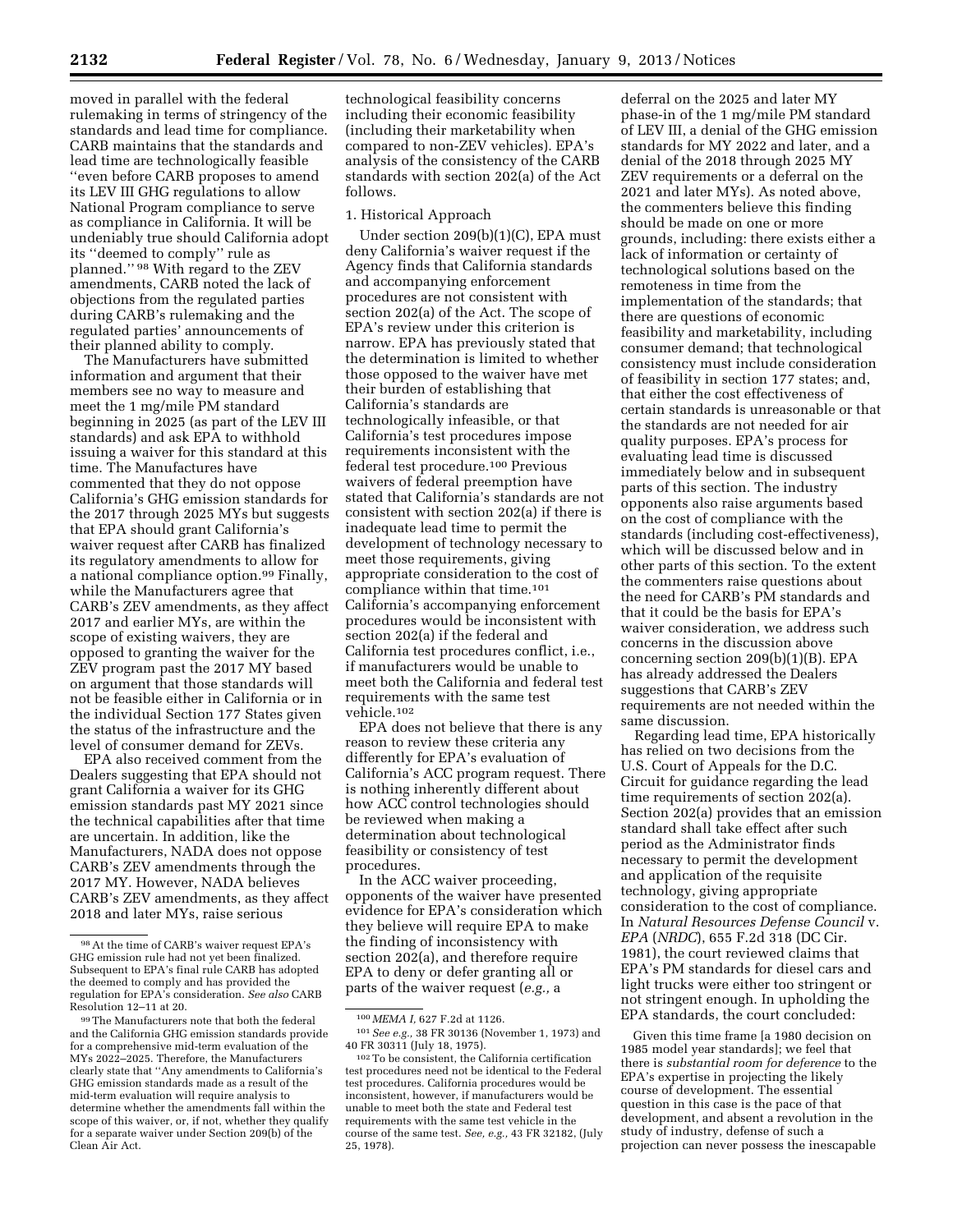logic of a mathematical deduction. We think that the EPA will have demonstrated the reasonableness of its basis for projection if it answers any theoretical objections to the [projected control technology], identifies the major steps necessary in refinement of the technology, and offers plausible reasons for believing that each of those steps can be completed in the time available (emphasis added).103

Another key case addressing the lead time requirements of section 202(a) is *International Harvester* v. *Ruckelshaus*  (*International Harvester*), 478 F 2.d 615 (DC Cir. 1979). In *International Harvester,* the court reviewed EPA's decision to deny applications by several automobile and truck manufacturers for a one-year suspension of the 1975 emission standards for light-duty vehicles. In the suspension proceeding, the manufacturers presented data which, on its face, showed little chance of compliance with the 1975 standards, but which, at the same time, contained many uncertainties and inconsistencies regarding test procedures and parameters. In a May 1972 decision, the Administrator applied an EPA methodology to the submitted data, and concluded that ''compliance with the 1975 standards by application of present technology can probably be achieved,'' and so denied the suspension applications.104 In reviewing the Administrator's decision, the court found that the applicants had the burden of coming forward with data showing that they could not comply with the standards, and if they did, then EPA had the burden of demonstrating that the methodology it used to predict compliance was sufficiently reliable to permit a finding of technological feasibility. In that case, EPA failed to meet this burden.

With respect to lead time, the court in *NRDC* pointed out that the court in *International Harvester* ''probed deeply into the reliability of EPA's methodology'' because of the relatively short amount of lead time involved (a May 1972 decision regarding 1975 MY vehicles, which could be produced starting in early 1974), and because ''the hardship resulting if a suspension were mistakenly denied outweigh the risk of a suspension needlessly granted.'' 105 The *NRDC* court compared the suspension proceedings with the circumstances concerning the diesel standards before it: ''The present case is quite different; 'the base hour' for commencement of production is

relatively distant, and until that time the probable effect of a relaxation of the standard would be to mitigate the consequences of any strictness in the final rule, not to create new hardships.'' 106 The *NRDC* court further noted that *International Harvester* did not involve EPA's predictions of future technological advances, but an evaluation of presently available technology.

EPA also evaluates CARB's request in light of congressional intent regarding the waiver program generally. This is consistent with the motivation behind section 209(b) to foster California's role as a laboratory for motor vehicle emission control, in order ''to continue the national benefits that might flow from allowing California to continue to act as a pioneer in this field.'' 107

For these reasons, EPA believes that California must be given substantial deference when adopting motor vehicle emission standards which may require new and/or improved technology to meet challenging levels of compliance. This deference was discussed in an early waiver decision when EPA approved the waiver request for California's 1977 MY standards:

Even on this issue of technological feasibility I would feel constrained to approve a California approach to the problem which I might also feel unable to adopt at the Federal level in my own capacity as a regulator. The whole approach of the Clean Air Act is to force the development of new types of emission control technology where that is needed by compelling the industry to 'catch up' to some degree with newly promulgated standards. Such an approach to automotive emission control might be attended with costs, in the shape of a reduced product offering, or price or fuel economy penalties, and by risks that a wider number of vehicle classes may not be able to complete their development work in time. Since a balancing of these risks and costs against the potential benefits from reduced emissions is a central policy decision for any regulatory agency, under the statutory scheme outlined above I believe I am required to give very substantial deference to California's judgment on that score.'' 108

CARB, while maintaining that the *NRDC* approach is the correct measurement here, commented that the technological sophistication of ZEVs currently being produced is anticipated to continue to advance, making commercial production and compliance of these vehicles by MY 2018 and later

more feasible. CARB also notes that the only relevance of costs in a section 209(b) waiver proceeding is in the context of technological feasibility. ''Past waiver determinations have made clear that for the cost of compliance to be found excessive it would need to be ''very high'' such that the cost to customers who purchased a complying vehicle would be doubled or tripled.109 Additionally, the relevance of the cost of compliance analysis is limited to the question of whether such costs will adversely affect the timing of an emission standard.'' 110

Under *NRDC,* when compliance with CARB standards is phased-in over a lengthy time period, the reasonableness of a projection of technological feasibility can be based on answering any theoretical objections to the projected control technology; identifying the major steps necessary in refinement of the technology; and offering plausible reasons for believing that each of those steps can be completed in the time available.111 EPA's review of the evidence on the technological feasibility of CARB's ACC standards, in particular the standards which EPA received comment, follows.

Congress has stated that the consistency requirement of section 202(a) relates to technological feasibility.<sup>112</sup> Section 202(a)(2) states, in part, that any regulation promulgated under its authority ''shall take effect after such period as the Administrator finds necessary to permit the development and application of the relevant technology, considering the cost of compliance within that time.'' Section 202(a) thus requires the Administrator to first review whether adequate technology already exists, or if it does not, whether there is adequate time to develop and apply the technology before the standards go into effect.

In *MEMA I,* the court addressed the cost of compliance issue at some length in reviewing a waiver decision. According to the court:

Section 202's cost of compliance concern, juxtaposed as it is with the requirement that the Administrator provide the requisite lead

111*NRDC,* 655 F.2d 318, 331.

<sup>103</sup>*Natural Resources Defense Council* v. *EPA,*  655 F.2d 318, 331. (emphasis added)

<sup>104</sup> *International Harvester* v. *Ruckelshaus,* 478 F 2d. 615, 626.

<sup>105</sup>*NRDC,* 655 F.2d 318, 330.

<sup>106</sup> *Id.* The ''hardships'' referred to are hardships that would be created for manufacturers able to comply with the more stringent standards being relaxed late in the process.

<sup>107</sup> 40 FR 23102, 23103 (waiver decision citing views of Congressman Moss and Senator Murphy) (May 28, 1975). 108 *Id.* at 23103.

<sup>109</sup> 74 FR 32744, 32774 (July 8, 2009).

<sup>110</sup>CARB's waiver request at 25–26. *MEMA I,* 627 F.2d at 1105, 1114 n. 40 (''[T]he 'cost of compliance' consideration relates to the timing of standards and procedures.'') CARB notes that EPA has recognized that the only relevance of costs is their impact on timing, e.g. ''Manufacturers do not contend that the cost of compliance will be significantly reduced by extending lead time beyond the minimal period required for compliance.'' (36 FR 17459 (August 31, 1971)).

<sup>112</sup>H.R. Rep. No. 95–294, 95th Cong., 1st Sess. 301 (1977).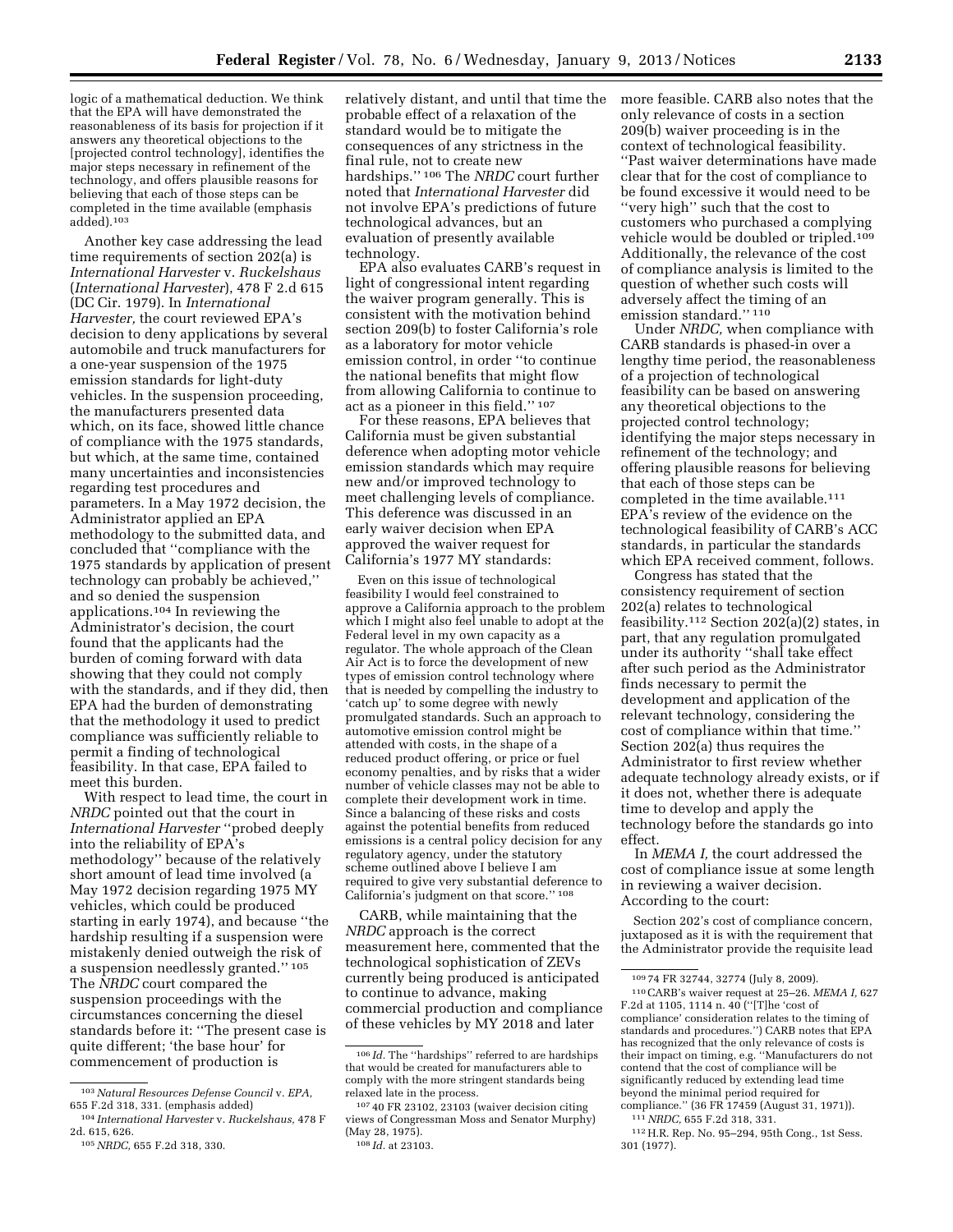time to allow technological developments, refers to the economic costs of motor vehicle emission standards and accompanying enforcement procedures. *See* S. Rep. No. 192, 89th Cong., 1st Sass. 5–8 (1965); H.R. Rep. No. 728 90th Cong., 1st Sass. 23 (1967), *reprinted in* U.S. Code Cong. & Admin. News 1967, p. 1938. It relates to the timing of a particular emission control regulation rather than to its social implications. Congress wanted to avoid undue economic disruption in the automotive manufacturing industry and also sought to avoid *doubling or tripling*  the cost of motor vehicles to purchasers. It, therefore, requires that the emission control regulations be technologically feasible within economic parameters. Therein lies the intent of the cost of compliance requirement  $(emphasis added).$ <sup>113</sup>

Previous waiver decisions are fully consistent with *MEMA I,* which indicates that the cost of compliance must reach a very high level before the EPA can deny a waiver. Therefore, past decisions indicate that the costs must be excessive to find that California's standards are inconsistent with section 202(a).114 It should be noted that, as with other issues related to the determination of consistency with section 202(a), the burden of proof regarding the cost issue falls upon the opponents of the grant of the waiver.

Consistent with *MEMA I,* the Agency has evaluated costs in the waiver context by looking at the actual cost of compliance in the time provided by the regulation, not the regulation's costeffectiveness. The appropriate level of cost-effectiveness is a policy decision of California that is considered and made when California adopts the regulations, and EPA, historically, has deferred to these policy decisions. EPA has stated in this regard, ''the law makes it clear that the waiver request cannot be denied unless the specific findings designated in the statute can be made. The issue of whether a proposed California requirement is likely to result in only marginal improvement in air quality not commensurate with its cost or is otherwise an arguably unwise exercise of regulatory power is not legally pertinent to my decision under section 209 \* \* \*.'' 115 Thus, EPA will look at the compliance costs for manufacturers in developing and applying the technology and not at cost effectiveness when making a waiver decision.

# 2. LEV III Criteria Pollutant Standards

California has adopted new standards for exhaust emissions of non-methane organic gases (NMOG),  $NO<sub>X</sub>$ , and PM, as well as evaporative emissions standards. These standards phase in beginning with MY 2015. The LEV III standards are similar, in many respects, in structure to those in the existing federal Tier 2 program. As with the Tier 2 program, the proposed standards would apply to all light-duty vehicles (LDVs, or passenger cars, light-duty trucks (LDT1s, LDT2s, LDT3s, and LDT4s)) below 8,500 pounds GVWR (Gross Vehicle Weight Rating), and Medium-Duty Passenger Vehicles, or MDPVs (8,500 to 10,000 lbs GVWR). Based on our review of the LEV III criteria pollutant standards, and because EPA did not receive any comments objecting to CARB's LEV III criteria pollutant standards, with the exception of the PM standard issue discussed below, we find it unnecessary to provide a full written review whether such standards are consistent with section 202(a), as those opposing the waiver have clearly not met their burden regarding the issue, and we otherwise cannot make a finding that such standards are inconsistent with section 202(a).

#### a. Particulate Matter Standards

The Manufacturers generally note that testing for and complying with the revised particulate matter standards will present significant burdens on the industry. In short, the Manufacturers recommend that EPA withhold issuing a waiver for the MY 2025 PM standard. While noting that the phase in of the 3 mg/mile FTP PM standard beginning in MY 2017 will be very challenging, they nevertheless state that the Manufacturers are optimistic that vehicles will achieve this level with time. Recognizing that there are long lead time changes, the Manufacturers appear to be agreeing with CARB's planned phased-in approach starting in the 2017 MY. Also, the Manufacturers are not objecting to EPA issuing a waiver for the 3 mg/mile PM standards based on their stated testing concerns.

However, the Manufacturers believe the 1 mg/mile PM standard, which begins its phase-in starting in the 2025 MY, raises further feasibility issues. Based on their knowledge of PM measurement and vehicle PM control technology, the Manufacturers state that their members ''see no way to both measure and meet this standard.'' The Manufacturers believe that setting a standard that is unachievable today is inappropriate, and they do not believe

EPA should issue a waiver for these standards at this time.

Finally, the Manufacturers note that there is ample time to revisit the waiver request without interfering with CARB's implementation of standards should they be deemed feasible (during CARB's planned review of the standard).

CARB's supplemental comments note that the LEV III PM standards are based on a particular concern for their impact on public health and safety. As noted in their LEV III Technical Support Document, CARB acknowledges that while PM emissions from LDVs are not a major contributor to the inventory, they are a significant contributor to urban pollution and human exposure. CARB also notes that the exact amount of pollution reduced and the costeffectiveness of particular California standards is not relevant to EPA's waiver determination.

What is relevant, CARB maintains, is that thirteen years of lead time (from the date of its adopted regulations to the first model year of the phase-in standards in 2025) are provided to improve the test procedure and for industry to incorporate needed improvements to their engines and fuel systems. CARB maintains that it has consistently demonstrated PM measurement capability at 1 mg/mi using new test procedures under development by EPA under 40 CFR Part 1066.116 CARB suggests that EPA apply the rationale of *NRDC* and find that CARB has identified barriers to implementation of needed technologies and a viable path to overcome these barriers. For example, CARB states test data that they have presented demonstrates PM levels from current port fuel injected (PFI) engines below 1 mg/mi and from late model gasoline direct injection engines (GDI) approaching 1 mg/mi. CARB expects further technical improvements over the extensive lead time provided.117 CARB has also identified that some of the low carbon technologies with proven track records that are most likely to be used (to meet GHG emission requirements) are: Advanced port fuel injection engines, GDI engines, boosted and downsized engines, clean diesel engines, hybrid, and plug-in hybrid technology among others. CARB notes

<sup>113</sup> *MEMA I* at 1118 (emphasis added). *See also*  id. at 1114 n. 40 (A[T]he 'cost of compliance' criterion relates to the timing of standards and procedures.).

<sup>114</sup>*See, e.g.,* 47 FR 7306, 7309 (Feb. 18, 1982), 43 FR 25735 (Jun. 14, 1978), and 46 FR 26371, 26373 (May 12, 1981).

<sup>115</sup> 36 FR 17158 (August 31, 1971). *See also* 40 FR 23102, 23104; 58 FR 4166 (January 7, 1993), LEV Waiver Decision Document at 20.

<sup>116</sup>CARB notes that EPA has identified areas of improvement to Part 1066 it intends to evaluate in cooperation with CARB and industry (see pp. 54– 59 of CARB's Technical Support Document at: *[http://www.arb.ca.gov/regact/2012/leviiighg2012/](http://www.arb.ca.gov/regact/2012/leviiighg2012/levappp.pdf) [levappp.pdf](http://www.arb.ca.gov/regact/2012/leviiighg2012/levappp.pdf)*).

<sup>117</sup> *Id.* at P–8 through P–20. CARB's Board has provided direction to its staff (Resolution 12–11 at 21) to conduct a review of the 1 mg/mi PM standard in the 2015 timeframe and report back to the Board its results.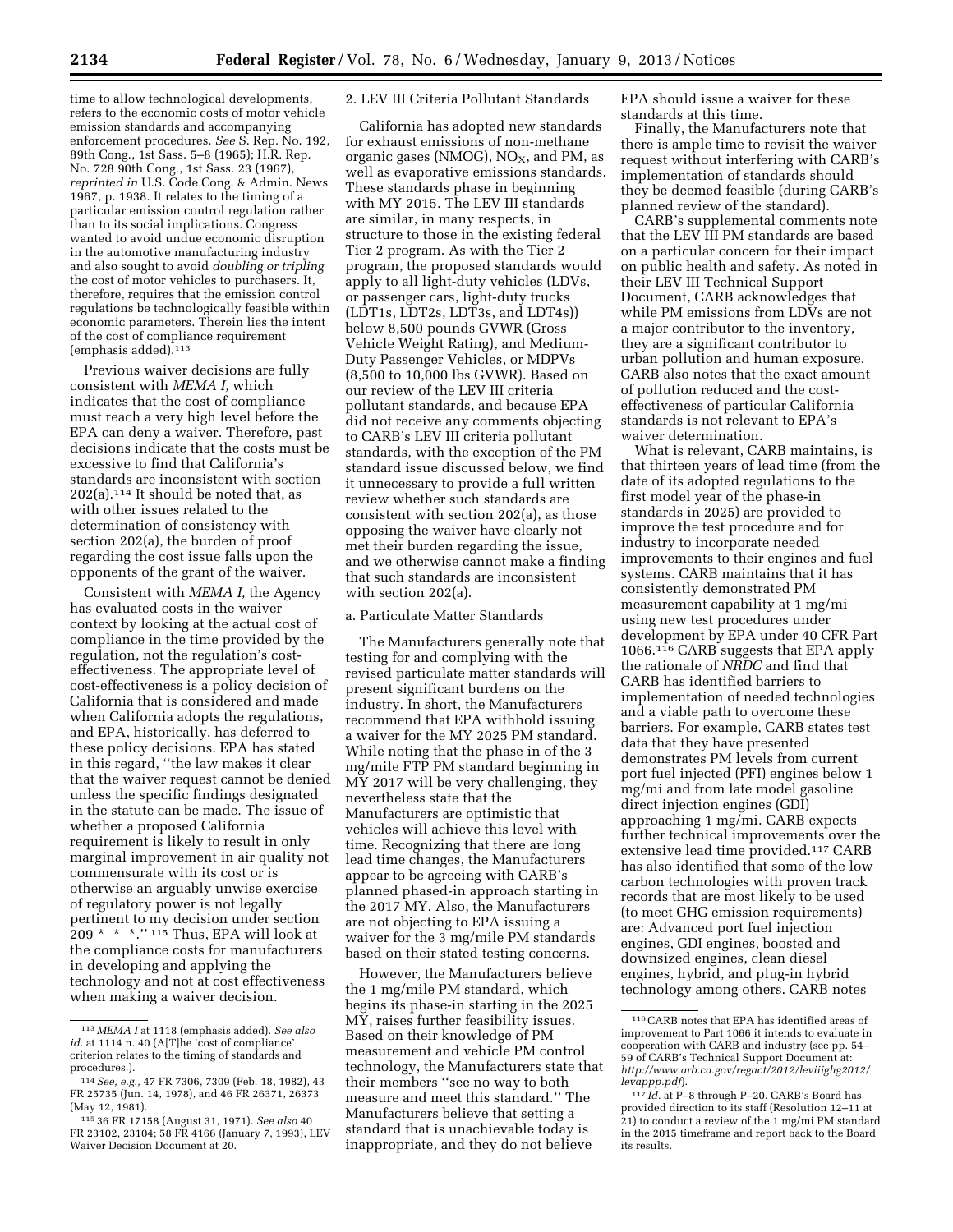that each of these technologies will have a particular impact on PM emissions. CARB notes that many of these technologies may be able to currently meet 2025 MY PM standards and that further improvements are reasonable. For example: (1) CARB's Technical Support Document states ''Some current, well-maintained PFI-equipped LDVs emit PM mass levels below 1 mg/ mi. For example, published research reports PM emissions rates for both PFI ULEV and SULEV vehicles of approximately 0.7 mg/mi or much less over the Federal Test Procedure (FTP or FTP–75) cycle'' and (2) ''Car makers who choose to pursue gasoline-fueled, CO2 friendlier GDI internal combustion engines for their future vehicles will have two principal technical solutions for further reduction of PM mass emissions. One solution can utilize next generation state-of-the-art engines (e.g., start-stop system where the ICE automatically shuts down and starts up at idle) with optimized fuel injection strategies (e.g., spray-guided central injector) at nearly no net cost increase. The second solution employs postcombustion control in the form of the gasoline particle filter (GPF) at an additional cost.'' 118

#### b. EPA's Response to Comments

As explained below, EPA believes CARB presents a proper view of how lead time should be evaluated, for purposes of waiver review by EPA, and that CARB has provided reasonable responses to any theoretical objections to the projected control technology; identified the major steps necessary in refinement of the technology; and offered plausible reasons for believing that each of those steps can be completed in the time available.

We also believe that CARB has properly set forth the role of EPA in reviewing California standards which require new and/or improved technology to meet challenging levels of compliance. EPA is not setting its own standards under section 202(a) of the Clean Air Act, rather EPA's role within its waiver review is more limited and takes place in the context of deference that Congress envisioned for California. This deference was discussed in an early waiver decision when EPA approved the waiver request for California's 1977 model year standards:

Even on this issue of technological feasibility I would feel constrained to approve a California approach to the problem which I might also feel unable to adopt at the Federal level in my own capacity as a regulator. The whole approach of the Clean

Regarding the feasibility of the CARB 1 mg/mile PM standard that commences its phase-in starting with the 2025 MY, EPA believes that it is proper to review this through the *NRDC* prism. In other words, EPA believes it appropriate to provide substantial room for deference to CARB's projections. Although the Manufacturers have raised a variety of concerns they have not provided any data or other information to demonstrate why the pathways and steps identified by CARB are unreasonable. EPA believes having given appropriate deference that CARB has reasonably projected possible pathways to address the theoretical concerns with the 2025 phased-in PM standard, including concerns relating to testing capability. The Manufacturers have provided no data or other information to demonstrate why CARB's identified path of improvements in testing technology and procedures is not feasible in the lead time provided. Similarly, the Manufacturers have provided no data or other information to demonstrate why CARB's identified technology solutions and possible refinements are infeasible, especially given the amount of lead time provided. Given the amount of lead time provided by CARB and their identified paths for improvements, EPA believes the opponents to the waiver have not met their burden of proof in regards to the PM standards commencing in MY 2025.

Therefore, based on the record before us, EPA cannot find that the opponents of the PM standard in 2025 have met their requisite burden of proof to demonstrate that such standards are inconsistent with section 202(a). Thus EPA cannot deny CARB's ACC waiver request on this basis.

#### 3. LEV III GHG Emission Standards

CARB has worked closely with EPA and NHTSA throughout the development of the MY 2017–2025 GHG

emission standards and has moved in parallel with the agencies in setting standards that are essentially equivalent in terms of lead time and stringency. CARB projects that its GHG emissions standards for MYs 2017–2025 will reduce fleet average  $CO<sub>2</sub>$  levels by about 34 percent from MY 2016 levels of 251 g/mile down to about 166 g/mile, based on the projected mix of vehicles sold in California. The basic structure of the GHG standards is consistent with that of EPA's GHG standards. CARB uses two vehicle categories, passenger cars and light trucks. CARB projects that the standards will reduce car CO<sub>2</sub> emissions by approximately 4.9%/year, reduce truck  $CO<sub>2</sub>$  emissions by approximately 4.1%/year (the truck  $CO<sub>2</sub>$  standard target curves move downward at approximately 3.5%/year through the 2016–2021 period and about 5%/year from 2021–2025), and reduce combined light-duty  $CO<sub>2</sub>$  emissions by approximately 4.5%/year from 2016 through 2025.

CARB notes that the  $CO<sub>2</sub>$  emission reduction estimates are approximate because the required emission level to achieve compliance with the standards for each vehicle manufacturer depends on each manufacturer's ultimate sales mix of vehicles.120 Within the two categories, the  $CO<sub>2</sub>$  standard targets for vehicle models sold by each automaker are indexed to the vehicles' footprint, which is calculated as each vehicle model's wheelbase times its average track width. As a result of this regulatory structure, the precise  $CO<sub>2</sub>$ emission rates that will result from the standards in each year from 2017 through 2025 will depend on the ultimate sales-weighted mix of vehicles (i.e., according to vehicle sales in each category and the footprint of the models) sold in each year.

CARB also adopted separate nitrous oxide  $(N_2O)$  and methane  $(CH_4)$ standards that are harmonized with the standards EPA first adopted in the MY 2012–2016 rulemaking. As with the EPA program, manufacturers may use  $CO<sub>2</sub>$ credits to meet the  $N_2O$  and  $CH_4$ standards on a  $CO<sub>2</sub>$ -equivelent basis.

CARB includes most of the flexibilities established by EPA for MYs 2017–2025. CARB includes averaging, banking, and trading provisions which allow for 5-year credit carry-forward and 3-year credit carry-back and credit trading between manufacturers. Manufacturers may generate air conditioning system credits through system efficiency improvements, low refrigerant leakage designs, and use of low global warming potential

Air Act is to force the development of new types of emission control technology where that is needed by compelling the industry to 'catch up' to some degree with newly promulgated standards. Such an approach to automotive emission control might be attended with costs, in the shape of a reduced product offering, or price or fuel economy penalties, and by risks that a wider number of vehicle classes may not be able to complete their development work in time. Since a balancing of these risks and costs against the potential benefits from reduced emissions is a central policy decision for any regulatory agency, under the statutory scheme outlined above I believe I am required to give very substantial deference to California's judgment on that score.<sup>119</sup>

<sup>118</sup> *Id.* 119 40 FR 23102, 23103 (May 28, 1975). 120EPA–HQ–OAR–2012–0562–0011 at ES–6.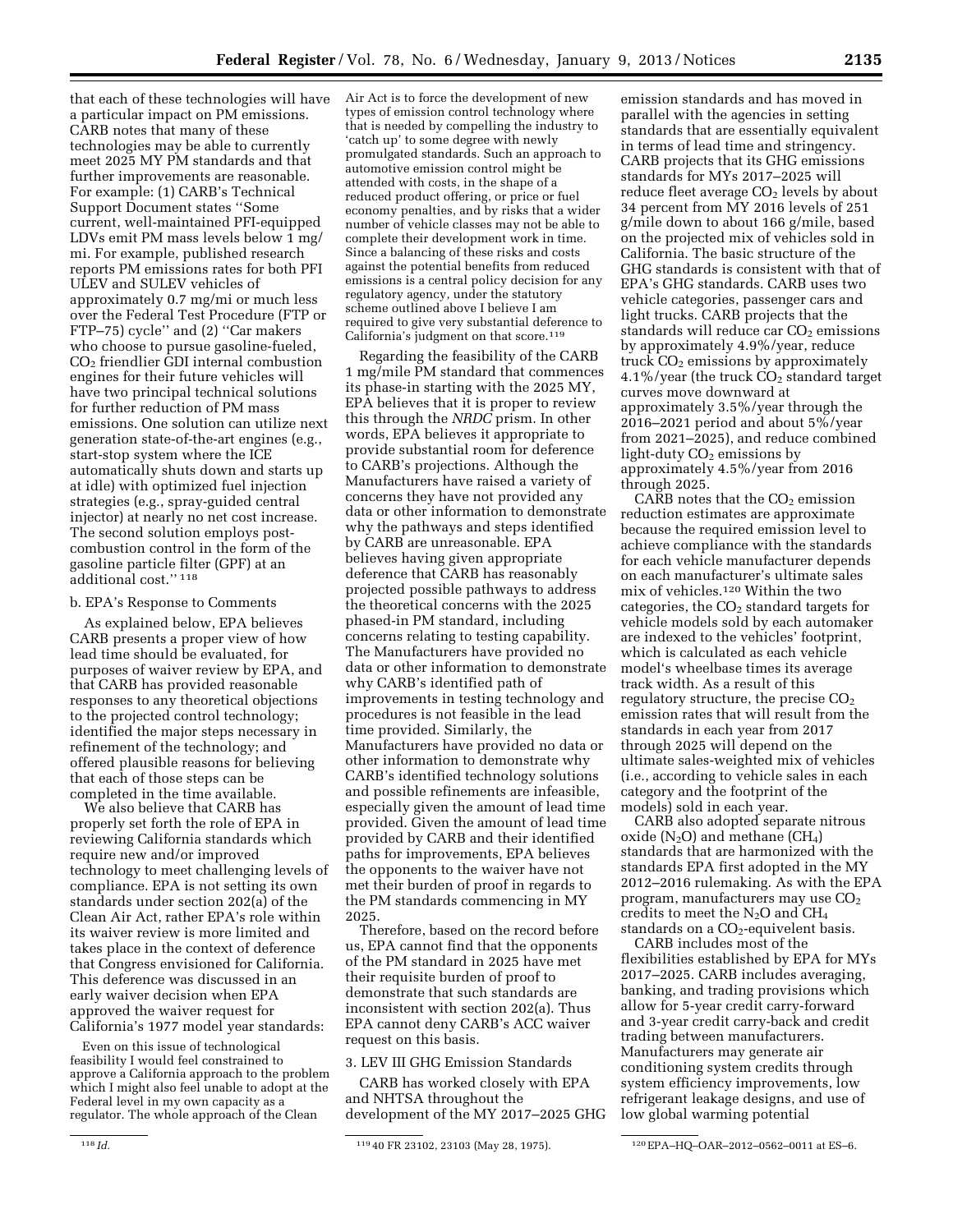refrigerants. Manufacturers may generate up to 18.8 g/mile  $CO<sub>2</sub>$ equivalent credit for cars and 24.4 g/ mile CO2-equivelent credits for trucks from air conditioning system improvements. CARB also moved to harmonize air conditioning system test procedures with EPA, replacing the A/ C idle test requirement with the AC17 test procedure.

In addition CARB adopted off-cycle credits provisions similar to those adopted by EPA, which provide credits to manufacturers based on real world improvements in  $CO<sub>2</sub>$  emissions not captured on the 2-cycle test procedure. CARB adopted a list of pre-approved credits that manufacturers may claim by using pre-approved technologies. As with the EPA program, off-cycle credits based on the pre-approved credits list is capped at 10 g/mile. CARB also provides full-size pickup truck technology credits of 10 or 20 g/mile per vehicle depending on the level of technology employed, similar to the EPA program. Manufacturers may generate technology incentive credits by using hybrid technologies or by meeting performance-based criteria over a specified minimum percentage of full size pickup truck production.

The EPA and CARB programs differ in their treatment of advanced technology vehicles, specifically plug-in hybrids, battery electric vehicles, and fuel cell vehicles. EPA's program encourages the production of these advanced technology vehicles in two ways; by providing incentive multipliers for these technologies and by not counting the upstream emissions associated with electric operation for the first several model years of the program.121 CARB does not provide a multiplier incentive or allow for the use of a 0 g/mile compliance value. CARB explains that incentives are not needed for plug-in hybrids, battery electric vehicles, and fuel cell vehicles under their GHG program because the California ZEV program requires manufacturers to produce vehicles using these technologies.

In its Final Statement of Reasons, CARB reiterated its commitment, as directed by Board Resolution 12–11, to accept compliance with EPA's GHG emission standards for MY 2017–2025 as compliance with California's GHG standards if CARB determines that EPA's final rule preserves the GHG reduction benefits set forth in EPA's

proposed rule.122 CARB also notes their plan to adopt a ''deemed to comply'' rule within their waiver request to EPA. EPA stated in the **Federal Register**  notice announcing the opportunity for hearing and comment on CARB's June 27, 2012 ACC waiver request that ''EPA invites comment on all aspects of CARB's waiver request, and specifically invites comment on CARB's waiver request in light of CARB's plans concerning adoption of a ''deemed to comply'' provision into its LEV III GHG standards. This will allow EPA to consider any ''deemed to comply'' provision and comments on it when taking action on CARB's request for a waiver."<sup>123</sup>

On September 14, 2012, CARB proposed amendments to their program to permit compliance based on compliance with EPA's GHG standards. In its discussion of the differences between the EPA and CARB programs with regard to the treatment of advanced technology vehicles, CARB notes that manufacturers will have the option to comply with the federal program and utilize the EPA accounting provisions for these vehicles.124 On November 15, 2012, the Air Resources Board agreed to accept compliance with federal standards as equivalent to compliance with California's, approving the amendment for ''deemed to comply.'' 125 On December 7, 2012, CARB submitted additional information to EPA noting that CARB had approved further amendments to the ACC program, including the ''deemed to comply'' regulation, and therefore California has met its commitment to the National Program. CARB requested that EPA consider and take action on these amendments concurrent with the request set forth in CARB's June 27, 2012 ACC waiver request.126

a. Comments on CARB's 2017 Through 2025 GHG Emission Standards

CARB's waiver request notes that in 2010, President Barack Obama directed EPA and NHTSA to work with California to develop GHG fleet standards for MY 2017 through 2025 light-duty vehicles. In response, the three agencies developed the Interim Joint Technical Assessment Report (TAR), released in September 2010. The TAR was major milestone in the technical work done collaboratively by EPA, NHTSA, and CARB. CARB held

four public technical workshops covering topics of efficiency, massreduction, and safety technology; collaborative technical contract work (e.g., with FEV, Ricardo, Lotus); and extensive meetings with a wide range of stakeholders to gather input. This collaboration ensured that the three agencies had a common set of technical information on which to inform their proposals, allowing the agencies to develop standards that are harmonized in terms of their stringency.

CARB further notes that the feasibility analysis underlying its standards is based on several existing and emerging technologies that increase engine and transmission efficiency, reduce vehicle energy loads, improve auxiliary and accessory efficiency, and that would increasingly electrify vehicle subsystems with hybrid and electric drivetrains. The technology assessment conducted by CARB for the MY 2017– 2025 standards builds on the original technical basis established in the previous rulemakings for California's MY 2009–2016 and federal MY 2012– 2016 standards. CARB notes that several individual technologies offer substantial  $CO<sub>2</sub>$  reduction potential and that many of the technologies have only seen limited deployment in new vehicle models.127

In its Initial Statement of Reasons staff report, CARB highlights several CO<sub>2</sub> reduction technologies that manufacturers can employ to meet the standards.<sup>128</sup> The list of technologies cited by CARB is very similar to the list of technologies considered by EPA and NHTSA in evaluating standards for MYs 2017–2025.129 Vehicle road load and accessory energy loads can be improved, for example, through mass reduction, improved accessories, electric power steering, improved aerodynamics, and low rolling resistance tires. CARB notes several considerable opportunities for engine efficiency improvements. Engine efficiency technologies include turbo charging and downsizing, gasoline direct injection, continuously variable valve lift, cylinder deactivation, and diesel-fueled engines. CARB also describes transmission efficiency improvements important in allowing the operation of the engine in its lowest fuel consumption operating points more frequently. These include more gears

<sup>121</sup>EPA allows a 0 g/mile compliance value to be used for vehicles sold in MY2017–2021 and caps the cumulative number of vehicles that a manufacturer may use the 0 g/mile compliance value for in MYs 2022–2025.

 $^{122}$  California Air Resources Board, EPA–HQ–OAR–2012–0562–0021, at 16.

<sup>&</sup>lt;sup>123</sup>77 FR 53199, 53200 (August 31, 2012). <sup>124</sup> Air Resources Board, EPA–HQ–OAR–2012– 0562–0011, at 135.

<sup>125</sup>CARB Resolution 12–35 (November 15, 2012). 126EPA–HQ–OAR–2012–0562–0374.

<sup>127</sup>California Air Resources Board, EPA–HQ– OAR–2012–0562–0011, at 102–103.

<sup>128</sup>California Air Resources Board, EPA–HQ– OAR–2012–0562–0011, at 103–108.

<sup>129</sup> Joint Technical Support Document: Final Rulemaking for 2017–2025 Light-duty Vehicle Greenhouse Gas Emission Standards and Corporate Average Fuel Economy Standards, Chapter 3, EPA– 420–R–12–901, August 2012.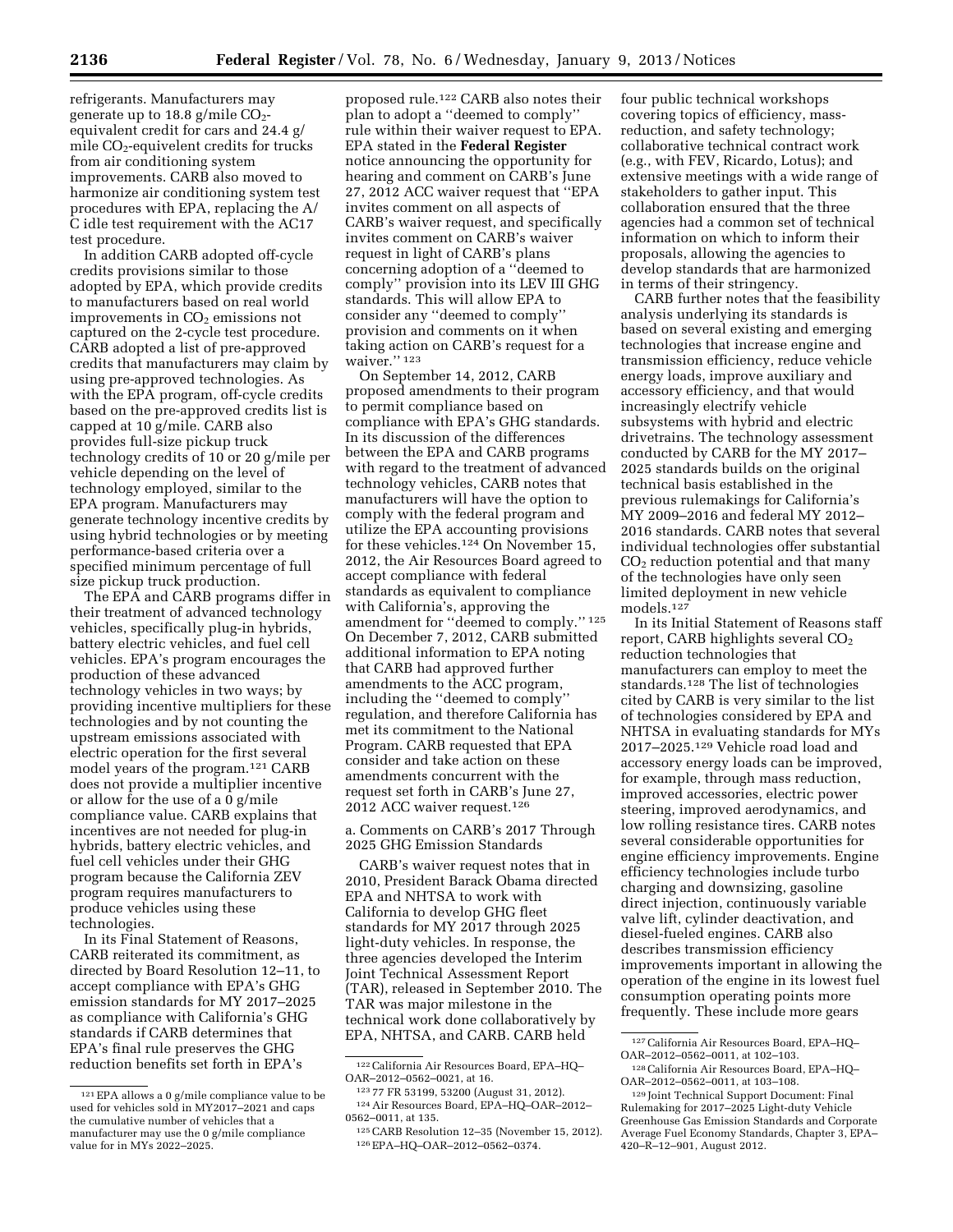(e.g., 8 speed transmissions), closer gear ratio spacing, optimized controls, and dual clutch transmissions that allow essentially the same efficiency as manual transmissions.

CARB's analysis also includes various hybrid systems that offer significant potential  $CO<sub>2</sub>$  reductions through the elimination of engine idling, reduction in fuel consumption during deceleration, reduction of acceleration power requirement through launch assist, and the recovery of vehicle energy losses through regenerative braking during deceleration. Finally, CARB also includes emerging electric drive technologies including plug-in hybrids, electric, and hydrogen fuel cell vehicles.

EPA received several comments on CARB's waiver request generally supporting the California GHG standards as feasible and consistent with CAA section 202(a). The Environmental Defense Fund (EDF) and the Natural Resources Defense Council (NRDC) commented that CARB coordinated with EPA and NHTSA in the development of the GHG standards and the California GHG standards are aligned with the federal GHG standards in terms of stringency and lead time. EDF further commented that EPA received letters from 13 automakers supporting the federal GHG standards, and based on this coordination and support EPA can only determine that the CARB GHG standards are feasible.130

EPA received comments from the Dealers that EPA should not provide a waiver to California for the MY 2022– 2025 GHG standards because the standards for these years are not consistent with CAA section 202(a). The commenter states that by committing to a mid-term evaluation in its own GHG program, EPA has already determined that ''technological capabilities after MY 2022 are too remote to be accurately predicted.'' The commenter argues that it is inappropriate for CARB to obtain a waiver for years where it cannot demonstrate technological feasibility regardless of the fact that California has agreed to participate in the mid-term review. The Dealers assert that by agreeing to participate in the mid-term evaluation, CARB ''has admitted that the technological feasibility of its GHG standards for MYs 2022–2025 is not knowable at this time.''

As part of the waiver decision process, CARB's supplemental comments provided a response to

comments submitted by NADA, including a response to NADA's comments regarding the feasibility of the MY 2022–2025 standards.131 CARB comments that NADA concerns are not supported by relevant case law and should be dismissed. CARB comments that NADA is disregarding decades of precedent that clearly sets out the appropriate ''technological feasibility'' analysis under section 202(a). Citing *Natural Resources Defense Council* v. *U.S. Environmental Protection Agency,*  (1981) 655 F.2d 318, 331, CARB notes CAA section 202(a) has historically been interpreted to allow for projections of likely future technological development. Such projections do not need to ''possess the inescapable logic of a mathematical deduction.'' Instead, such a projection is considered sufficient if it ''answers any theoretical objections to the [projected technology], identifies the major steps necessary in refinement of the technology, and offers plausible reasons for believing that each of those steps can be completed in the time available.'' Moreover, where the requirements of a standard are phased in over a lengthy period of time it bears on the likelihood of a proper finding of technological feasibility. CARB notes that the great length of time provided until after MY 2022—supports a finding of technological feasibility under *NRDC,*  and would be in line with past EPA waiver decisions.

#### b. EPA Response to Comments

EPA disagrees with NADA's characterization of the mid-term review as it relates to the technological feasibility of the standards for MYs 2022–2025. As discussed in the final rule for the EPA's GHG emission standards, EPA has found that its standards are technologically feasible under CAA section 202(a), based on available information regarding technology and costs.132 EPA could not have adopted the standards for MYs 2022–2025 if it did not find the standards to be consistent with CAA section 202(a) which requires EPA to consider issues of technological feasibility, cost, and available leadtime.133 As EPA discusses in the final rule in response to comments, ''EPA does not agree that the mid-term evaluation is legally required, or that the standards adopted today would be arbitrary and capricious or without substantial evidence to support them absent such a mid-term evaluation. The

final rule and supporting information and analysis amply justify the reasonableness and appropriateness of the final GHG standards adopted by EPA, irrespective of the provisions for a mid-term evaluation.'' 134 EPA is committed to conducting a mid-term evaluation for MYs 2022–2025 in close coordination with NHTSA and CARB given the long time frame in implementing standards out to MY 2025 and given NHTSA's obligation to conduct a separate rulemaking in order to establish final standards for vehicles for those years.135 With respect to the waiver, however, EPA believes that NADA's reference to the mid-term review does not demonstrate technological infeasibility (or any requisite level of uncertainty) or that the CARB standards are inconsistent with section 202(a), particularly given that the CARB standards are closely aligned to those adopted by EPA. In addition, compliance with EPA's GHG standards will be deemed to be compliance with CARB's GHG standards. EPA agrees with CARB's response to the NADA concerns and believes that a reasonable technology path forward has been projected in support of the MY 2022– 2025 standards, which is further supported by the substantial amount of lead-time provided for these standards. EPA believes that the substantial amount of lead-time provided also accords with a finding of technological feasibility under *NRDC,* and would be in line with past EPA waiver decisions.

EPA did not receive any additional comments on the waiver decision regarding the technology assessment or cost analysis done by CARB in support of their GHG standards. CARB has adopted GHG standards that are closely aligned to those adopted by EPA for MYs 2017–2025. In EPA's final rule establishing the MY 2017–2025 standards, EPA concluded that the standards are feasible in the lead time provided and the costs are reasonable, as required under Section 202(a) of the CAA.136 The technical basis for the standards was developed jointly by EPA, NHTSA, and CARB. The methodology and underlying data used by CARB to assess technologies and costs, as summarized above, are very similar and in many cases the same as those used by EPA to assess the standards.<sup>137</sup> The extended lead time

<sup>130</sup>EDF's comment at EPA–HQ–OAR–2012– 0562–0025 and 0353; and NRDC's comment at EPA–HQ–OAR–2012–0562–0347.

<sup>131</sup>EPA–HQ–OAR–2012–0562–0373 at 8.

<sup>132</sup> 77 FR 62880–62882 and 62777.

<sup>133</sup>See 77 FR 62671–62673 for discussion on EPA statutory authority.

<sup>134 77</sup> FR 62786.

<sup>135</sup> 77 FR 62784–62788.

<sup>136</sup> 77 FR 62624.

<sup>137</sup>See 77 FR 62702–62713 for a description of the EPA and NHTSA joint technology and cost assessment. More detail is provided in the joint Technical Support Document for the rule.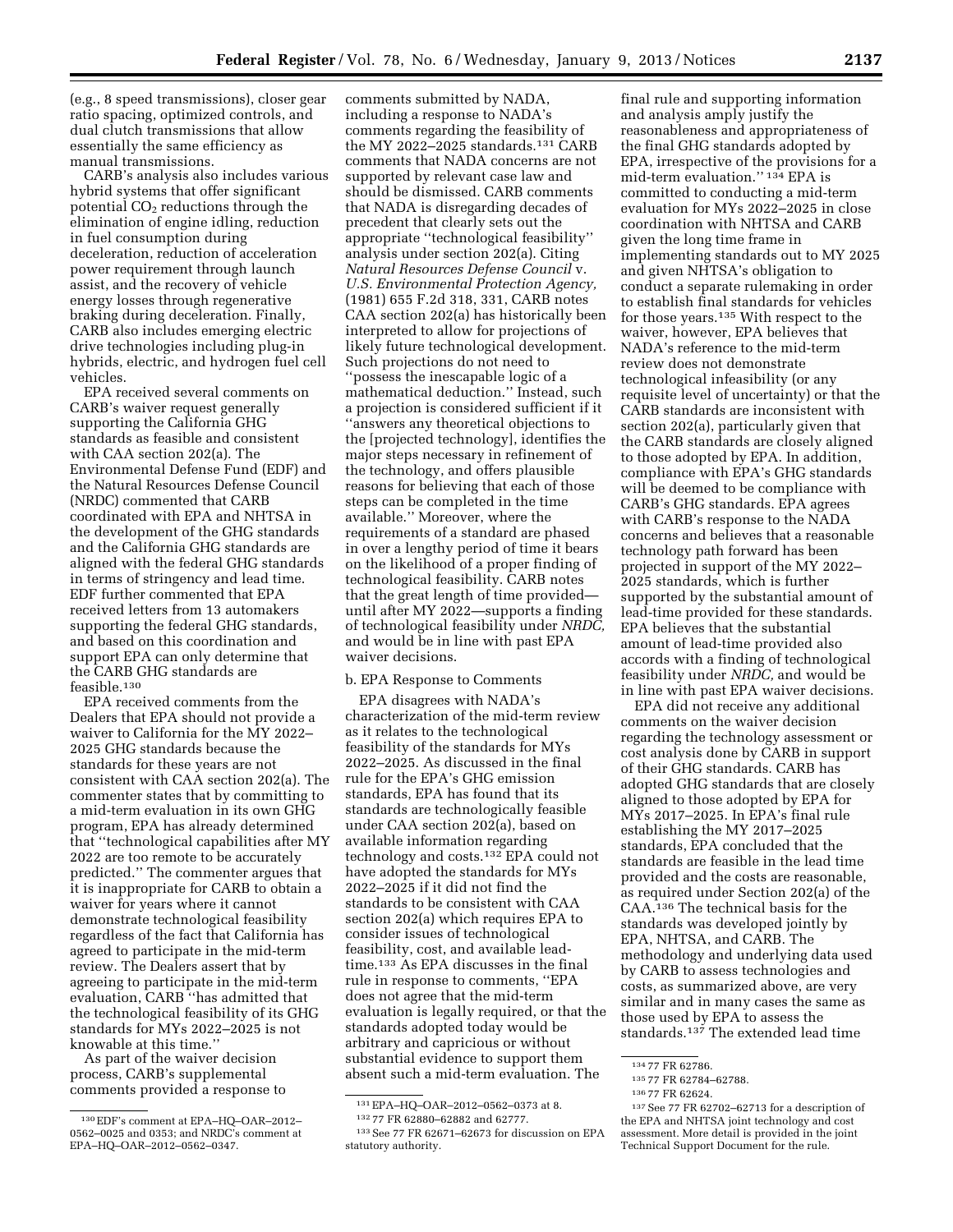provides the necessary time for manufacturers to combine individual technologies, many of which are currently available, into optimized packages and apply them across their vehicle fleets.

It is also important to note that the EPA and CARB GHG programs are very similar in terms of the structure of the programs and flexibilities contained in the programs. The  $CO<sub>2</sub>$  standards are attribute-based fleet average standards, based on vehicle footprint curves that are identical. The programs include averaging, banking, and trading provisions. Both GHG programs offer credits for air conditioning system improvements, off-cycle  $CO<sub>2</sub>$  reductions, and full-size pickup truck technology incentives. Both GHG programs contain the same  $N_2O$  and  $CH_4$  standards and essentially the same provisions for small volume manufacturer and small businesses.

There are some aspects of the CARB program that differ from the EPA program but, as discussed below, EPA does not believe that these differences change the feasibility of the standards in any significant way. CARB has explained in detail how these standards can be met using technologies that are reasonably expected to be available in the regulatory timeframe. NADA does not substantially undermine this explanation.

CARB estimated an average per vehicle cost in MY 2025 of \$1,340 without the new ZEV requirements and \$1,840 with the new ZEV requirements. In its final rule, EPA estimated an average per vehicle cost of about \$1,800 in MY 2025 for the EPA GHG standards. Both agencies conclude that these upfront per vehicle costs will be more than offset by consumer fuel savings over the life of the vehicles.

Perhaps the most significant differences between the CARB and EPA vehicle programs involve the new California ZEV requirements which mandate use of ZEV-type technologies for a portion of a manufacturer's fleet, and therefore may alter the technology pathways that manufacturers might otherwise choose to meet the GHG standards. EPA has reviewed the consistency of the ZEV requirements with section 202(a) separately below

The CARB and EPA programs also differ in the treatment of vehicles capable of electric operation. EPA provides an advanced technology incentive multiplier through MY 2021 to encourage the increased sales of plugin hybrids (PHEVs), electric vehicles (BEVs), and fuel cell vehicles (FCVs). CARB does not provide advanced technology incentive credits for these

vehicles because these types of vehicles are required under the ZEV program and an incentive is not necessary. CARB also accounts for upstream emissions from electric operation starting in MY 2017 while EPA phases in upstream accounting for MY 2022–2025 vehicles after vehicle sales thresholds are exceeded. These differences mean that PHEVs, BEVs, and FCVs do not receive as much credit in the CARB program compared to the EPA program. However, these vehicles still offer significantly lower  $CO<sub>2</sub>$  levels in the CARB program compared to more conventional technologies, lowering a manufacturer's  $CO<sub>2</sub>$  fleet average.

There are other minor differences between the CARB and EPA programs but EPA does not believe the differences have a significant impact on feasibility. Many of the differences in the programs arise from changes EPA made to various provisions between the proposal and final rules in response to comments. CARB delineates these minor differences in the Initial Statement of Reasons for their proposal to accept compliance with EPA's GHG emission standards as compliance with California's GHG emission standards (aka ''deemed to comply'').138 These include revisions to the off-cycle credits, air conditioning system credits, and full-size pick-up credits. While most of the changes made by EPA in its final rule directionally provide somewhat more flexibility to manufacturers, the changes do not ultimately change the level of credits potentially available. CARB concludes and EPA agrees that the programs remain sufficiently comparable.

Finally, as discussed below, most if not all manufacturers will very likely opt to comply with the California program by complying with the EPA GHG emission standards, as permitted by the ''deemed to comply'' regulation. Therefore, the small differences between the programs will not in such cases have any practical implications for manufacturers. As CARB notes in its waiver request, ''Throughout the development of the LEV III GHG regulations, California coordinated with the EPA and NHTSA on technical and economic areas, and CARB has moved in parallel with the federal rulemaking in terms of stringency of the standards and lead time for compliance.'' Given this coordination, commenters have not shown that the LEV III GHG regulations are technologically infeasible or that the lead time provided is inadequate.

The Manufacturers note that they do not oppose California's request for a

Section 209(b) waiver for its GHG emission standards but state that it would not be appropriate for the waiver to be granted until after California has finalized its regulatory amendments to allow for a national compliance option.139 ''This national compliance option is integral to the commitment letters the industry and California signed in July 2011 and to the single national GHG/fuel economy program all stakeholders sought to achieve.''

As noted above, CARB notified EPA by letter dated December 7, 2012 that CARB has approved further amendments to its ACC program, including the ''deemed to comply'' regulation.140 Included in CARB's December 7, 2012 letter to EPA is CARB's ''Final 'Clean' Version of California's 2017–2025 Advanced Clean CAR Program, including its Passenger Vehicle Greenhouse Gas Regulations and LEV/GHG Test Procedures, and its ZEV regulations and Test Procedures'' all as amended December 6, 2012.141

EPA has not received any comment, based on its August 31, 2012 **Federal Register** Notice, that CARB's ''deemed to comply'' regulation raises any issues regarding technological feasibility. EPA did receive comment from the Manufacturers requesting that EPA not grant CARB a waiver for its GHG emission standards until after CARB has finalized their ''deemed to comply'' regulations. Today's waiver applies to CARB's final regulation as adopted on December 6, 2012.

After review of the information in this proceeding, EPA believes that those opposing the waiver have not met their burden of showing that compliance with California's GHG standards is infeasible, even without the deemed to comply provision, based upon the current and future availability of the described technologies in the lead-time provided and considering the cost of compliance. The CARB technical information presented in this record clearly indicates that these requirements are feasible. In addition, California's regulations include a ''deemed to comply'' provision which provides further strong support for this view. EPA therefore determines that those opposing the waiver have not met the

<sup>138</sup>EPA–HQ–OAR–2012–0562–0374 at 6–13.

<sup>139</sup>The Manufacturers note that California does not believe that another waiver request is necessary once the amendments are finalized, further supporting its request to wait until after CARB finalizes its rule.

<sup>140</sup>*See* CARB's Resolution 12–35 (November 15, 2012) at EPA–HQ–OAR–2012–0562–0374 (attachment 64), Executive Order R–12–016 (December 6, 2012) at EPA–HQ–OAR–2012–0562– 0374 (attachment 66).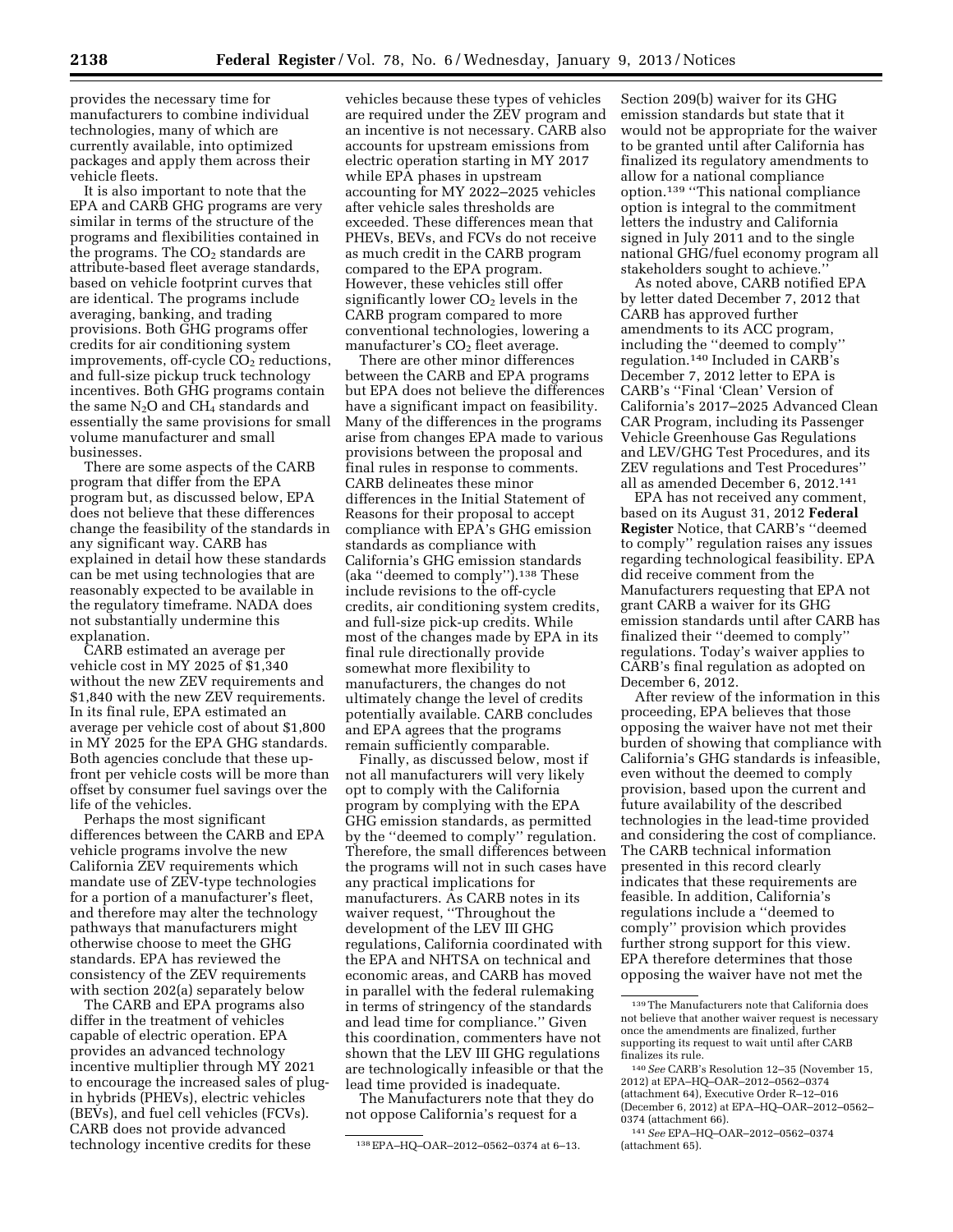burden of producing the evidence necessary for EPA to find that California's GHG standards, including the ''deemed to comply'' provision, are not consistent with Section 202(a).

4. California's ZEV Amendments as They Affect 2018 Through 2025 Model Years

As noted above, after a thorough review of CARB's ZEV amendments, we have determined that such amendments, as they affect 2017 and earlier MYs, are within the scope of previous waivers of preemption. However, EPA recognizes that such amendments add significant new requirements, as they affect 2018 and later MYs, and therefore such amendments are reviewed under the full waiver criteria.

# a. Comments on CARB's ZEV Amendments

CARB notes in its waiver request that to date, all vehicle manufacturers operating in California are in full compliance with the ZEV mandate. Nearly 5,600 ZEVs (BEVs and FCVs) are in operation statewide and 380,000 AT PZEVs are also in operation. Fuel cell vehicle and infrastructure is progressing with several automakers moving toward commercialization sometime after 2015. Cumulatively, automakers plan to have 50,000 FCVs operational in California by 2017, according to CARB.142 CARB also notes that most manufacturers have near-term production plans to meet or over comply with the regulatory requirements through MY 2017. In addition, recently a number of manufacturers have announced aggressive production plans for PHEVs and BEVs for the next three MYs. CARB maintains that these announcements reflect technological advancement in lithium-ion battery technology and a general shift in customer demand and concern about environmental stewardship. CARB provides a table in its waiver request that summarizes manufacturers' current ZEV and TZEV program commitments, by technology category and as publicly stated.143 CARB suggests that the table reveals that nearly every manufacturer will be introducing BEV and PHEV products within the next one to three years, and five manufacturers will commercially introduce FCVs by 2015. CARB states that the technological sophistication of ZEVs currently being produced is anticipated to advance, making commercial production and compliance of these vehicles by MY 2018 and later

more feasible. A new feature of the ZEV amendments is that manufacturers will be allowed to use a variety of battery and fuel cell vehicle technologies to comply with the ZEV requirement, making compliance still more feasible. Finally, CARB notes that during its rulemaking proceedings for the adopting of the 2012 ZEV amendments they did not receive any comments questioning the overall technological feasibility of the amended standards.

With regard to the manufacturer costs associated with the ZEV emission requirements CARB states that the ''ZEV regulation must be considered in conjunction with the proposed LEV III amendments. Vehicles produced as a result of the ZEV regulation are part of a manufacturer's light-duty fleet and are therefore included when calculating fleet averages for compliance with the LEV III GHG amendments. Because the ZEVs have ultra-low GHG emission levels that are far lower than non-ZEV technology, they are a critical component of automakers' LEV III GHG standard compliance strategies. As such the ZEV program cost is considered as the difference in complying with the LEV III GHG fleet standard without the proposed amendments to the ZEV regulation versus with the proposed amendments to the ZEV regulation. Assuming that all of the associated direct manufacturing and ICMs are passed on to consumers, the average incremental price increase that results from the proposed LEV III GHG fleet standards and proposed ZEV regulation over the 2017 through 2025 timeframe will differ from the average increase resulting from compliance with only the LEV III GHG amendments. The average incremental vehicle price due to proposed LEV III GHG standards, but with no amendments to the current ZEV regulation, in 2025 is expected to be \$1,340. The average incremental vehicle price considering the proposed LEV III GHG fleet standards and the proposed ZEV requirements in 2025 MY increases to \$1,840, a \$500 incremental increase. \* \* \* In the broader context of the overall fleet, the ultra-low GHG ZEV technology is a major component of compliance with the LEV III GHG fleet standards for the overall light duty fleet. In that fleet context, the overall cost of the ZEV program is the difference in costs between the ''GHG-plus-ZEV'' and the ''GHG only'' scenarios.'' 144

EPA has also received comment from several consumer and environmental groups that support CARB's ZEV amendments. The Consumer Federation of America (CFA) provided comment

that ''California's ability to set these strong standards is vitally important to the advancement of the auto industry and for meeting consumer demand for cleaner and more efficient cares in states across the nation. Consumers understand the benefits and have consistently voiced support for California's leadership on clean car standards. In fact, CFA's latest poll on the subject found that ''more than 70% of Americans support states being allowed to continue setting tailpipe emission standards that, as a result, increase fuel economy for motor vehicles.'' This commenter also provides the latest from a *Consumer Reports* poll on the subject, including ''Seventy-five percent of California consumers think California should require automakers to build fleets that include increasing numbers of zero emission vehicles including electric and hydrogen fuel cell cars.'' 145 EPA received comment from Consumer Reports/Consumers Union (Consumer Reports) in support of CARB's ACC program and notes the survey above. In addition, Consumer Reports notes that vehicle manufacturers are already offering plug-in hybrids and BEVs, with new models appearing all the time. ''Consumers, particularly in California, are very open to buying alt-fuel vehicles. Importantly, some of the cleanest vehicles or alt-fuel vehicles are also proving very satisfying to vehicle owners.'' 146 EPA also received oral testimony from Calvert Investments noting that CARB's ACC program will help drive innovation, investment, and job creation and thus they strongly support both the LEV III (including GHG standards) and ZEV requirements in the ACC program. ''Customers want and in an increasing number of countries require cleaner cars and trucks, to go further on every gallon of gas, while cutting back on GHG emissions that contribute to climate change. Companies that fail to embrace relevant new technologies, from improving mileage for conventional internal combustion engines to developing hybrid, electric, and fuel cell vehicles, are putting themselves at risk.'' 147

In addition, EPA received comment from NRDC that provided specific input on the criterion for consistency with CAA Section 202(a). NRDC states that the forecasted ZEV sales in California exceed ZEV requirements. In a report jointly published with NRDC, auto industry analysts Baum and Associates

<sup>142</sup>*See* CARB's Initial Statement of Reasons (ISOR), EPA–HQ–OAR–2012–0562–0008 at 11. 143CARB waiver request at 27–28. 144CARB's ISOR at pp. 62–63.

<sup>145</sup>EPA–HQ–OAR–2012–0562–0032.

<sup>146</sup>EPA–HQ–OAR–2012–0562–0354.

<sup>147</sup>EPA Hearing Transcript at 83. EPA–HQ–OAR– 2012–0562–0026.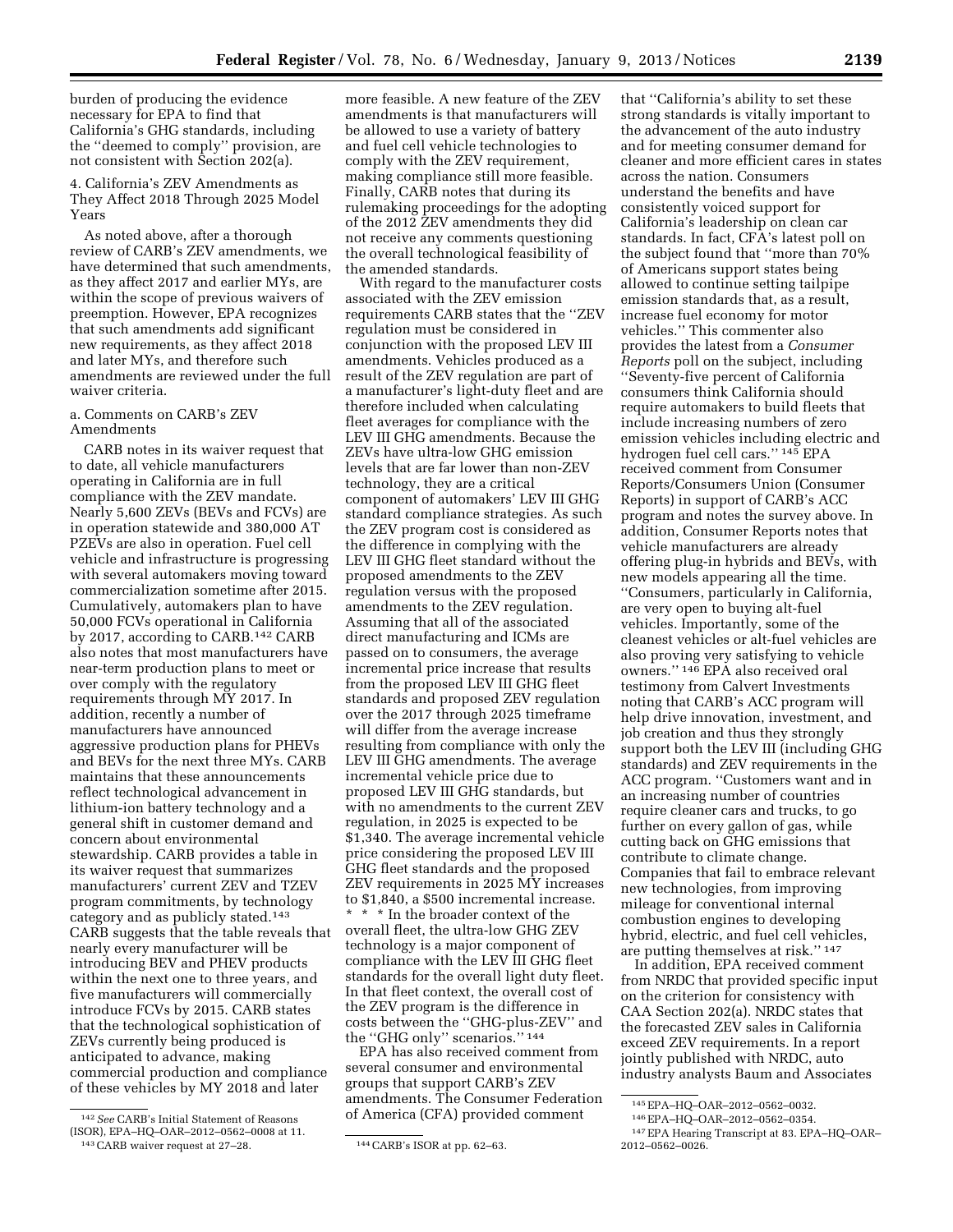projected potential ZEV sales from 2015 to 2020. The 2012 ZEV amendments expect ZEV sales of about 75,000 vehicles in MY 2018 and 130,000 vehicles in 2020. The Baum Associates assessment, conducted before the ZEV amendments were proposed, projected ZEV sales of as much as 160,000 in MY 2018 and 180,000 in MY 2020. Baum and Associates also forecasts on an ongoing basis for the introduction of new ZEV models into the marketplace in the next few years, demonstrating the technical feasibility of ZEV technologies today. The Baum and Associates forecasts are based on detailed information about supplier and OEM production plans. NRDC compared the Baum and Associates forecast for BEVs, PHEVs, and FCVs to the ZEV and TZEV production announcements included by CARB in their waiver request. NRDC found that there are even more models that will be introduced than identified by CARB.148

EPA received comment both from the Manufacturers and the Dealers stating their objections to CARB's ZEV amendments as they affect 2018 and later MYs. The Manufacturers provide essentially three arguments for their assertion that the ZEV regulations are infeasible, particularly when applied individually in section 177 States. (The Manufacturers state that the amendments before EPA require an increasing number of ZEVs in California and each of the section 177 States.) 149 The Manufacturers claim that: 1) the infrastructure for BEVs will not be sufficient by MY 2018 to support increased sales of BEVS and that CARB has not explained how it determined that the infrastructure and the level of consumer demand in the Section 177 States will be sufficient to justify the ending of the travel provisions for ZEVs after MY 2017; 2) the cost of the ZEV program far exceeds its environmental benefits, especially when compared to the LEV III and GHG programs in terms of cost per ton of  $CO<sub>2</sub>$  removed: and 3) the current data on consumer demand for ZEVs indicates that it will not be feasible to meet the sales requirements for 2018 MY and beyond. In conjunction with this third argument the Manufacturers contend that the market for these types of vehicles has not

developed as quickly as anticipated and therefore there is no basis to conclude that BEV sales will reach required levels by 2025. (The Manufacturers also state that it is ''highly unlikely that the required infrastructure and level of consumer demand for ZEVs will be sufficient by MY 2018 in either California or in the individual Section 177 States to support the ZEV sales requirements mandated by CARB.) Because of these concerns the Manufacturers suggest that EPA deny the ZEV waiver for 2018 and later MYs, or at least defer the program for MY 2021 and later, until California, EPA, and the auto industry have conducted a mid-term review of ZEV similar to the GHG program.

As noted above, the Manufacturers provide EPA with current vehicle sales and registration data. These data include current sales figures for hybrids (approximately 3% of annual sales nationally and approximately 6.1% in California according to registration data). The Manufacturers note that registration of hybrids in section 177 states is far lower. The Manufacturers maintain that the low sales numbers are due substantially to the increased cost relative to traditional vehicles, and that the demand for BEVs in section 177 States is particularly ''sluggish.'' However, the comments EPA received did not include forecasts, projections, data, or other evidence to support the Manufacturer's conclusions about future ZEV sales, or in particular, to demonstrate that the CARB ZEV requirements are infeasible.

The Dealers maintain that technological feasibility requires that not only certain technologies be possible, but they also be ''economically achievable.'' 150 The Dealers maintain that in order for ZEV vehicles to be marketable they must: (1) Be at least as safe as comparable conventionallyfueled vehicles, (2) offer a range comparable to conventionally-fueled vehicles, (3) offer a refueling time comparable to conventionally-fueled vehicles, (4) offer similar performance and capacities, and (5) come to market at a cost comparable to conventionallyfueled vehicles. The Dealers maintain that CARB's estimates that ZEVs and TZEVs that will cost approximately \$10,000 more than comparable traditional vehicles, with at best no performance advantages, are by definition not feasible as they will be unable to compete in the marketplace.

CARB provides several responses to the comments submitted by the Manufacturers. In terms of the applicability of section 177 within EPA's section 209 waiver deliberations, and consideration of the technological feasibility of CARB's amendments adopted in such states, CARB notes that the proper scope of EPA's inquiry is limited by the express terms of section 209(b). This is well illustrated both in past waiver determinations and in case law.151 While CARB discredits the view that EPA should consider the feasibility of ZEV in other states, it also notes that charging infrastructure in states other than California does not seem to be a concern as both Nissan and General Motors are currently marketing advanced technology vehicles nationally, and Ford will begin 50-state marketing in early 2013. EPA notes that although it is unclear whether the Manufacturers are contesting the current or future adequacy of infrastructure in California (other than a sentence that states it is ''highly unlikely''), CARB nevertheless sets forth that there is much activity in the field of electric vehicle charging infrastructure, and that public charging programs are being funded by the California Energy Commission, U.S. DOE EV Everywhere program, the U.S. DOE EV Project, and other programs to address the needs of plug in vehicles. CARB also states that it appears that charging infrastructure is sufficient and efforts underway to address infrastructure needs (through the programs noted above and CARB's own ZEV Executive Order) are focused on highest priority charging locations, namely multi-family dwellings and workplace charging.

CARB also responds to concerns expressed about the feasibility of ZEV vehicles in terms of consumer demand. They note that current sales data for plug in vehicles show sales growing rapidly—faster than conventional hybrids grew when they were first launched. CARB states that these early sales data, aggressive programs for community readiness, public education, infrastructure development and

<sup>148</sup>EPA–HQ–OAR–2012–0562–0347. *See* Baum and Mui, ''The Zero Emission Vehicle Program: An Analysis of Industry's Ability to Meet the Standards'', May 2010. Available at *[http://](http://docs.nrdc.org/energy/files/ene_10070701a.pdf) [docs.nrdc.org/energy/files/ene](http://docs.nrdc.org/energy/files/ene_10070701a.pdf)*\_*10070701a.pdf.* 

<sup>149</sup>EPA believes the Manufacturers have mischaracterized the nature of CARB's waiver request. CARB has only submitted its own ACC regulations to EPA and it has not submitted, nor has any other State submitted, section 177 state regulations.

<sup>150</sup>NADA points to CARB's waiver request at 25 wherein CARB states ''It is well established that EPA will find a regulation to be technically feasible if 'a reasonable basis [exists] that a new technology will be available and economically achievable.'' However, NADA fails to reference CARB's subsequent (and EPA believe the appropriate view of cost) statement on the same page: ''The only relevance of costs in a Section 209(b) waiver proceeding is in the context of technological feasibility. Past waiver determinations have made clear that for the cost of compliance to be found excessive it would need to be 'very high' such that the cost to consumers when purchased a complying vehicle would be doubled or tripled.''

<sup>151</sup>CARB's supplemental comments at 6. *See* 49 FR 18887, 18889 (May 3, 1984) and 58 FR 4166 (January 7, 1993). *See also MEMA I* 627 F.2d 1095, 1114–20 (Administrator properly declined to review potential anti-trust and constitutional implications of CARB regulations under 209(b)).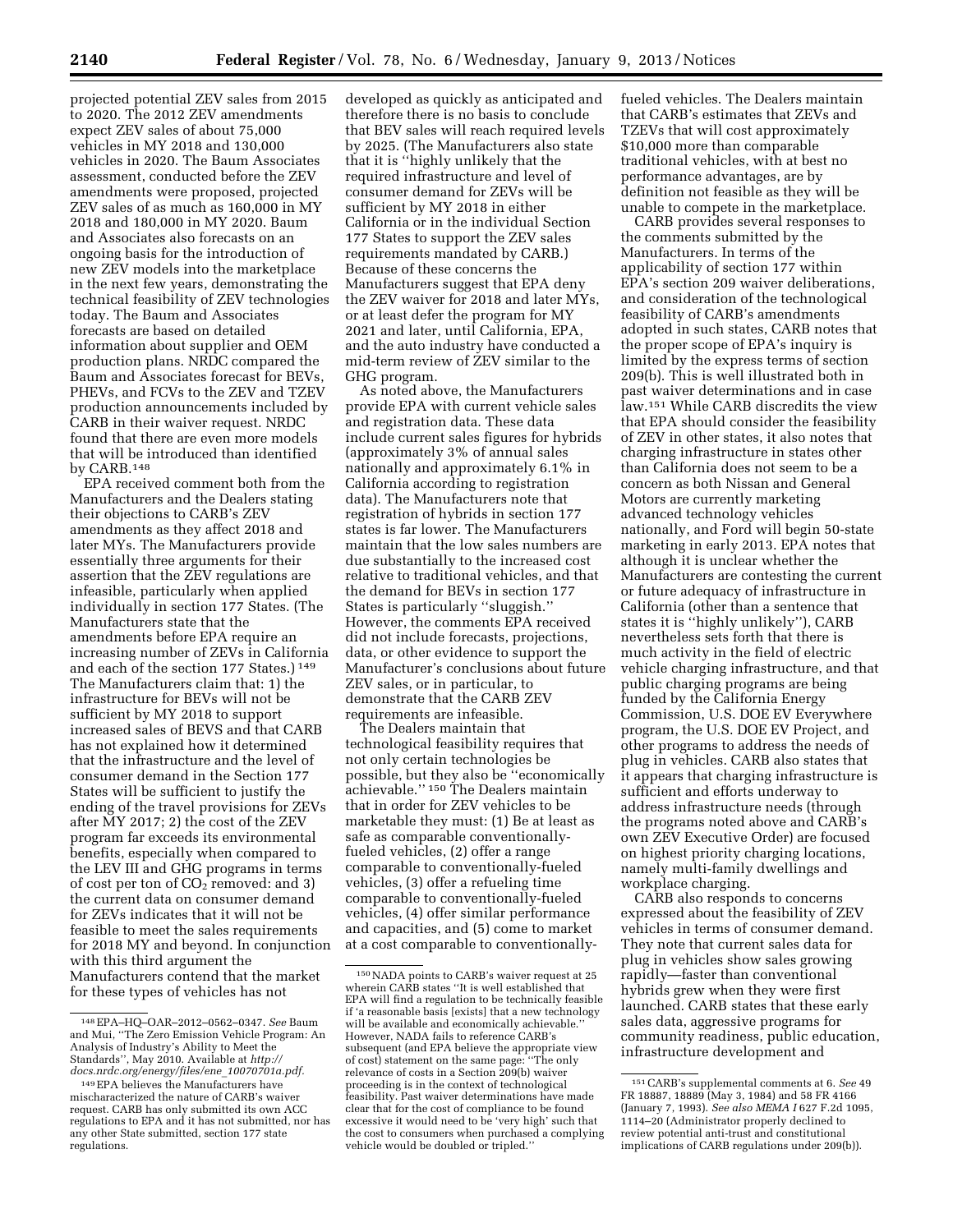incentives are in place to support as much as possible consumer acceptance and adoption of ZEV technologies. CARB also notes that the Dealers comments in this regard can be addressed by examining relevant case law and EPA's past application of the law. CARB notes that the Dealers' statement that it is inappropriate for EPA to grant a waiver unless the Agency can ''demonstrate technological feasibility for all the years in which those standards would be in effect'' is disregarding decades of waiver precedent that clearly sets out the appropriate ''technological feasibility'' analysis under section 202(a).'' Section 202(a) has historically been interpreted to allow for projections of likely future technological development. Such projections do not need to 'possess the inescapable logic of a mathematical deduction.' Instead, such a projection is considered sufficient if it ''answers any theoretical objections to the [projected technology], identifies the major steps necessary in refinement of the technology, and offers plausible reasons for believing that each of those steps can be completed in the time available.'' 152

CARB also addresses the Dealers' stated concerns about the marketability of ZEVs.153 CARB notes that a more appropriate measure of ZEV market success and growth potential is to examine the recent years when ZEVs have actually been available to consumers. In the last two years, with the introduction of Nissan Leaf, Ford Focus EV, Honda Fit EV, Mitsubishi IMiEV, and others, BEV sales have grown 228 percent.154 As discussed below, CARB also points to the Joint Technical Assessment Report (TAR), which was developed by EPA, NHTSA, and CARB, and released in September 2010.

CARB states that the Dealers disregard well established law and create their own definition of ''technological feasibility'' in suggesting that EPA consider in its assessment a comparison of ZEVs and conventional vehicles on cost, safety, and performance features such as range and refueling time. CARB relies upon cost (*MEMA I* at 1118),

performance (*International Harvester* at 641–647), and durability (*NRDC* at 333– 335). CARB states:

The ZEVs produced for the regulation will meet the same safety requirements that conventionally fueled vehicles meet. They already achieve acceleration and power characteristics expected on traditional vehicles and have demonstrated adequate durability. Range and refueling times are characteristics not traditionally taken into consideration. The automakers are targeting range for battery electric vehicles that match up with the vast majority of daily driving needs or most consumers (typical trips and typical daily needs are under 30 miles). For fuel cell vehicles, automakers have demonstrated range capability equal to or greater than conventionally fueled vehicles. With regard to refueling time, BEV drivers look at refueling differently; 30 seconds a day at home to plug in (with charging occurring overnight or while at work) and have a full range daily instead of visiting a gasoline station weekly is characterized as much more convenient. Fuel cell vehicles refuel in about the same amount of time as a gasoline car. By all of these measures ZEVs are more than technologically feasible for commercialization, certainly so with the abundant nine to 12 years of lead time for the 2022–2025 model years that are the focus of the comments.155

CARB also relies upon the projections and explanations submitted with its initial waiver request and notes that the Dealers are taking issue with standards that do not come into effect until after a lengthy lead time. In addition to CARB's waiver request projections and explanations noted at the outset of this section CARB also provides an explanation of the Joint Technical Assessment Report (TAR), which was developed by EPA, NHTSA, and CARB, and released in September 2010. The report concluded ''electric drive vehicles including hybrid(s) \* \* \* battery electric vehicles \* \* \* plug-in hybrid(s) \* \* \* and hydrogen fuel cell vehicles \* \* \* can dramatically reduce petroleum consumption and GHG emissions compared to conventional technologies  $*^* *$ . The future rate of penetration of these technologies into the vehicle fleet is not only related to future GHG and corporate average fuel economy (CAFE) standards, but also to future reductions in HEV/PHEV/EV battery costs, [and] the overall performance and consumer demand for the advance technologies \* \* \*.'' 156

CARB notes that the TAR stated that  $\cdots$  \* \* [A] number of the firms suggested that in the 2020 timeframe their U.S. sales of HEVs, PHEVs, and EVs combined could be on the order of 15–20 percent of their production.'' 157

Lastly, CARB addresses the Manufacturers' comments regarding the cost-effectiveness of CARB ZEV amendments, in terms of cost per ton of  $CO<sub>2</sub>$  removal, in a manner similar to its response to the section 177 arguments that such comments are irrelevant to EPA's 209(b) waiver consideration. CARB notes EPA's 2009 GHG waiver decision wherein EPA described the appropriate cost of compliance analysis under section 202(a): ''Consistent with *MEMA I,* the Agency has to evaluate costs in the waiver context by looking at the actual cost of compliance in the time provided by the regulation, not the regulation's cost effectiveness. Cost effectiveness is a policy decision of California that is considered and made when California adopts the regulations, and EPA, historically, has deferred to these policy decision \* \* \*.The issue of whether a proposed California requirement is likely to result in only marginal improvement in air quality not commensurate with its cost or is otherwise an arguably unwise exercise of regulatory power is not legally pertinent to my decision under section 209.''158

In addition to the above facts, we believe additional information can help inform our review of the required increases in the sale of PHEVs, BEVS, and FCVs in California during the 2018 through 2025 timeframe.

EPA reviewed two additional studies of the market potential of ZEVs from the Electric Power Research Institute (EPRI) and the U.S. Energy Information Administration's Annual Energy Outlook (AEO) that are relevant to CARB's ZEV mandate. EPRI, a leading electric utility research organization published a July 2011 technical report, Transportation Electrification, A Technology Overview,159 which presents three market projection scenarios for EVs and PHEVs. The scenarios project a range of Low, Medium, and High sales volumes. The

<sup>152</sup>CARB supplemental comments at 8, citing *NRDC v EPA,* 655 F.2d 318, 331.

<sup>153</sup>CARB notes that it is important to recognize that the ZEV regulations do not place requirements on dealers to offer for sale or sell ZEVs; rather the requirement is on the automakers. Since the obligation to sell and place ZEVs in service falls to the automakers, it is the automakers' responsibility to make the subject cars marketable and sellable by the dealers.

<sup>154</sup>CARB supplemental comments at 11, citing Natural Resources Defense Council post (October 31, 2012) attached as item 52 to supplemental comments.

<sup>155</sup>CARB's supplemental comments at 12.

<sup>156</sup>EPA, 2010. United States Environmental Protection Agency, National Highway Safety and Traffic Administration and California Air Resources Board. September 2010. ''Interim Joint Technical Assessment Report: Light-Duty Vehicle Greenhouse Gas Emission Standards and Corporate Average Fuel Economy Standards for Model Years 2017– 2025'' (p. vii). *[http://www.epa.gov/otaq/climate/](http://www.epa.gov/otaq/climate/regulations/ldv-ghg-tar.pdf)  [regulations/ldv-ghg-tar.pdf.](http://www.epa.gov/otaq/climate/regulations/ldv-ghg-tar.pdf)* 

<sup>157</sup> *Id.* at 2–5.

<sup>158</sup>CARB's supplemental comments at 9, citing 74 FR 32744, 32775 (July 8, 2009). CARB provides additional information explaining how the ZEV program was considered in conjunction with the LEV program and that the ZEV regulation remains an important part of California's plans to reach attainment of health based air quality standards.

<sup>159</sup>EPRI, Transportation Electrification, A Technology Overview, 2011 Technical Report, EPRI 1021334, July 2011. *[Http://www.epri.com/abstracts/](http://Http://www.epri.com/abstracts/pages/productabstract.aspx?ProductID=000000000001021334)  [pages/productabstract.aspx?ProductID=](http://Http://www.epri.com/abstracts/pages/productabstract.aspx?ProductID=000000000001021334) [000000000001021334.](http://Http://www.epri.com/abstracts/pages/productabstract.aspx?ProductID=000000000001021334)*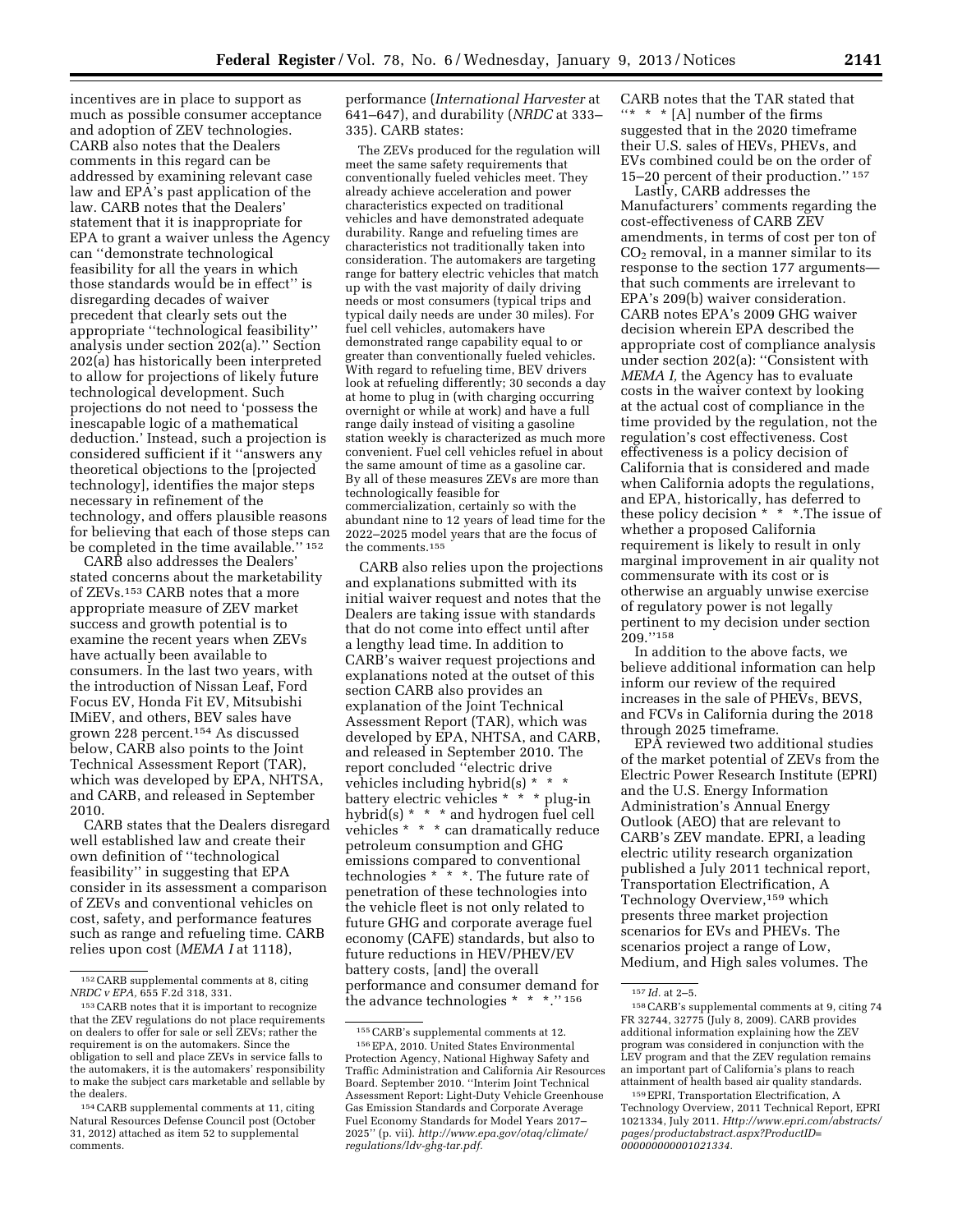EPRI projection for national EV and PHEV sales in 2018 ranges from a low of 500,000 vehicles to a high of 1,920,000 vehicles. In 2025, the EPRI projections range from a low of 1,144,000 to a high of 5,073,000 vehicles. The Low projection mimics the historical market penetration of HEVs from 2000 through 2008, applying their rate of sales growth to PHEVs and EVs. The Medium projection is based on a ''ground up'' analysis of sales projections derived from PHEV and EV product announcements and production estimates. These projections are extrapolated past 2015 based on the aforementioned product announcements and the past sales performance of HEVs. The High projection is based on the average of the top third (more optimistic) of publicly available sales projections from several sources. In each of EPRI's three cases, projected PHEV and EV national sales far exceed CARB's ZEV mandate. EPA acknowledges that the EPRI study did not specifically project California sales but we believe it reasonable to assume that the supply of and demand for such vehicles will be significantly greater in California (and to some extent in section 177 states with ZEV programs) than it will be in states without a ZEV mandate. The EPRI study indicates that it would take less than 25 percent of the total national sales of ZEV in the Low scenario in order to exceed the necessary ZEV sales percentages during the 2018 through 2025 timeframe in California.

The U.S. Energy Information Administration (AEO) also analyzed two scenarios of market penetration for PHEVs and EVs in their Annual Energy Outlook 2012 (AEO2012).160 AEO's reference case indicates a national market potential of around 165,000 EVs and PHEVs in 2018 which is more than twice the CARB ZEV requirement. In 2025, the AEO reference case indicates a national market potential of 283,000 ZEVs, which still exceeds CARB's proposed ZEV requirement of nearly 271,000. AEO's reference case assumes EV technology cost, especially batteries, remains high through 2030. AEO's High Technology Battery case, assumes the Department of Energy's (DOE) battery cost goals are met in 2015. Generally, these battery costs are more comparable to battery costs used by CARB and EPA in the 2010 Joint Technical Assessment

Report (TAR) 161 than those used in the reference case. The AEO High Technology Battery case indicates a market potential of ZEVs in 2018 as 805,000 units, increasing to 1,394,000 in 2025. As with the EPRI study above, using the projections of the AEO High Technology Battery case, it would take less than 25 percent of the total national sales of ZEV to exceed the necessary ZEV sales percentages during the 2018 through 2025 timeframe in California.

While both the EPRI and AEO market projections are for national sales, EPA believes it is reasonable to assume that a significant percentage of these vehicles will be sold in California as has been the past practice with HEVs and EVs.

# b. EPA's Response to Comments

After a review of the information in this proceeding, EPA has determined that the opponents of the ZEV standards have not demonstrated that the necessary increase in PHEV and ZEV sales necessary to meet the ZEV standards in the 2018 through 2025 MYs is infeasible. A review of the record, indicates that compliance with the ZEV standards, as they affect the 2018 through 2025 MYs, is feasible giving consideration to cost and lead time available. CARB has answered any theoretical objections to the projected technology, identified the major steps necessary in refinement of the technology, and offers plausible reasons for believing that each of those steps can be completed in the time available. This assessment is based upon the current technology available along with projected improvements in technology and expected cost reductions (in addition to continuing increases in consumer demand in response to preferences for advance technologies, fuel savings, available and improved infrastructure, incentives, regulatory mandates, etc) and given the significant lead time provided. As discussed in detail below, EPA cannot find that those opposing the waiver request have met their burden of showing that California's regulations are inconsistent with section 202(a). Therefore, we cannot deny the waiver on that ground.

# Basic Feasibility of ZEV Technology

At the outset we note that manufacturers are meeting the ZEV requirements today. As CARB noted in its waiver request, most manufacturers have near-term production plans to

meet or over comply with regulatory requirements through 2017. More importantly, a number of manufacturers have clearly demonstrated the feasibility of ZEV technology with in-production or planned PHEV, BEV and FCV models within the next few years. Manufacturers are also afforded the flexibility to determine the appropriate mix between BEVs and FCVs. We note that no commenter suggested that the underlying technology is not available today nor is there any evidence in the record that contradicts CARB's assertions that improvements and technology path moving forward will continue in the ZEV area in regards to range and other capabilities. The objections raised by those opposing the waiver on this point have to do less with the basic feasibility of ZEVs than with their acceptability/marketability, supporting infrastructure, and cost.

Regarding the lead time provided by California to meet the ZEV phase-in requirements, the commenters have not met their burden to show that the lead time is insufficient. While the commenters noted general concerns about marketability, infrastructure and cost they made no claims that inadequate lead time exists or that CARB's requirements would be feasible if more lead time were provided.

Regarding the cost component of the technological feasibility test, EPA believes that the opponents of the waiver have not met their burden to show that the ZEV standards are not technologically feasible because of excessive cost. As noted above, EPA has traditionally examined whether the necessary technology exists today, and if not, what is the cost of developing and implementing such technology. To the extent it is appropriate for EPA to continue to examine the cost of implementing ZEV technology, CARB estimates that by 2025 the incremental cost of a ZEV or TZEV is expected to rapidly decline, yet remain approximately \$10,000 (high end estimate) higher than a conventional vehicle.162 The Manufacturers note that CARB's analysis provides an incremental cost of \$12,900 in MY 2020.163 Under EPA's traditional analysis of cost in the waiver context, because such cost does not represent a ''doubling or tripling'' of the vehicle cost, such cost is not excessive nor does it represent an infeasible standard.164 Moreover, though EPA believes that it is not necessary or appropriate for EPA to evaluate how manufacturers choose to

<sup>160</sup>U.S. Energy Information Administration, Annual Energy Outlook 2012, Data Tables, Table 57 accessed 12/13/12 at *[http://www.eia.gov/oiaf/aeo/](http://www.eia.gov/oiaf/aeo/tablebrowser/#release=AEO2012&subject=0-AEO2012&table=48-AEO2012®ion=1-0&cases=hp2012-d022112a) [tablebrowser/#release=AEO2012&subject=0-](http://www.eia.gov/oiaf/aeo/tablebrowser/#release=AEO2012&subject=0-AEO2012&table=48-AEO2012®ion=1-0&cases=hp2012-d022112a) [AEO2012&table=48-AEO2012&region=1–0&cases=](http://www.eia.gov/oiaf/aeo/tablebrowser/#release=AEO2012&subject=0-AEO2012&table=48-AEO2012®ion=1-0&cases=hp2012-d022112a) [hp2012-d022112a.](http://www.eia.gov/oiaf/aeo/tablebrowser/#release=AEO2012&subject=0-AEO2012&table=48-AEO2012®ion=1-0&cases=hp2012-d022112a)* 

<sup>161</sup> ''Interim Joint Technical Assessment Report: Light-Duty Vehicle Greenhouse Gas Emission Standards and Corporate Average Fuel Economy Standards for Model Years 2017–2025,'' September 2010.

<sup>162</sup>CARB waiver request at 6.

<sup>163</sup>Manufacturers' comments at 16.

<sup>164</sup> *MEMA I* at 1118.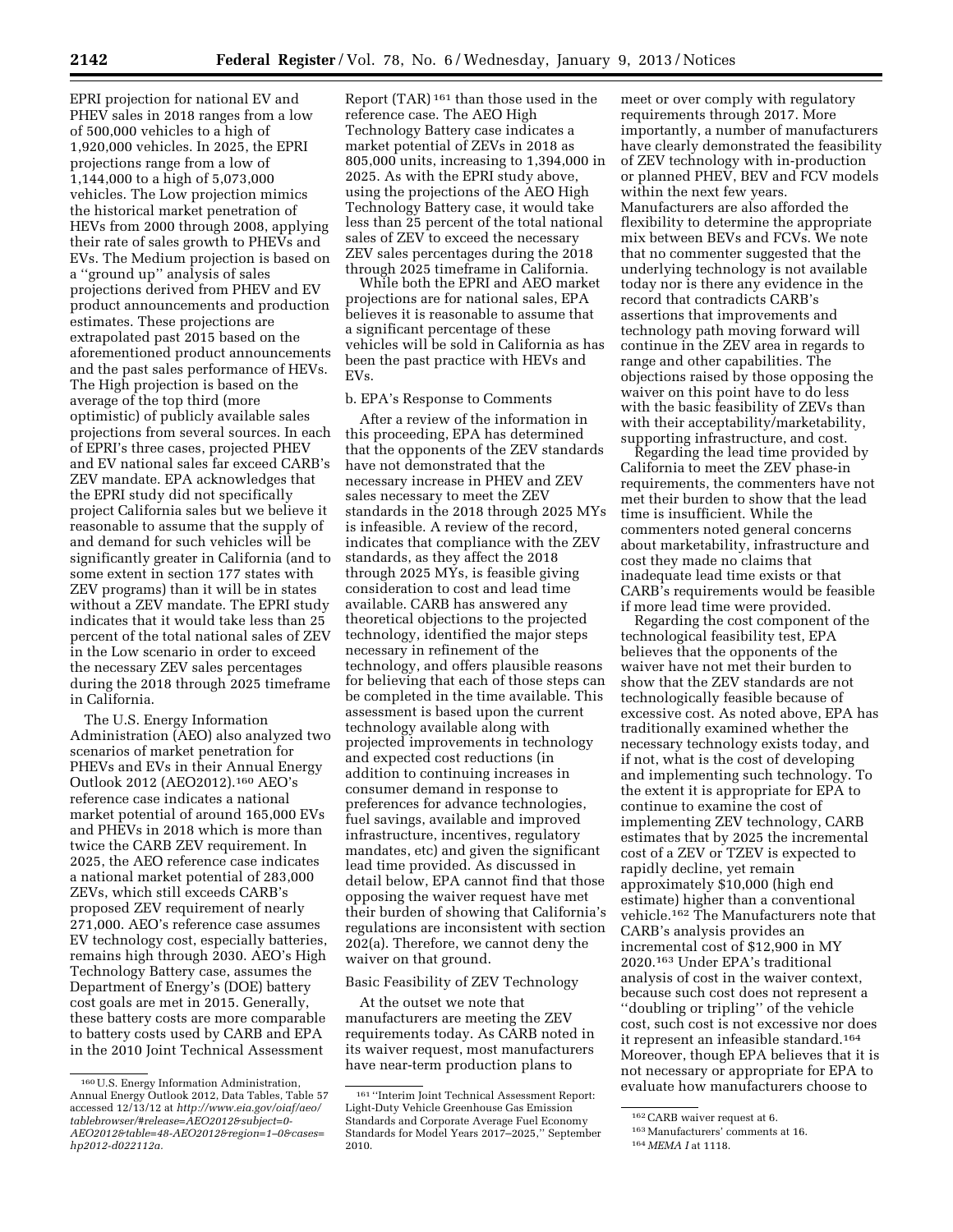allocate the incremental costs of ZEVs over their respective California fleets. CARB has identified one methodology of speeding the cost over the entire fleet with a resulting incremental cost of approximately \$500, which is well within acceptable cost levels. EPA notes that manufacturers and dealers have many possible strategies available to spread the cost of the ZEV requirement beyond ZEV purchasers, but that such strategies are within the market choices of the manufacturers and dealers. Although EPA received comment that a manufacturer may have to employ costly marketing strategies if consumers do not otherwise accept ZEV vehicles, we do not believe such statements evidence standards that are infeasible. EPA also notes the likely existence of additional incentive programs that will further enable the marketability of ZEV vehicles from a cost perspective.

# Relevance of Section 177 States on Consistency Analysis

The opponents of CARB's ZEV amendments, as they affect 2018 and later MYs, rely upon the implications of the adoption of CARB's ZEV amendments in section 177 states and resulting feasibility concerns. EPA's longstanding interpretation of section 209(b) and its relationship with section 177, is that it is not appropriate under section 209(b)(1)(C) to review California regulations, submitted by CARB, through the prism of adopted or potentially adopted regulations by section 177 states. EPA believes the language of section 209(b) is intended to apply solely to whether California's regulations can be denied a waiver under the criteria of section 209(b). State regulations promulgated under section 177, which are promulgated by separate state agencies under their own authority, and which have not been submitted to EPA for waiver review, are not a proper focus of review for our determination regarding whether California's state regulations meet the requirements under section 209(b). Section 177, and the state statutes authorizing state action under section 177, is separate provisions with their own requirements, and those opposed to state regulations promulgated under section 177 would need to take action under those provisions in those states.

An issue that arose during EPA's consideration of California's waiver request for its 1990 LEV standards was whether EPA could consider in its waiver decision the impact and implications of other states adopting the California standards under section 177. EPA concluded that section 209(b) does not authorize the agency to consider the

impacts of actions or potential actions taken by other states under section 177 in reviewing a waiver request by California for its state standards.165 EPA also received comment, during a 1978 waiver review that EPA must consider each of the criteria of section 209(b) of the Act in light of the possibility that eligible States may impose the emission control requirements, for which a waiver has been granted, under section 177. A commenter further argued that EPA could not grant a waiver unless and until we could make an affirmative finding that the basic market demand could be satisfied in all States eligible to adopt and enforce the California standards under section 177. We did not agree with the commenters' interpretation of EPA's responsibilities under section 209(b). ''That section authorizes me to deny California a waiver only if I have determined that California does not meet the given criteria; it does not require me in granting a waiver to consider the impacts of actions taken by other States under section 177\* \* \*'' EPA continued ''The legislative history behind the Clean Air Act Amendments of 1977 [the amendments that added section 177] contains no statement to the contrary.'' 166 More significantly, the legislative history behind the amendments to section 209(b) specifically states that the intent of these amendments was \* \* \* ''to ratify and strengthen the California waiver provision and to affirm the underlying intent of that provision, i.e. to afford California the broadest possible discretion in selecting the best means to protect the health of its citizens and the public welfare.'' 167 EPA also determined that Congress already had balanced the burdens on manufacturers by selecting the language they did for section 177 and believed that such authority should not place an undue burden on the vehicle manufacturers. EPA is also guided by the District of Columbia Circuit's discussion of section

166*See* H.R. Rep. No. 95–294, 95th Cong. 1st Sess. 14, 23, 26, 207–217, 301–302, 209–311 (1977); H.R. Rep. No. 95–564, 95th Cong., 1st Sess. 156, 158, 170 (1977).

167 43 FR 1829 (January 12, 1978), *citing* H.R. Rep No. 95–294, 95th Cong., 1st Sess. 301–302 (1977).

177 and section 209: ''Rather than being faced with 51 different standards, as they had feared, or with only one as they had sought, manufacturers must cope with two regulatory standards under the legislative compromise embodied in section 209(a).168

EPA also believes it important to clarify that the record and the comments do not indicate that the CARB Board based its technological feasibility analysis, in order to determine the ability of manufacturers to meet CARB's standards within California, on the existence of any travel provisions or other regulatory provisions which may allow a manufacturer to take credit for certain ZEV sales outside of California.

### Manufacturer Contentions Regarding Cost-Effectiveness

With regard to the Manufacturers' contention that CARB's ZEV regulation is not cost-effective in terms of the cost per ton of removing  $CO<sub>2</sub>$ , EPA agrees with California's argument that case law clearly precludes EPA's consideration of this issue within the waiver context. Consistent with the court in *MEMA* I, the Agency has previously evaluated costs in the waiver context by looking at the actual cost of compliance in the lead time provided by the regulation, not the regulation's cost effectiveness.169 As noted previously, EPA has clearly stated that ''The issue of whether a proposed California requirement is likely to result in only marginal improvement in air quality not commensurate with its cost or is otherwise an arguably unwise exercise of regulatory power is not legally pertinent to my decision under section  $209 * * *$ ." 170 EPA has consistently afforded deference to CARB's policy judgments and has recognized that ''The structure and history of the California waiver provision clearly indicate both a Congressional intent and an EPA practice of leaving the decision on ambiguous and controversial matters of public policy to California's judgment.'' 171 To the extent the Manufacturers are raising general concerns regarding the cost associated with the ZEV technology and meeting applicable ZEV requirements, EPA has addressed this above.

<sup>165</sup> 58 FR 4166 (January 13, 1993), and LEV Decision Document at pp. 185–186. *See* ''State and Federal Standards of Mobile Source Emissions: Published by the National Research Council, 2006 at 81, 83. ''In contrast to section 209(b) in which Congress explicitly assigned EPA the role of approving waiver of federal preemption for California standards, in section 177, Congress did not assign EPA any role in approving adoption of California by other states. As EPA itself stated, 'language requiring that other States request and receive authorization from EPA is noticeable absent.''

<sup>168</sup>*Engine Manufacturers Association v EPA,* 88 F3d 1075, 1080 (DC Cir. 1996).

<sup>169</sup> 36 FR 17158 (August 31, 1971). *See also* 74 FR 3232744, 32775 (July 8, 2009). 170 *Id.* 

<sup>171</sup> 40 FR 23102, 23104 (May 18, 1975). *See also*  Decision Document accompanying waiver determination in 58 FR 4166 (January 13, 1993).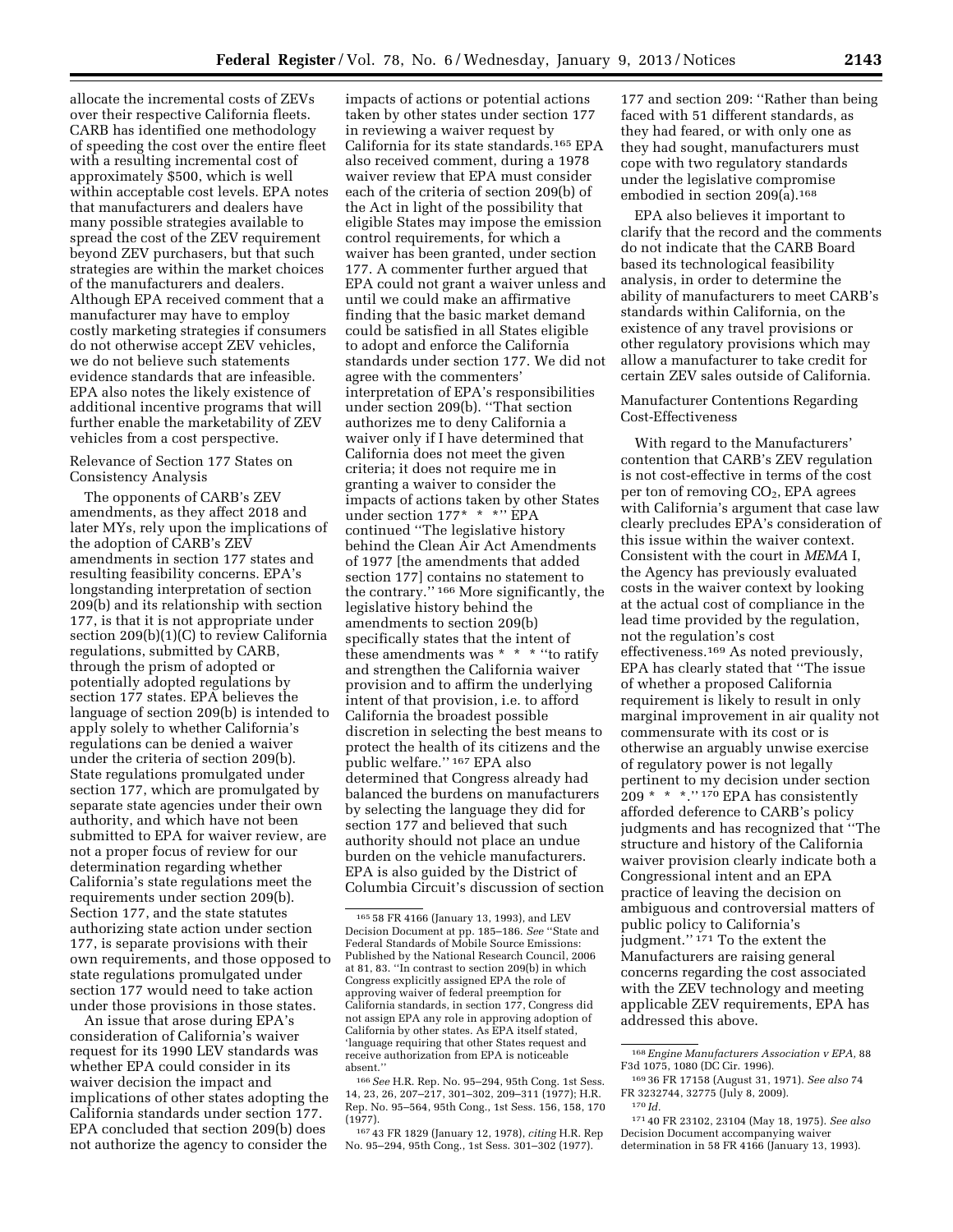#### Consumer Demand

With respect to the consumer demand issues raised, we note that the record, based on comment from the Manufacturers and the Dealers, is insufficient to meet the burden of proof to counter the current and projected consumer demand evidence supplied by CARB and the other commenters supporting the waiver. EPA did not receive any evidence or data from commenters to refute the projections made by CARB or other commenters. Although the Dealers maintain that CARB's point that BEV and even FCVs are being marketed today is not sufficient to demonstrate the demand for hundreds of thousands of ZEVs that will be required to be produced by 2025, the Dealers only turn to the history of the ZEV program. We believe such history is instructive. However, it does not meet the burden of proof required to demonstrate that the ZEV requirements are technologically infeasible looking forward, given the substantial amount of lead time before the standards take effect and the steps that manufacturers and dealers can take to facilitate compliance with these standards (e.g. rebates and other incentives). In addition, we note that PHEV and ZEV costs are projected to decrease as demand increases and regulatory floors are established. EPA believes CARB easily meets the historical test of whether their emission standards result in ''doubling or tripling'' of costs as applied in *MEMA I* noted above. EPA has heard directly from consumer groups that express confidence that demand for advance technology vehicles exists today and continues to grow. In addition to this evidence, EPA also believes that the analyses of future ZEV market potential, noted above, provide additional evidence that CARB's projections are supportable. Moreover, while marketability is an important issue for Manufacturers and Dealers, it is questionable how relevant it is to basic technological feasibility. As discussed above, there is no real question about the basic feasibility of this technology, and that the cost of each vehicle, if carried across a Manufacturer's entire sales line, is not as high as to implicate basic feasibility. That matter of how Manufacturers and Dealers choose to market these vehicles is one of market choice, as Manufacturers and Dealers attempt to maximize sales at the expense of other Manufacturers and Dealers. That the industry as a whole will experience increased costs, and that such increased costs will create marketability issues, is clear. But these are not so significant to

implicate the technological feasibility of the vehicles for purposes of a waiver determination.

# Infrastructure

The Manufacturers' recommendation that EPA deny a waiver for the 2018 and later ZEV amendments is based largely on an argument surrounding lack of market demand (discussed above) and infrastructure in the section 177 states. The comments state, "\* \* \* while California's infrastructure and consumer market may be developing to the point where at some time in the future the introduction of the number of ZEVs required under the California regulations may be feasible in that State, the same is not true of all the Section 177 States that have adopted ZEV.'' 172

However, as explained above, EPA has determined in previous waiver actions that section 209(b) does not authorize the Agency to consider the impacts of actions or potential actions taken by other states under section 177 in reviewing a waiver request. CARB provided considerable evidence of state and federal efforts and programs underway to ensure that the infrastructure needed for the ZEV program in California is available. The Manufacturers and Dealers do not take issue specifically with CARB's assertions regarding the infrastructure that has been, and will be, put in place to meet these requirements in California. Therefore, based on the record before me those opposing the waiver on this basis have not met their burden of proof.

#### Dealers' List of Feasibility Criteria

Lastly, EPA responds to the laundry list of requirements that the Dealers maintain is required in order for ZEVs to be marketable and thus for the ZEV regulations to be technologically feasible. The Dealers fail to provide any evidence to support their assertions nor do they refute the legal arguments and evidence otherwise in the record. For example, the Dealers fail to provide any evidence that ZEV vehicles are not as safe as the conventionally-fueled (conventional) vehicles of the same size. EPA agrees with CARB's statements that ZEV vehicles will meet the same safety requirements that conventional vehicles must meet. In any case, while EPA takes safety into consideration when examining the feasibility of emission standards, this basic feasibility does not require an examination of the relative safety of each vehicle.

With regard to performance—many ZEVs already achieve acceleration and power characteristics expected on conventional vehicles. In addition, the Dealers provide no evidence that ZEVs lack performance characteristics that are essential for basic feasibility of the vehicle. ZEVs on the market today span a wide range of performance capability. The Mitsubishi iMiEV is a small four seat electric city car.173 Nissan's Leaf offers 5 seats and a size comparable to a Nissan Versa.174 Tesla's Model S is a larger sedan with luxury and performance comparable to other luxury sedans. Tesla's Roadster is a high performance two-seater EV.175 Finally, Toyota's RAV4 EV is an electric version of their popular RAV4 SUV.176 All these vehicles are designed to compete favorably on a performance basis with conventional cars in the same class.

EPA has not historically taken into consideration the range and refueling times. Moreover, NADA does not present any evidence or data to suggest necessary ranges and refueling times deemed essential by consumers. Nor do the Dealers provide evidence that BEVs are not now, and cannot be in the lead time permitted, be manufactured in a manner to be above these necessary ranges and times. Evidence in the record suggests that many consumers average drive trips and refueling expectations are well within the capacity of current ZEV technology. EPRI analyzed a ''National Household Travel Survey'' that found: about 95% of daily driving is under 90 total miles; about 80% of daily driving is under 40 total miles; about 65% of daily driving is under 20 miles; and, there seems to be little variation in daily driving habits between many factors such as weekday/ weekend, seasons, rural/urban, income, etc.177

EPA also notes that additional lead time is abundant, from nine to twelve years for the 2022–2025 timeframe for further developments to technology that can reasonably be expected.

# c. Conclusion on Technological Feasibility

After its review of the information in this proceeding, EPA has determined that the industry opponents have not met the burden of producing the evidence necessary for EPA to find that California's LEV III/GHG standards and ZEV emission standards (as finalized on

<sup>172</sup>Manufacturers comment at 13.

<sup>173</sup>*[http://www.mitsubishicars.com/MMNA/jsp/](http://www.mitsubishicars.com/MMNA/jsp/imiev/12/trims.do) [imiev/12/trims.do.](http://www.mitsubishicars.com/MMNA/jsp/imiev/12/trims.do)* 

<sup>174</sup>*[http://www.nissanusa.com/leaf-electric-car/](http://www.nissanusa.com/leaf-electric-car/key-features) [key-features.](http://www.nissanusa.com/leaf-electric-car/key-features)* 

<sup>175</sup>*[http://www.teslamotors.com/goelectric#.](http://www.teslamotors.com/goelectric#)* 

<sup>176</sup>*[http://www.toyota.com/rav4ev/specs.html.](http://www.toyota.com/rav4ev/specs.html)* 

<sup>177</sup>EPRI: Transportation Statistics Analysis for Electric Transportation, Technical Update EPRI #1021848, Dec 2011.